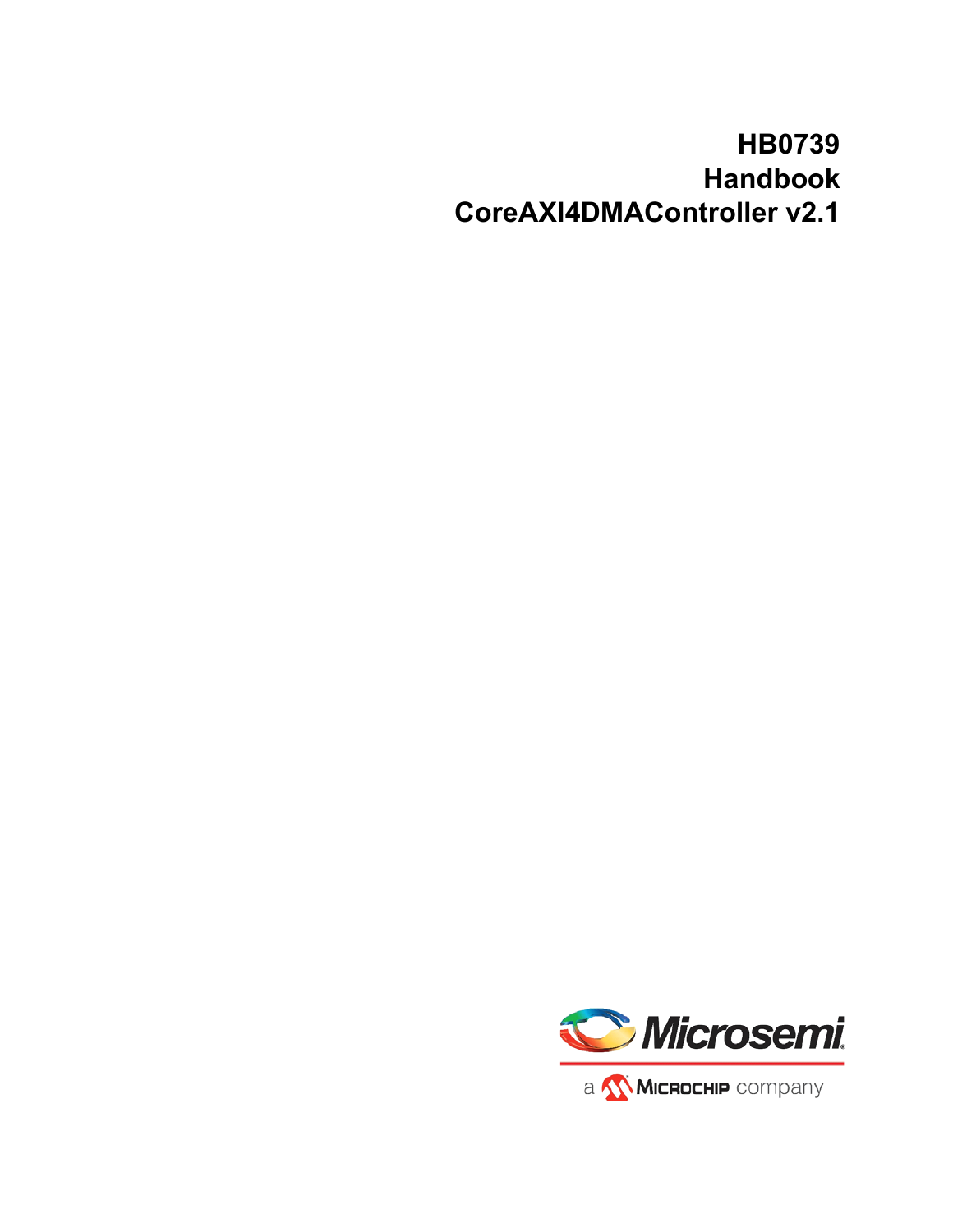

a **WIMICROCHIP** company

**Microsemi Headquarters** One Enterprise, Aliso Viejo, CA 92656 USA Within the USA: +1 (800) 713-4113 Outside the USA: +1 (949) 380-6100 Sales: +1 (949) 380-6136 Fax: +1 (949) 215-4996 Email: [sales.support@microsemi.com](mailto:sales.support@microsemi.com) [www.microsemi.com](http://www.microsemi.com)

©2021 Microsemi, a wholly owned subsidiary of Microchip Technology Inc. All rights reserved. Microsemi and the Microsemi logo are registered trademarks of Microsemi Corporation. All other trademarks and service marks are the property of their respective owners.

Microsemi makes no warranty, representation, or guarantee regarding the information contained herein or the suitability of its products and services for any particular purpose, nor does Microsemi assume any liability whatsoever arising out of the application or use of any product or circuit. The products sold hereunder and any other products sold by Microsemi have been subject to limited testing and should not be used in conjunction with mission-critical equipment or applications. Any performance specifications are believed to be reliable but are not verified, and Buyer must conduct and complete all performance and other testing of the products, alone and together with, or installed in, any end-products. Buyer shall not rely on any data and performance specifications or parameters provided by Microsemi. It is the Buyer's responsibility to independently determine suitability of any products and to test and verify the same. The information provided by Microsemi hereunder is provided "as is, where is" and with all faults, and the entire risk associated with such information is entirely with the Buyer. Microsemi does not grant, explicitly or implicitly, to any party any patent rights, licenses, or any other IP rights, whether with regard to such information itself or anything described by such information. Information provided in this document is proprietary to Microsemi, and Microsemi reserves the right to make any changes to the information in this document or to any products and services at any time without notice.

#### **About Microsemi**

Microsemi, a wholly owned subsidiary of Microchip Technology Inc. (Nasdaq: MCHP), offers a comprehensive portfolio of semiconductor and system solutions for aerospace & defense, communications, data center and industrial markets. Products include high-performance and radiation-hardened analog mixed-signal integrated circuits, FPGAs, SoCs and ASICs; power management products; timing and synchronization devices and precise time solutions, setting the world's standard for time; voice processing devices; RF solutions; discrete components; enterprise storage and communication solutions, security technologies and scalable anti-tamper products; Ethernet solutions; Power-over-Ethernet ICs and midspans; as well as custom design capabilities and services. Learn more at www.microsemi.com.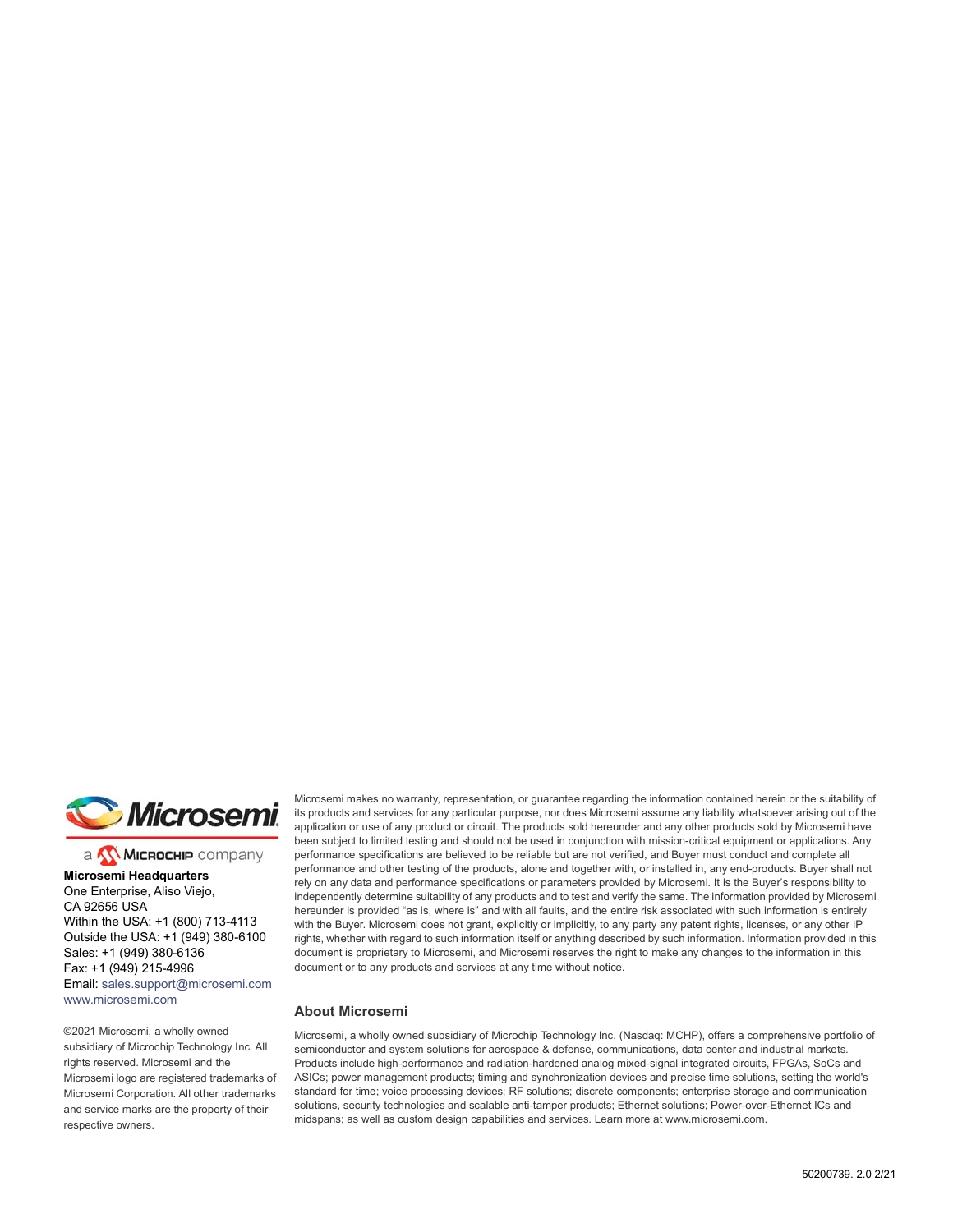# **Contents**



| 1 |      |                                                                                                                                                                                                                                |  |  |  |  |
|---|------|--------------------------------------------------------------------------------------------------------------------------------------------------------------------------------------------------------------------------------|--|--|--|--|
|   | 1.1  |                                                                                                                                                                                                                                |  |  |  |  |
|   | 1.2  |                                                                                                                                                                                                                                |  |  |  |  |
|   |      |                                                                                                                                                                                                                                |  |  |  |  |
| 2 |      |                                                                                                                                                                                                                                |  |  |  |  |
|   | 2.1  |                                                                                                                                                                                                                                |  |  |  |  |
|   | 2.2  |                                                                                                                                                                                                                                |  |  |  |  |
|   | 2.3  |                                                                                                                                                                                                                                |  |  |  |  |
|   | 2.4  |                                                                                                                                                                                                                                |  |  |  |  |
|   |      |                                                                                                                                                                                                                                |  |  |  |  |
| 3 |      |                                                                                                                                                                                                                                |  |  |  |  |
|   | 3.1  |                                                                                                                                                                                                                                |  |  |  |  |
|   |      | 3.1.1                                                                                                                                                                                                                          |  |  |  |  |
|   |      | 3.1.2                                                                                                                                                                                                                          |  |  |  |  |
|   |      | 3.1.3                                                                                                                                                                                                                          |  |  |  |  |
|   |      | 3.1.4                                                                                                                                                                                                                          |  |  |  |  |
|   |      | 3.1.5<br>Memory Map Cache increased and contact the contract of the contract of the Memory Map Cache in the contract of                                                                                                        |  |  |  |  |
|   |      | 3.1.6                                                                                                                                                                                                                          |  |  |  |  |
|   |      | 3.1.7<br>3.1.8                                                                                                                                                                                                                 |  |  |  |  |
|   |      | AXI4-Stream Slave Interface Controller (and the controller controller controller controller controller substitution of $9$<br>3.1.9                                                                                            |  |  |  |  |
|   | 3.2  |                                                                                                                                                                                                                                |  |  |  |  |
|   |      | 3.2.1                                                                                                                                                                                                                          |  |  |  |  |
|   |      | 3.2.2<br>External Descriptor Support (and all and all and all and all and all and all and all and all and all and all a                                                                                                        |  |  |  |  |
|   |      | 3.2.3<br>Stream Descriptor Support (and all and all and all and all and all and all and all and all and all and all and $10$                                                                                                   |  |  |  |  |
|   |      | 3.2.4                                                                                                                                                                                                                          |  |  |  |  |
|   | 3.3  |                                                                                                                                                                                                                                |  |  |  |  |
|   | 3.4  |                                                                                                                                                                                                                                |  |  |  |  |
|   |      | 3.4.1                                                                                                                                                                                                                          |  |  |  |  |
|   |      | 3.4.2                                                                                                                                                                                                                          |  |  |  |  |
|   | 3.5  |                                                                                                                                                                                                                                |  |  |  |  |
|   | 3.6  |                                                                                                                                                                                                                                |  |  |  |  |
|   | 3.7  |                                                                                                                                                                                                                                |  |  |  |  |
|   | 3.8  |                                                                                                                                                                                                                                |  |  |  |  |
|   | 3.9  |                                                                                                                                                                                                                                |  |  |  |  |
|   | 3.10 |                                                                                                                                                                                                                                |  |  |  |  |
|   |      |                                                                                                                                                                                                                                |  |  |  |  |
| 4 |      |                                                                                                                                                                                                                                |  |  |  |  |
|   | 4.1  |                                                                                                                                                                                                                                |  |  |  |  |
|   | 4.2  |                                                                                                                                                                                                                                |  |  |  |  |
|   |      |                                                                                                                                                                                                                                |  |  |  |  |
| 5 |      |                                                                                                                                                                                                                                |  |  |  |  |
|   | 5.1  | Version Register National Account of Account Account Account Account Account Account Account Account Account A                                                                                                                 |  |  |  |  |
|   | 5.2  | Start Operation Register (and according to the control of the control of the control of the control of the control of the control of the control of the control of the control of the control of the control of the control of |  |  |  |  |
|   | 5.3  |                                                                                                                                                                                                                                |  |  |  |  |
|   | 5.4  |                                                                                                                                                                                                                                |  |  |  |  |
|   | 5.5  |                                                                                                                                                                                                                                |  |  |  |  |
|   | 5.6  |                                                                                                                                                                                                                                |  |  |  |  |
|   |      |                                                                                                                                                                                                                                |  |  |  |  |
|   | 5.7  | Descriptor X Configuration Register (and all contained and all contained and all contained and all contained a                                                                                                                 |  |  |  |  |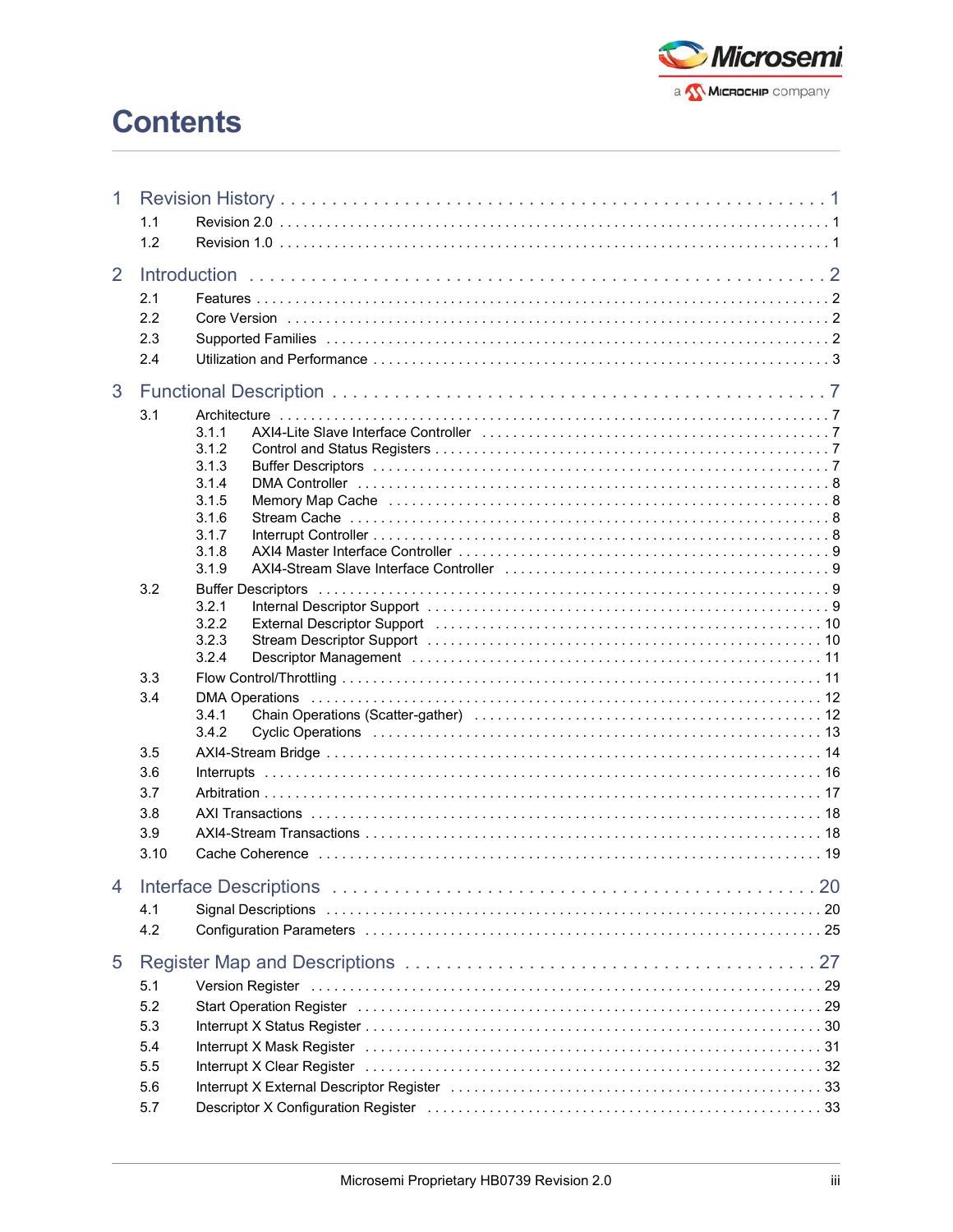

| 5.8  |  |  |  |  |  |
|------|--|--|--|--|--|
| 5.9  |  |  |  |  |  |
|      |  |  |  |  |  |
| 5.10 |  |  |  |  |  |
| 5.11 |  |  |  |  |  |
| 5.12 |  |  |  |  |  |
| 5.13 |  |  |  |  |  |
| 5.14 |  |  |  |  |  |
| 5.15 |  |  |  |  |  |
|      |  |  |  |  |  |
| 6.1  |  |  |  |  |  |
| 6.2  |  |  |  |  |  |
| 6.3  |  |  |  |  |  |
| 6.4  |  |  |  |  |  |
| 6.5  |  |  |  |  |  |
| 6.6  |  |  |  |  |  |
|      |  |  |  |  |  |
|      |  |  |  |  |  |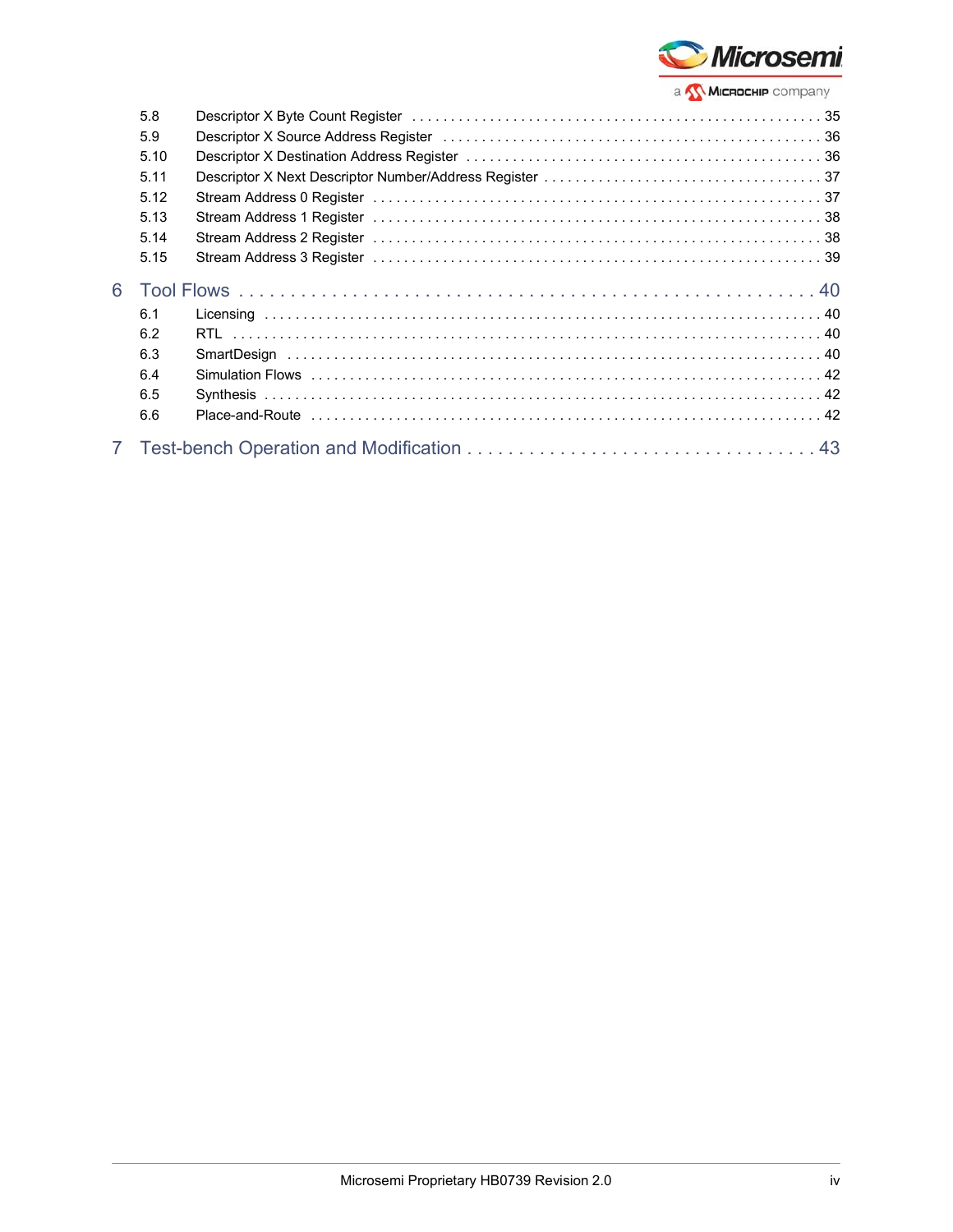

# **Figures**

| Figure 1  |                                                                |  |
|-----------|----------------------------------------------------------------|--|
| Figure 2  |                                                                |  |
| Figure 3  |                                                                |  |
| Figure 4  |                                                                |  |
| Figure 5  |                                                                |  |
| Figure 6  |                                                                |  |
| Figure 7  |                                                                |  |
| Figure 8  |                                                                |  |
| Figure 9  |                                                                |  |
| Figure 10 |                                                                |  |
| Figure 11 |                                                                |  |
| Figure 12 | SmartDesign CoreAXI4DMAController Configuration Dialog Box  41 |  |
| Figure 13 |                                                                |  |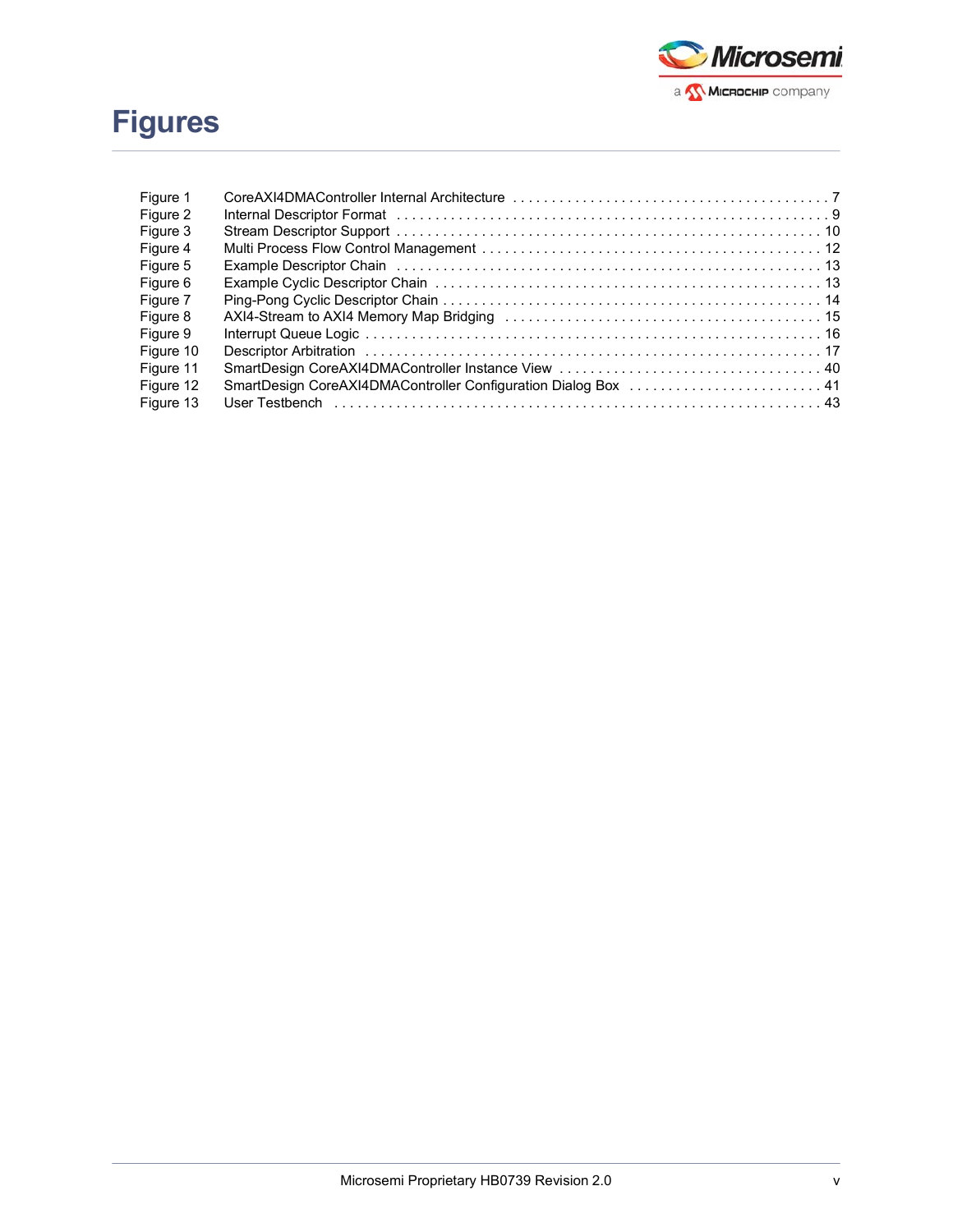

# **Tables**

| Table 1  |                                                                                                                                                                                                                                |  |
|----------|--------------------------------------------------------------------------------------------------------------------------------------------------------------------------------------------------------------------------------|--|
|          | CoreAXI4DMAController Device Utilization and Performance for PolarFire SoC                                                                                                                                                     |  |
| Table 2  | CoreAXI4DMAController Device Utilization and Performance for PolarFire SoC                                                                                                                                                     |  |
|          |                                                                                                                                                                                                                                |  |
| Table 3  |                                                                                                                                                                                                                                |  |
|          | CoreAXI4DMAController Device Utilization and Performance for PolarFire                                                                                                                                                         |  |
|          |                                                                                                                                                                                                                                |  |
| Table 4  | CoreAXI4DMAController Device Utilization and Performance for PolarFire                                                                                                                                                         |  |
|          |                                                                                                                                                                                                                                |  |
| Table 5  | CoreAXI4DMAController Device Utilization and Performance for RTG4                                                                                                                                                              |  |
|          | Family (AXI4-Stream Disabled) (and according to the control of the control of the control of the control of th                                                                                                                 |  |
| Table 6  | CoreAXI4DMAController Device Utilization and Performance for RTG4 Family                                                                                                                                                       |  |
|          |                                                                                                                                                                                                                                |  |
| Table 7  | CoreAXI4DMAController Device Utilization and Performance for SmartFusion2                                                                                                                                                      |  |
|          |                                                                                                                                                                                                                                |  |
| Table 8  | CoreAXI4DMAController Device Utilization and Performance for SmartFusion2                                                                                                                                                      |  |
|          |                                                                                                                                                                                                                                |  |
| Table 9  | CoreAXI4DMAController Device Utilization and Performance for IGLOO2 Family                                                                                                                                                     |  |
|          |                                                                                                                                                                                                                                |  |
| Table 10 | CoreAXI4DMAController Device Utilization and Performance for IGLOO2 Family                                                                                                                                                     |  |
|          |                                                                                                                                                                                                                                |  |
| Table 11 |                                                                                                                                                                                                                                |  |
| Table 12 |                                                                                                                                                                                                                                |  |
| Table 13 |                                                                                                                                                                                                                                |  |
| Table 14 |                                                                                                                                                                                                                                |  |
| Table 15 | Version Register Bit Definitions (all contained according to the contained and the Version Register Bit Definitions (all contained according to the Version Register Bit Definitions (all contains and the Version Register of |  |
| Table 16 |                                                                                                                                                                                                                                |  |
| Table 17 | Start Operation Register Bit Definitions (all contained according contained and Deration Register Bit Definitions (all contained according to the UP of Definition Assembly Definition and Definition Assembly Definition Asse |  |
| Table 18 |                                                                                                                                                                                                                                |  |
| Table 19 | Interrupt X Status Register Bit Definitions (all contained according contained and all of the status of 30                                                                                                                     |  |
| Table 20 |                                                                                                                                                                                                                                |  |
| Table 21 | Interrupt X Mask Register Bit Definitions (and the content of the content of the content of 31                                                                                                                                 |  |
| Table 22 |                                                                                                                                                                                                                                |  |
| Table 23 | Interrupt X Clear Register Bit Definitions (all accordinations) and the material state of $32$                                                                                                                                 |  |
| Table 24 |                                                                                                                                                                                                                                |  |
| Table 25 |                                                                                                                                                                                                                                |  |
| Table 26 |                                                                                                                                                                                                                                |  |
| Table 27 |                                                                                                                                                                                                                                |  |
| Table 28 |                                                                                                                                                                                                                                |  |
| Table 29 |                                                                                                                                                                                                                                |  |
| Table 30 |                                                                                                                                                                                                                                |  |
| Table 31 | Descriptor X Source Address Register Bit Definitions (and accommodation of 36                                                                                                                                                  |  |
| Table 32 | Descriptor X Destination Address Register (and accommodation of the control of the Stephen of Testination Address Register (and accommodation of the Stephen of Testina) and the District of the Stephen of Testina and Testin |  |
| Table 33 |                                                                                                                                                                                                                                |  |
| Table 34 |                                                                                                                                                                                                                                |  |
| Table 35 |                                                                                                                                                                                                                                |  |
| Table 36 |                                                                                                                                                                                                                                |  |
| Table 37 |                                                                                                                                                                                                                                |  |
| Table 38 |                                                                                                                                                                                                                                |  |
| Table 39 |                                                                                                                                                                                                                                |  |
| Table 40 |                                                                                                                                                                                                                                |  |
| Table 41 |                                                                                                                                                                                                                                |  |
| Table 42 |                                                                                                                                                                                                                                |  |
| Table 43 |                                                                                                                                                                                                                                |  |
|          |                                                                                                                                                                                                                                |  |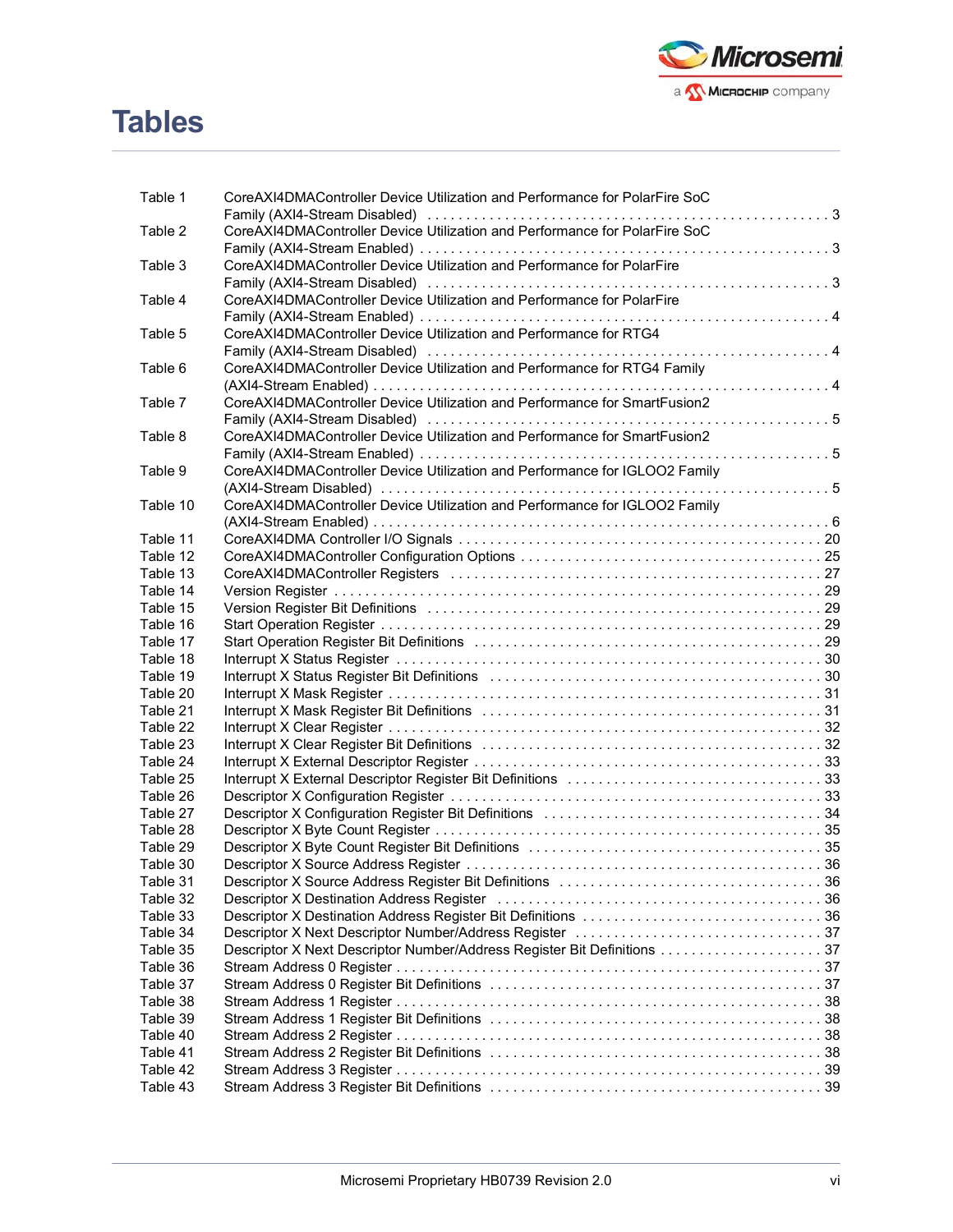

# <span id="page-6-0"></span>**1 Revision History**

The revision history describes the changes that were implemented in the document. The changes are listed by revision, starting with the most current publication.

### <span id="page-6-1"></span>**1.1 Revision 2.0**

The following is a summary of the changes in revision 2.0 of this document.

- Updated the document for CoreAXI4DMAController v2.1.
- Updated section [Supported Families, page](#page-7-4) 2.
- Updated section [Utilization and Performance, page](#page-8-4) 3.
- Updated the following tables.
	- Table [11, page](#page-25-3) 20
	- Table [12, page](#page-30-2) 25
	- Table [19, page](#page-35-3) 30
- Added Notes below Table [13, page](#page-32-2) 27, Table [19, page](#page-35-3) 30, Table [21, page](#page-36-3) 31, and [Table](#page-39-1) 27, [page](#page-39-1) 34.
- Removed section Obfuscation, page 40.
- Added section [RTL, page](#page-45-5) 40.
- Updated section [SmartDesign, page](#page-45-6) 40.
- Replaced Figure [11, page](#page-45-7) 40 and Figure [12, page](#page-46-1) 41.

### <span id="page-6-2"></span>**1.2 Revision 1.0**

The first publication of this document, created for CoreAXI4DMAController v2.0.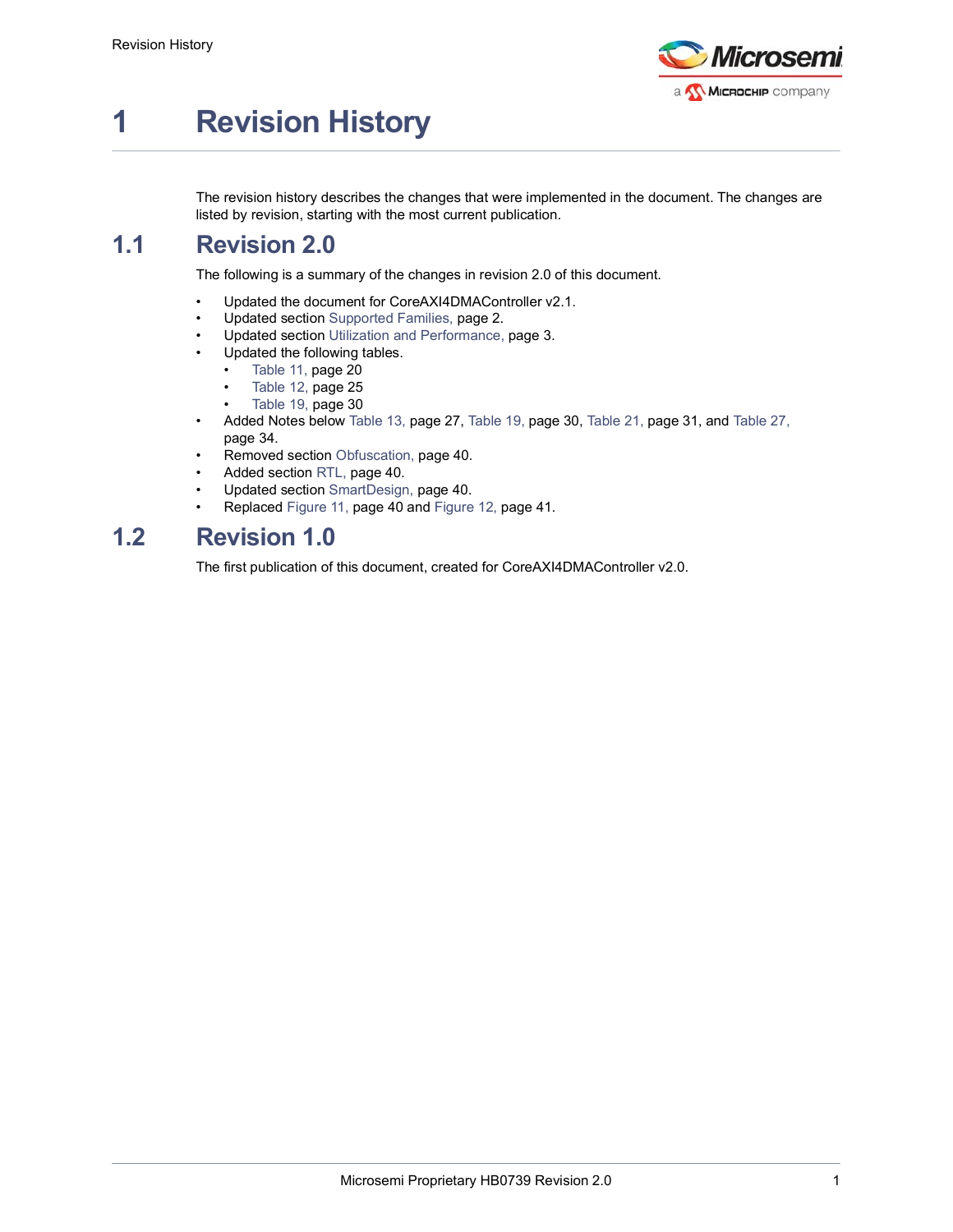

# <span id="page-7-0"></span>**2 Introduction**

CoreAXI4DMAController is an AXI4 DMA controller designed to perform memory to memory style DMA (Direct Memory Access) transfers in an AXI system. The core provides in-built flow control techniques to ensure that the bandwidth of the AXI interface is optimally utilized. In addition, the core provides a bridge to AXI4 memory-mapped slaves for AXI4-Stream masters.

## <span id="page-7-1"></span>**2.1 Features**

Following are the key features of CoreAXI4DMAController:

- AXI4-Lite slave control interface
- AXI4 master DMA interface
- AXI4-Stream slave interface to provide a bridge to AXI4 memory map
- Maximum transfer size of 8 MB
- Maximum operating frequency of approximately 200 MHz
- Circular buffer DMA support
- Scatter-gather DMA support
- 2 internal 4 KB (maximum size) store and forward caches
- 1-4 interrupt outputs
- 4-32 internal descriptors
- External descriptor fetching support
- Fixed priority arbiter for DMA requests with configurable number of priority levels
- Configurable DMA bus width from 32- to 512-bit
- Prevents AXI4 transfers from crossing 4 KB boundaries<sup>1</sup>

### <span id="page-7-2"></span>**2.2 Core Version**

<span id="page-7-4"></span>This handbook provides information on CoreAXI4DMAController version 2.1.

### <span id="page-7-3"></span>**2.3 Supported Families**

- PolarFire® SoC
- PolarFire®
- $RTG4$
- IGLOO®2
- SmartFusion<sup>®</sup>2

1. The AXI4 protocol defines the smallest allocatable slave size as 4 KB. 4 KB boundary protection is required to prevent masters from generating sequential transactions that cross 4 KB boundaries to prevent sequential transactions spanning multiple slaves. Since the address information is sent up-front in an AXI transaction, if a transaction were to span a 4 KB boundary, the slave would be unaware of the type and configuration of the AXI transaction taking place.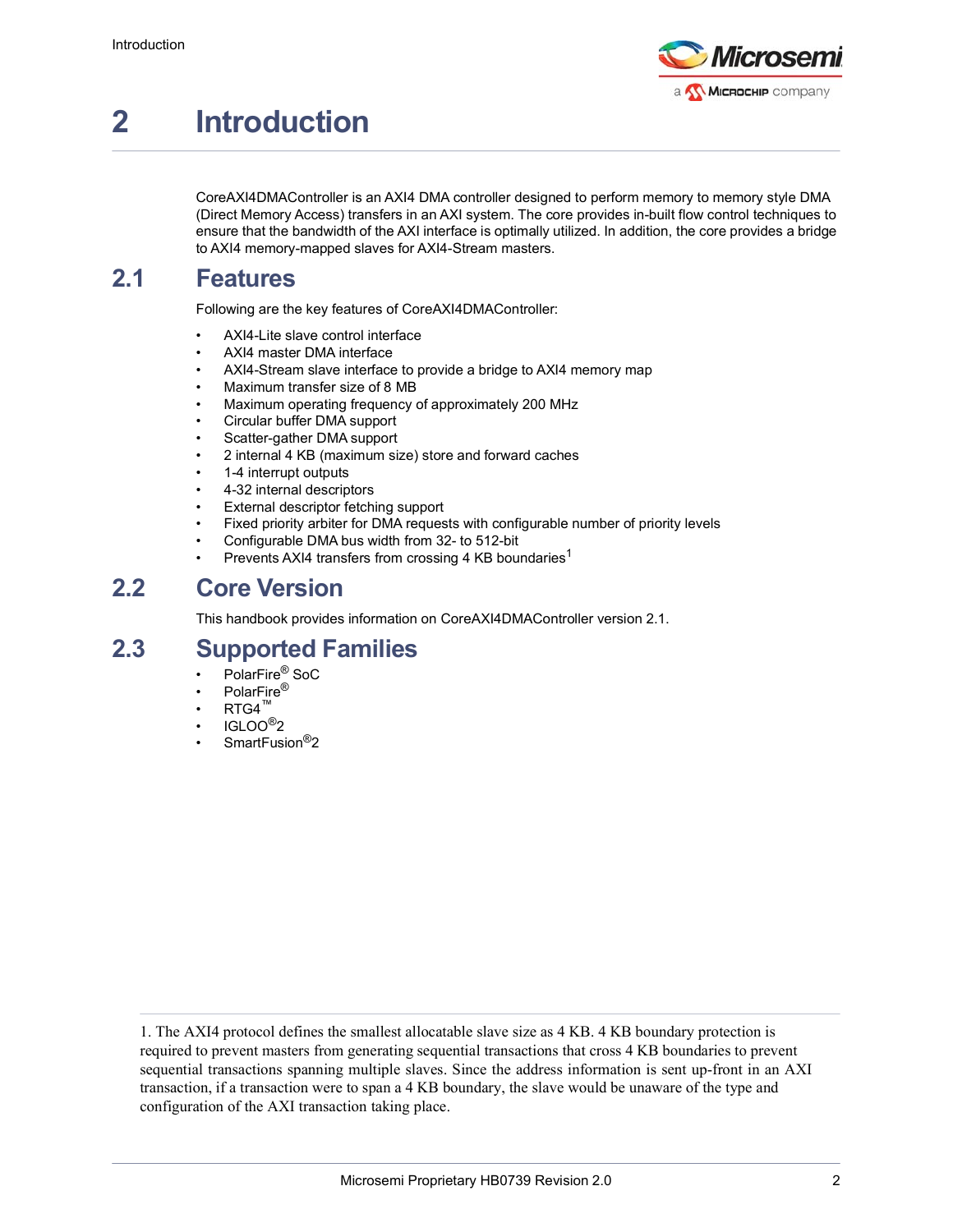

# <span id="page-8-0"></span>**2.4 Utilization and Performance**

<span id="page-8-4"></span>Utilization and performance data are listed in the following tables for their respective device families. The data listed in the following tables are indicative only. The overall device utilization and performance of the core is system dependent.

|                         |                   | <b>Logic Elements</b> |       |                          |
|-------------------------|-------------------|-----------------------|-------|--------------------------|
| Family                  | <b>Sequential</b> | Combinatorial         | Total | <b>Performance (MHz)</b> |
| PolarFire SoC (32-bit)  | 2743              | 4047                  | 6790  | 203.25                   |
| PolarFire SoC (64-bit)  | 2975              | 4213                  | 7188  | 202.76                   |
| PolarFire SoC (128-bit) | 3434              | 4614                  | 8048  | 198.26                   |
| PolarFire SoC (256-bit) | 4308              | 6088                  | 10396 | 194.33                   |
| PolarFire SoC (512-bit) | 6088              | 7080                  | 13168 | 197.43                   |

### <span id="page-8-1"></span>*Table 1 •* **CoreAXI4DMAController Device Utilization and Performance for PolarFire SoC Family (AXI4-Stream Disabled)**

**Note:** The data in this table is achieved using Verilog RTL, with the following synthesis and layout settings (Timing-driven mode, high-effort) on a -1 speed grade part.

#### <span id="page-8-2"></span>*Table 2 •* **CoreAXI4DMAController Device Utilization and Performance for PolarFire SoC Family (AXI4-Stream Enabled)**

| <b>Logic Elements</b>   |                   |               |       |                   |  |  |  |
|-------------------------|-------------------|---------------|-------|-------------------|--|--|--|
| Family                  | <b>Sequential</b> | Combinatorial | Total | Performance (MHz) |  |  |  |
| PolarFire SoC (32-bit)  | 3503              | 5642          | 9145  | 197.01            |  |  |  |
| PolarFire SoC (64-bit)  | 3891              | 5992          | 9883  | 183.35            |  |  |  |
| PolarFire SoC (128-bit) | 4588              | 6788          | 11376 | 184.95            |  |  |  |
| PolarFire SoC (256-bit) | 5941              | 8210          | 14151 | 177.49            |  |  |  |
| PolarFire SoC (512-bit) | 8735              | 11212         | 19947 | 192.6             |  |  |  |

The data in this table is achieved using Verilog RTL, with the following synthesis and layout settings (Timing-driven mode, high-effort) on a -1 speed grade part.

#### <span id="page-8-3"></span>*Table 3 •* **CoreAXI4DMAController Device Utilization and Performance for PolarFire Family (AXI4-Stream Disabled)**

| <b>Logic Elements</b> |                   |                      |       |                   |  |  |  |
|-----------------------|-------------------|----------------------|-------|-------------------|--|--|--|
| Family                | <b>Sequential</b> | <b>Combinatorial</b> | Total | Performance (MHz) |  |  |  |
| PolarFire (32-bit)    | 2743              | 4047                 | 6790  | 203.25            |  |  |  |
| PolarFire (64-bit)    | 2975              | 4213                 | 7188  | 202.76            |  |  |  |
| PolarFire (128-bit)   | 3434              | 4614                 | 8048  | 198.26            |  |  |  |
| PolarFire (256-bit)   | 4308              | 6088                 | 10396 | 194.33            |  |  |  |
| PolarFire (512-bit)   | 6088              | 7080                 | 13168 | 197.43            |  |  |  |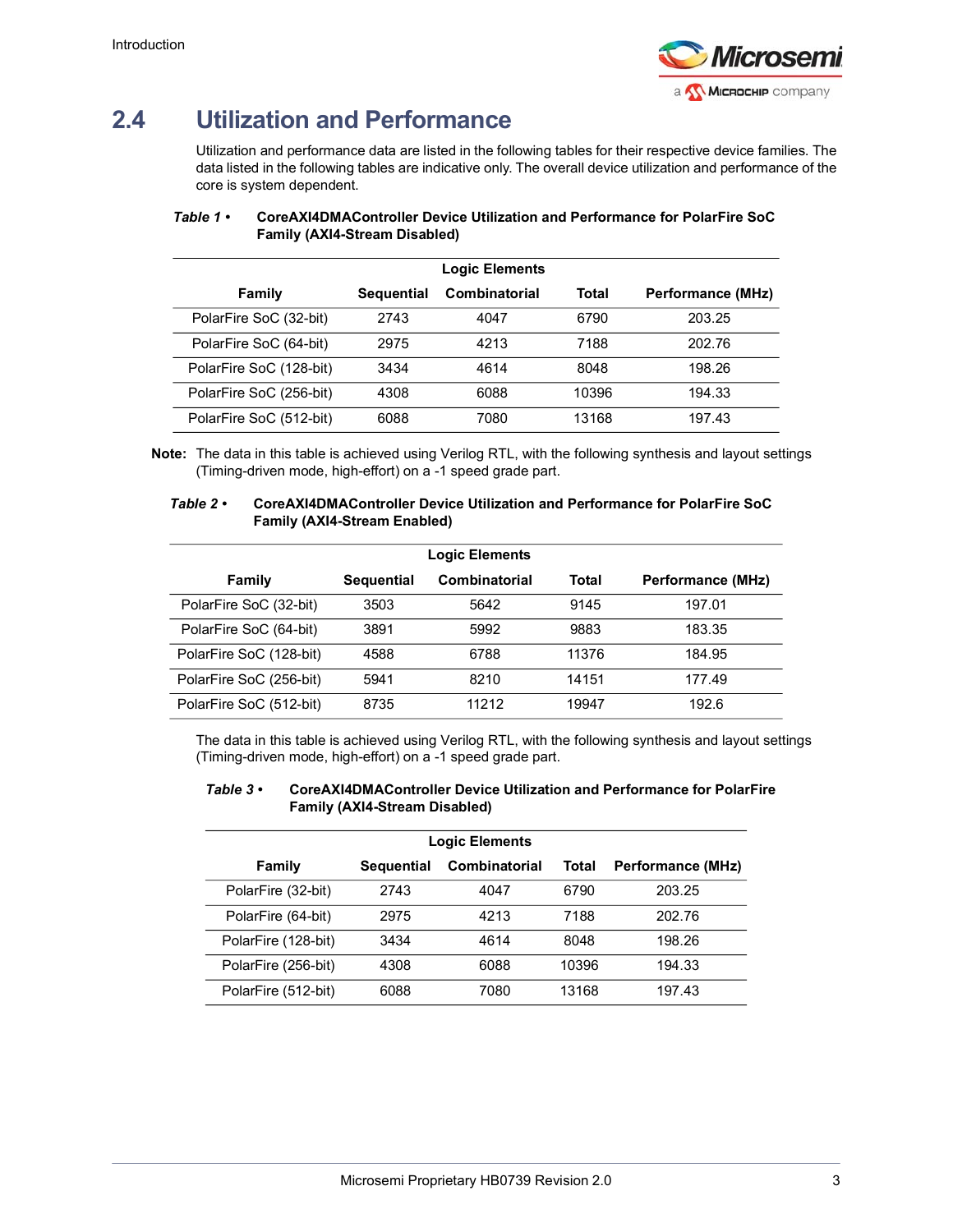

**Note:** The data in this table is achieved using Verilog RTL, with the following synthesis and layout settings (Timing-driven mode, high-effort) on a -1 speed grade part.

#### <span id="page-9-0"></span>*Table 4 •* **CoreAXI4DMAController Device Utilization and Performance for PolarFire Family (AXI4-Stream Enabled)**

| <b>Logic Elements</b> |                   |                      |       |                   |  |  |  |
|-----------------------|-------------------|----------------------|-------|-------------------|--|--|--|
| Family                | <b>Sequential</b> | <b>Combinatorial</b> | Total | Performance (MHz) |  |  |  |
| PolarFire (32-bit)    | 3503              | 5642                 | 9145  | 197.01            |  |  |  |
| PolarFire (64-bit)    | 3891              | 5992                 | 9883  | 183.35            |  |  |  |
| PolarFire (128-bit)   | 4588              | 6788                 | 11376 | 184.95            |  |  |  |
| PolarFire (256-bit)   | 5941              | 8210                 | 14151 | 177.49            |  |  |  |
| PolarFire (512-bit)   | 8735              | 11212                | 19947 | 192.6             |  |  |  |

**Note:** The data in this table is achieved using Verilog RTL, with the following synthesis and layout settings (Timing-driven mode, high-effort) on a -1 speed grade part.

#### <span id="page-9-1"></span>*Table 5 •* **CoreAXI4DMAController Device Utilization and Performance for RTG4 Family (AXI4-Stream Disabled)**

| <b>Logic Elements</b> |                   |               |       |                   |  |  |  |  |
|-----------------------|-------------------|---------------|-------|-------------------|--|--|--|--|
| Family                | <b>Sequential</b> | Combinatorial | Total | Performance (MHz) |  |  |  |  |
| RTG4 (32-bit)         | 2974              | 4198          | 7172  | 196.309           |  |  |  |  |
| RTG4 (64-bit)         | 3212              | 4465          | 7677  | 190.512           |  |  |  |  |
| RTG4 (128-bit)        | 3689              | 4953          | 8462  | 185.322           |  |  |  |  |
| RTG4 (256-bit)        | 4628              | 5754          | 10382 | 181.422           |  |  |  |  |
| RTG4 (512-bit)        | 6449              | 7343          | 13792 | 185.357           |  |  |  |  |

**Note:** The data in this table is achieved using Verilog RTL, with the following synthesis and layout settings (Timing-driven mode, high-effort) on a -1 speed grade part.

#### <span id="page-9-2"></span>*Table 6 •* **CoreAXI4DMAController Device Utilization and Performance for RTG4 Family (AXI4-Stream Enabled)**

| <b>Logic Elements</b> |                   |               |       |                          |  |  |  |  |
|-----------------------|-------------------|---------------|-------|--------------------------|--|--|--|--|
| Family                | <b>Sequential</b> | Combinatorial | Total | <b>Performance (MHz)</b> |  |  |  |  |
| RTG4 (32-bit)         | 3748              | 5672          | 9420  | 181.061                  |  |  |  |  |
| RTG4 (64-bit)         | 4119              | 6101          | 10220 | 173.883                  |  |  |  |  |
| RTG4 (128-bit)        | 5251              | 7181          | 12432 | 164.76                   |  |  |  |  |
| RTG4 (256-bit)        | 6384              | 8261          | 14645 | 155.642                  |  |  |  |  |
| RTG4 (512-bit)        | 9249              | 11053         | 20302 | 165.207                  |  |  |  |  |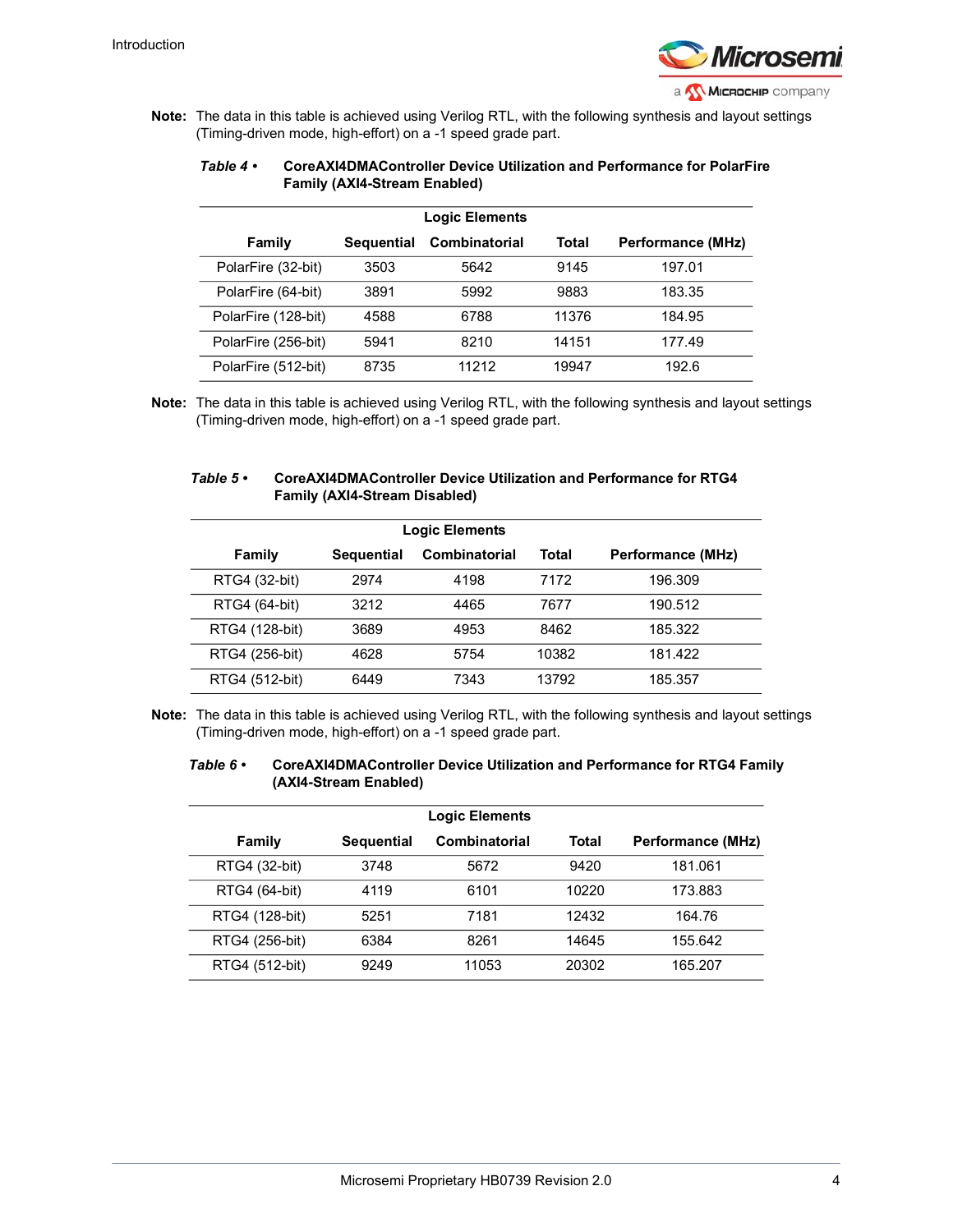

**Note:** The data in this table is achieved using Verilog RTL, with the following synthesis and layout settings (Timing-driven mode, high-effort) on a -1 speed grade part.

#### <span id="page-10-0"></span>*Table 7 •* **CoreAXI4DMAController Device Utilization and Performance for SmartFusion2 Family (AXI4-Stream Disabled)**

| <b>Logic Elements</b> |                   |               |       |                   |  |  |
|-----------------------|-------------------|---------------|-------|-------------------|--|--|
| Family                | <b>Sequential</b> | Combinatorial | Total | Performance (MHz) |  |  |
| SmarFusion2 (32-bit)  | 2964              | 4187          | 7151  | 236.967           |  |  |
| SmarFusion2 (64-bit)  | 3211              | 4431          | 7642  | 243.072           |  |  |
| SmarFusion2 (128-bit) | 3693              | 4963          | 8656  | 229.621           |  |  |
| SmarFusion2 (256-bit) | 4634              | 5777          | 10411 | 233.318           |  |  |
| SmarFusion2 (512-bit) | 6455              | 7345          | 13800 | 226.193           |  |  |

**Note:** The data in this table is achieved using Verilog RTL, with the following synthesis and layout settings (Timing-driven mode, high-effort) on a -1 speed grade part.

### <span id="page-10-1"></span>*Table 8 •* **CoreAXI4DMAController Device Utilization and Performance for SmartFusion2 Family (AXI4-Stream Enabled)**

| <b>Logic Elements</b> |                   |                      |       |                          |  |  |  |
|-----------------------|-------------------|----------------------|-------|--------------------------|--|--|--|
| Family                | <b>Sequential</b> | <b>Combinatorial</b> | Total | <b>Performance (MHz)</b> |  |  |  |
| SmarFusion2 (32-bit)  | 3736              | 5634                 | 9370  | 239.808                  |  |  |  |
| SmarFusion2 (64-bit)  | 4125              | 6061                 | 10186 | 234.797                  |  |  |  |
| SmarFusion2 (128-bit) | 5257              | 7172                 | 12429 | 228.333                  |  |  |  |
| SmarFusion2 (256-bit) | 6389              | 8283                 | 14672 | 221.877                  |  |  |  |
| SmarFusion2 (512-bit) | 9255              | 11014                | 20269 | 211.416                  |  |  |  |

**Note:** The data in this table is achieved using Verilog RTL, with the following synthesis and layout settings (Timing-driven mode, high-effort) on a -1 speed grade part.

#### <span id="page-10-2"></span>*Table 9 •* **CoreAXI4DMAController Device Utilization and Performance for IGLOO2 Family (AXI4-Stream Disabled)**

| <b>Logic Elements</b> |                   |               |       |                          |  |  |  |  |
|-----------------------|-------------------|---------------|-------|--------------------------|--|--|--|--|
| Family                | <b>Sequential</b> | Combinatorial | Total | <b>Performance (MHz)</b> |  |  |  |  |
| IGLOO2 (32-bit)       | 2964              | 4187          | 7151  | 236.967                  |  |  |  |  |
| IGLOO2 (64-bit)       | 3211              | 4431          | 7642  | 243.072                  |  |  |  |  |
| IGLOO2 (128-bit)      | 3693              | 4963          | 8656  | 229.621                  |  |  |  |  |
| IGLOO2 (256-bit)      | 4634              | 5777          | 10411 | 233.318                  |  |  |  |  |
| IGLOO2 (512-bit)      | 6455              | 7345          | 13800 | 226.193                  |  |  |  |  |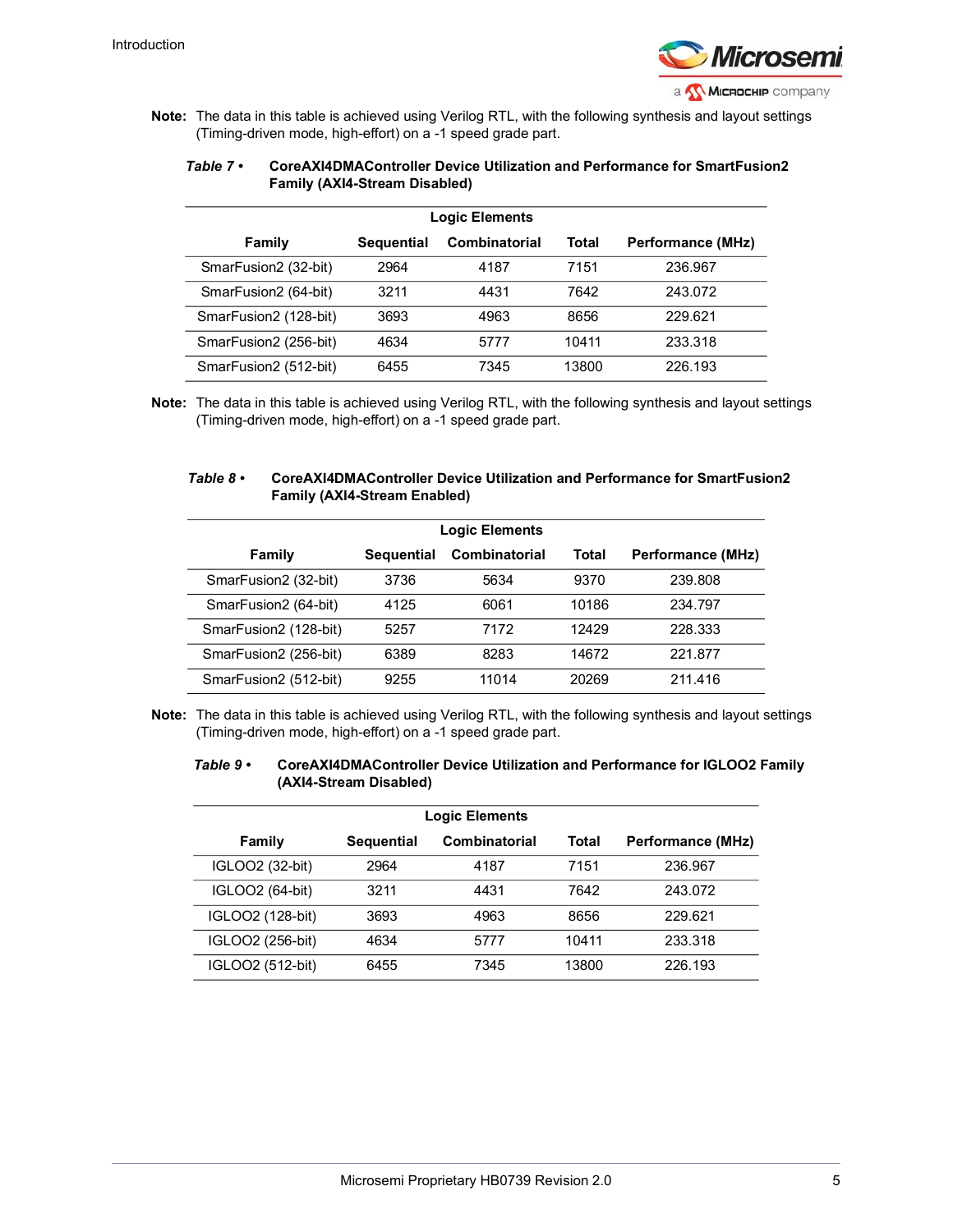

**Note:** The data in this table is achieved using Verilog RTL, with the following synthesis and layout settings (Timing-driven mode, high-effort) on a -1 speed grade part.

#### <span id="page-11-0"></span>*Table 10 •* **CoreAXI4DMAController Device Utilization and Performance for IGLOO2 Family (AXI4-Stream Enabled)**

| <b>Logic Elements</b> |                   |                      |       |                   |  |  |  |  |  |
|-----------------------|-------------------|----------------------|-------|-------------------|--|--|--|--|--|
| Family                | <b>Sequential</b> | <b>Combinatorial</b> | Total | Performance (MHz) |  |  |  |  |  |
| IGLOO2 (32-bit)       | 3736              | 5634                 | 9370  | 239.808           |  |  |  |  |  |
| IGLOO2 (64-bit)       | 4125              | 6061                 | 10186 | 234.797           |  |  |  |  |  |
| IGLOO2 (128-bit)      | 5257              | 7172                 | 12429 | 228.333           |  |  |  |  |  |
| IGLOO2 (256-bit)      | 6389              | 8283                 | 14672 | 221.877           |  |  |  |  |  |
| IGLOO2 (512-bit)      | 9255              | 11014                | 20269 | 211.416           |  |  |  |  |  |

**Note:** The data in this table is achieved using Verilog RTL, with the following synthesis and layout settings (Timing-driven mode, high-effort) on a -1 speed grade part.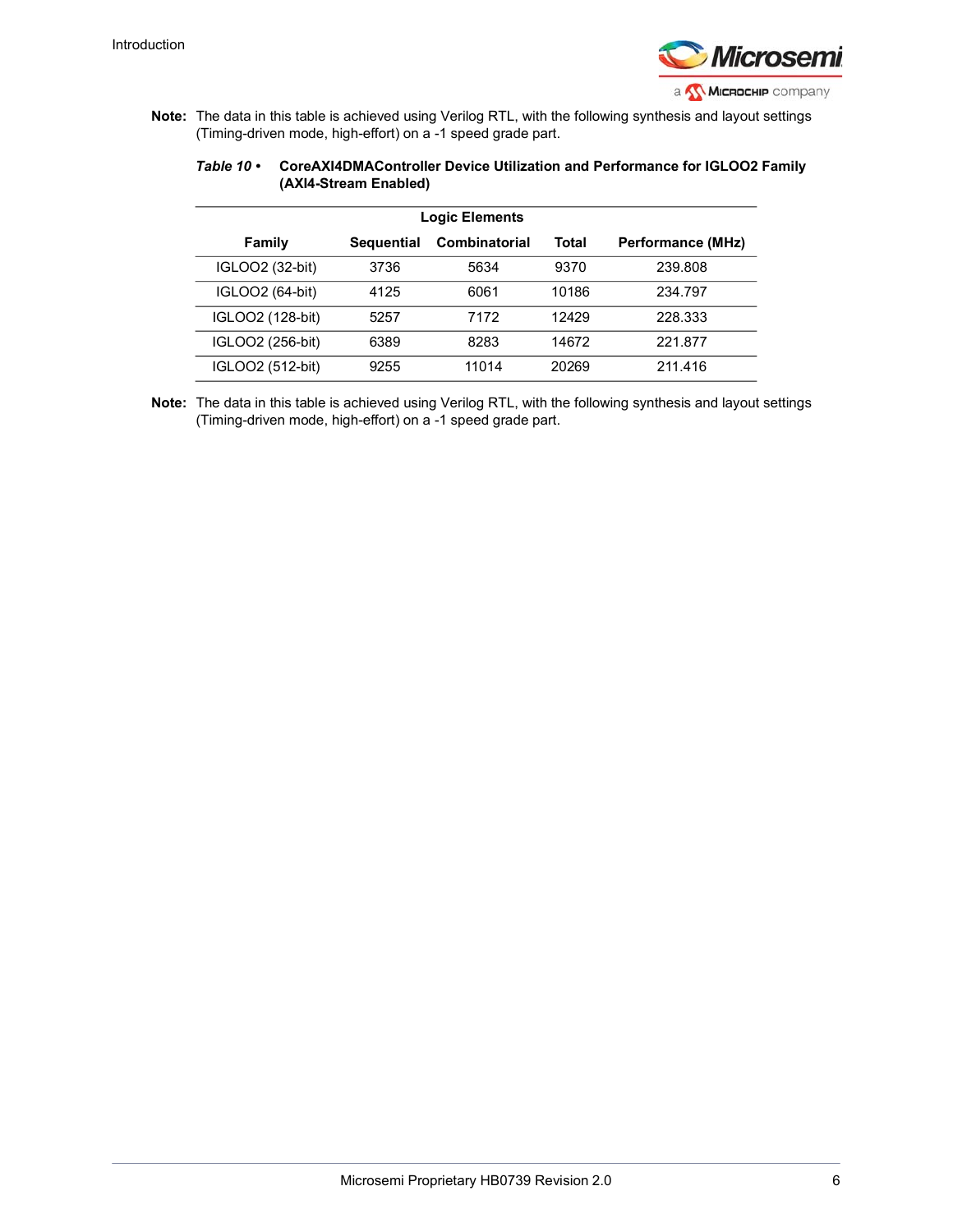

# <span id="page-12-0"></span>**3 Functional Description**

### <span id="page-12-1"></span>**3.1 Architecture**

[Figure](#page-12-5) 1 displays a high-level view of the internal architecture of CoreAXI4DMAController.

<span id="page-12-5"></span>*Figure 1 •* **CoreAXI4DMAController Internal Architecture**



### <span id="page-12-2"></span>**3.1.1 AXI4-Lite Slave Interface Controller**

The AXI4-Lite slave interface controller is responsible for translating AXI4-Lite write and read transactions into the internal register interface protocol. This provides access to the internal registers (including buffer descriptors) from an AXI4-Lite master, allowing AXI4-Lite masters to initiate and configure DMA transfers.

### <span id="page-12-3"></span>**3.1.2 Control and Status Registers**

The Control and Status Registers block contains the *Version* register to relay the major, minor, and build number of the core to controlling masters along with providing a register for initiating DMA operations.

### <span id="page-12-4"></span>**3.1.3 Buffer Descriptors**

The internal buffer descriptors contain the information required to configure a DMA operation including the start and destination addresses, the type of DMA operation and the number of bytes to be transferred. The number of internal descriptors instantiated is configurable through parameter, in the range 4 – 32. Internal descriptors are stored in LSRAM and can be chained together to perform scattergather or circular buffer DMA operations. In addition, internal descriptors can be used to point at external descriptors.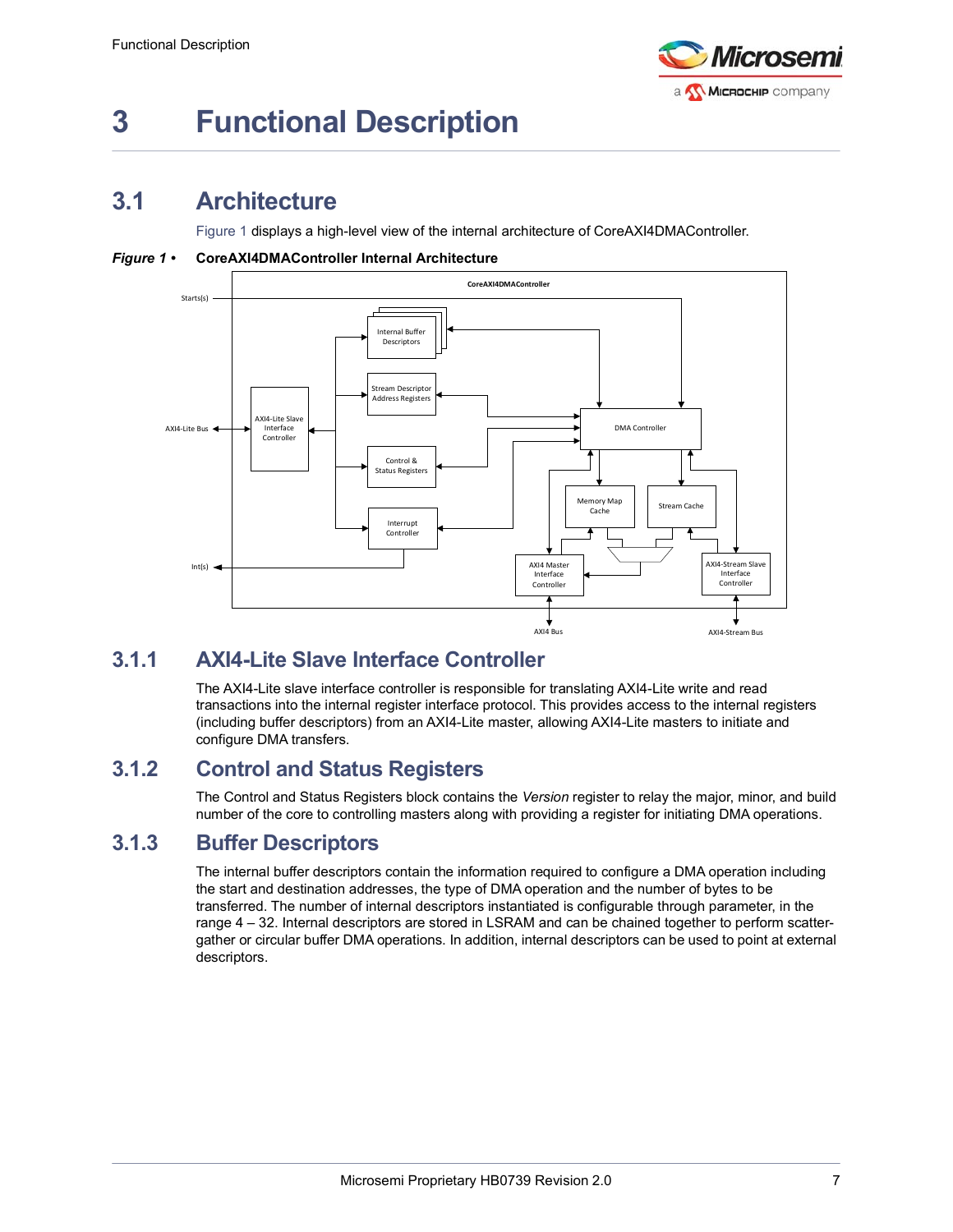

### <span id="page-13-0"></span>**3.1.4 DMA Controller**

CoreAXI4DMAController provides a dedicated external start bit for each internal buffer descriptor (maximum of 32) which allows DMA operations already configured in the core's internal buffer descriptors to be kicked-off from a simple fabric controller. Alternatively, DMA operations can be kickedoff by writing to the corresponding bit in the *Start Operation* register.

Start bits are queued and processed using a round-robin arbiter kicking off one operation per clock cycle. This loads DMA requests into the DMA controller with the DMA operation commencing once control is granted to that operation on the AXI4 master interface. This setup allows multiple operations to be kicked-off in a single control master write preventing conflicts arising from multiple internal and external start bits being asserted in the same cycle.

The arbiter decides the DMA operation that gets serviced on the AXI4 interface. Buffer descriptors are assigned a fixed priority upfront. Since, the largest permitted DMA operation is 8 MB, DMA operations are divided into multiple transactions with the maximum DMA transaction size determined by the priority of the buffer descriptor to which it is associated and the maximum number of beats permitted for this priority level, configured through parameter. As AXI4 transactions must run to completion once initiated, this mechanism allows transactions with higher priorities to have more bandwidth whilst forcing transactions with lower priorities to enter back into the arbitration sequence more frequently to check for higher priority DMA operations in the queue. Round-robin arbitration is performed to service requests with the same priority level. No bandwidth is given to descriptors with a lower priority level if a higher priority descriptor is being processed. The maximum transactions size for the highest level of priority is 4 KB to prevent AXI transactions from crossing 4 KB address boundaries.

When enabled, AXI4-Stream operations shares the highest priority level, priority level 0. It is possible to associate no internal buffer descriptors with priority level 0 at configuration time to allocate the entire bandwidth of the AXI4 DMA interface to AXI4-Stream operations when they exist. Otherwise, AXI4- Stream to memory map forwarding operations will be interleaved with operations of internal descriptors at the highest priority level.

### <span id="page-13-1"></span>**3.1.5 Memory Map Cache**

CoreAXI4DMAControl contains two 4 KB SRAM caches to allow the core to complete the forward part of an AXI4-memory map store and forward operation whilst performing the store element of the next store and forward operation. The DMA Controller block is responsible for switching between the internal caches autonomously in a round-robin fashion.

### <span id="page-13-2"></span>**3.1.6 Stream Cache**

If the AXI4-Stream configuration is selected, the core contains two additional 4 KB store caches allowing stream data received through the AXI4-Stream interface to be buffered before initiating multi-beat AXI4 forward transactions on the AXI4 interface. This allows stream operations to be received asynchronously to other DMA operations as the AXI4-Stream transfer is initiated by the AXI4-Stream master. The DMA Controller block is responsible for switching between the internal stream caches autonomously in a round-robin fashion.

### <span id="page-13-3"></span>**3.1.7 Interrupt Controller**

CoreAXI4DMAController allows users to enable multiple interrupt outputs and to associate each interrupt output with one or more internal buffer descriptors. The Interrupt Controller block is responsible for routing the events of each descriptor to the associated interrupt output. A configurable depth queue for each interrupt output is contained within this block to allow DMA operations to take place whilst waiting on the Control master to handle and clear previous interrupt events. If an interrupt queue backs up all operations of descriptors associated with this interrupt are suspended until space is freed in the interrupt queue by the Control master. DMA operations of other descriptors not associated with this interrupt queue will still be processed. This setup facilitates multiple processors to use the DMA controller concurrently.

**Note:** The interrupt association for an external descriptor is inherited from the previous internal descriptor in the chain. Interrupt events of Stream descriptors are always associated with Interrupt 0.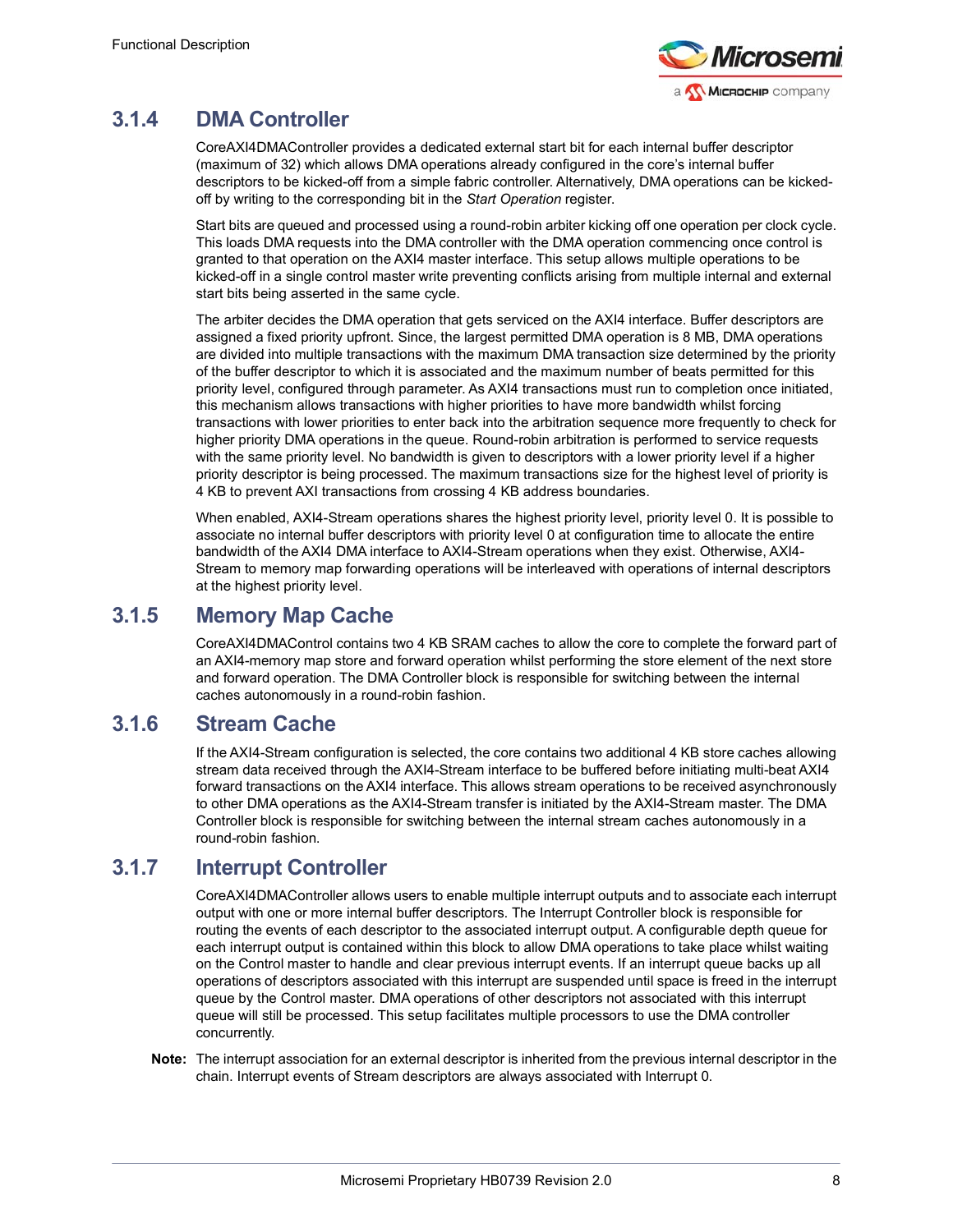

### <span id="page-14-0"></span>**3.1.8 AXI4 Master Interface Controller**

The AXI4 master interface controller is responsible for performing the DMA operation outlined by the DMA Controller block using AXI4 write and read transactions. This block returns a flag to the DMA controller when the requested store and forward operation is completed. If an AXI4 error is returned by a downstream slave during the read/store operation before the write/forward operation for that operation has commenced, the AXI4 Master Interface Controller continues the read/store to completion and reports the error to the control master without performing the write.

### <span id="page-14-1"></span>**3.1.9 AXI4-Stream Slave Interface Controller**

The AXI4-Stream slave interface controller provides a unidirectional bridge to the AXI4 memory map for AXI4 stream masters. The AXI4-Stream slave interface controller notifies the DMA Controller that a stream operation has commenced and of the position of the external descriptor in AXI4 memory describing the AXI4-Stream operation. Caching of the stream data in one of the internal 4 KB stream caches is performed in parallel to the fetching of the stream descriptor over the AXI4 DMA interface and completion of the previous memory mapped or stream DMA operation.

### <span id="page-14-2"></span>**3.2 Buffer Descriptors**

### <span id="page-14-3"></span>**3.2.1 Internal Descriptor Support**

Internal descriptors are implemented using LSRAM with the number of internal descriptors configurable through parameter in the range 4-32. Each internal descriptor has the ability to operate as a competing DMA channel<sup>1</sup>. The format of an internal descriptor is as shown in [Figure](#page-14-4) 2:



### <span id="page-14-4"></span>*Figure 2 •* **Internal Descriptor Format**

Chaining of internal descriptors is supported to perform scatter-gather DMA operations where data is collected from one or more contiguous or non-contiguous locations and forwarded to one or more contiguous or non-contiguous locations. Each descriptor or chain of descriptors can be configured to perform repetitive cyclic operations. Refer to the Scatter-Gather and Cyclic Operations sections of this

*1. Each internal descriptor can operate as a competing DMA channel provided that it's not chained with other internal descriptors.*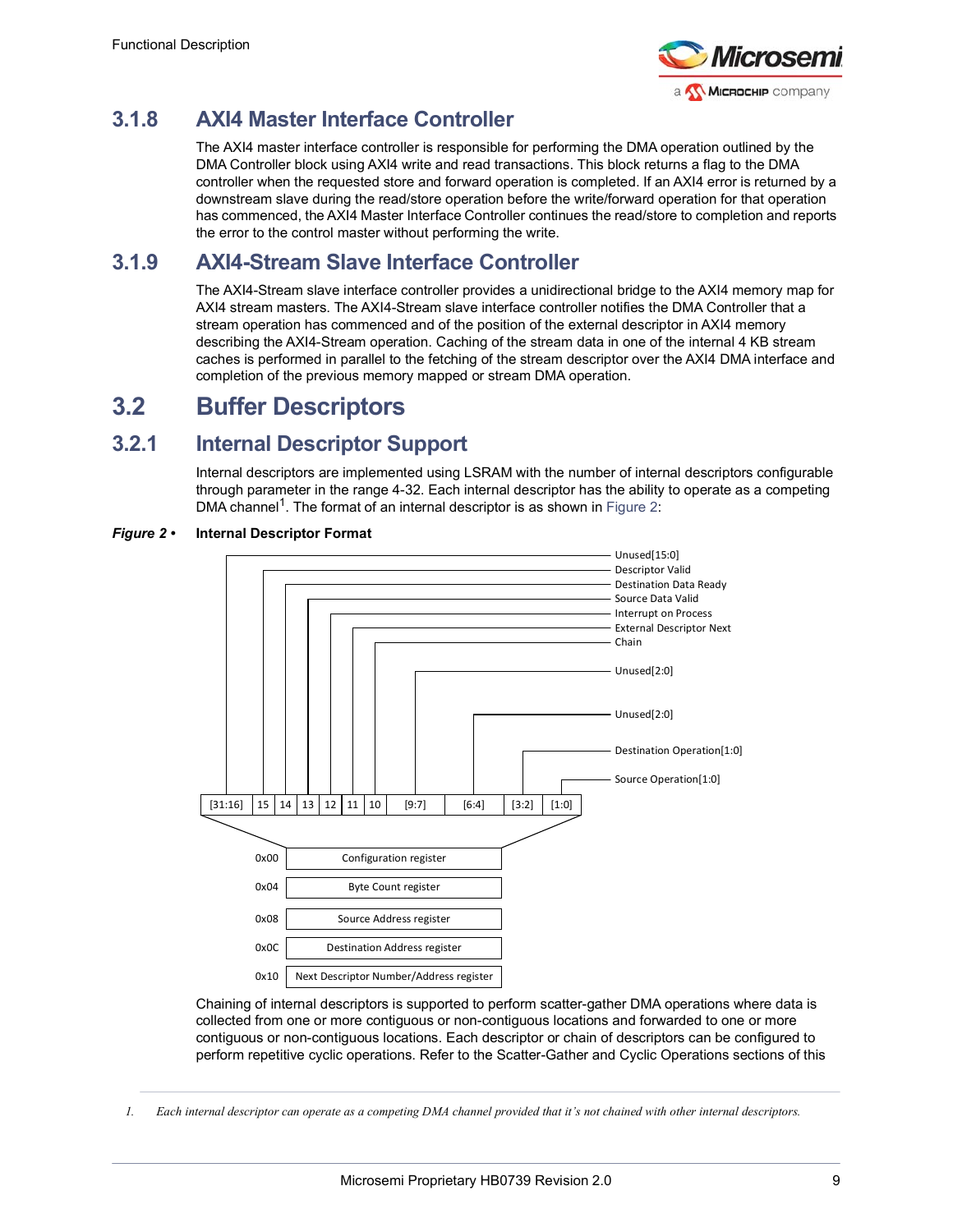

document for information on performing such operations. Fetching of internal descriptors is performed in parallel to DMA data transferring and has no impact on DMA throughput performance provided that the operation described by the current descriptor being operated on is sufficiently large.

The priority level and interrupt output associated with operations of any internal descriptor must be configured at the time of instantiation through parameter.

### <span id="page-15-0"></span>**3.2.2 External Descriptor Support**

External descriptors can be defined in the AXI4 address space and fetched over the AXI4 DMA interface. The structure of an external descriptor takes the same format as an internal descriptor, as shown in [Figure](#page-14-4) 2.

External descriptors are pointed to using an internal descriptor with the *Chain* and E*xternal Descriptor* bits set in the internal descriptor's *Configuration* register by passing the base address of the external descriptor to the *Next Descriptor Number/Address* register. Fetching of external descriptors over the DMA interface has a minor impact on overall DMA throughput performance provided that DMA operations are sizeable.

Chaining of external descriptors is supported through this mechanism. An external descriptor can be chained back to an internal descriptor by setting the *Chain* bitwith the *External Descriptor* bit cleared in the external descriptor's *Configuration* register and passing the internal descriptor number to the *Next Descriptor* Number/Address register. Cyclic operations of external descriptors can be achieved linking the last external descriptor in the chain back to the first internal descriptor.

The priority level and interrupt association of an external descriptor is inherited from the previous internal descriptor in the chain.

**Note:** The address of the *Configuration* register of an external descriptor must be aligned to the bus width of the AXI4 DMA interface configured through the *AXI\_DMA\_DWIDTH* parameter.

### <span id="page-15-1"></span>**3.2.3 Stream Descriptor Support**

Stream descriptors describe the AXI4-Stream transaction that is received from the AXI4-Stream master over the AXI4-Stream slave interface. The TDEST signal of the stream interface is used to select the CoreAXI4DMAController *Stream Descriptor Address* register that points to the stream descriptor describing the AXI4-Stream transaction that is in progress. The address of the stream descriptor must be written to the appropriate *Stream Descriptor Address* register prior to the AXI4-Stream transaction being initiated, along with the prior existence of the valid stream descriptor in the AXI4 DMA address space.

The format of stream descriptors is as shown in [Figure](#page-15-2) 3:

### <span id="page-15-2"></span>*Figure 3 •* **Stream Descriptor Support**

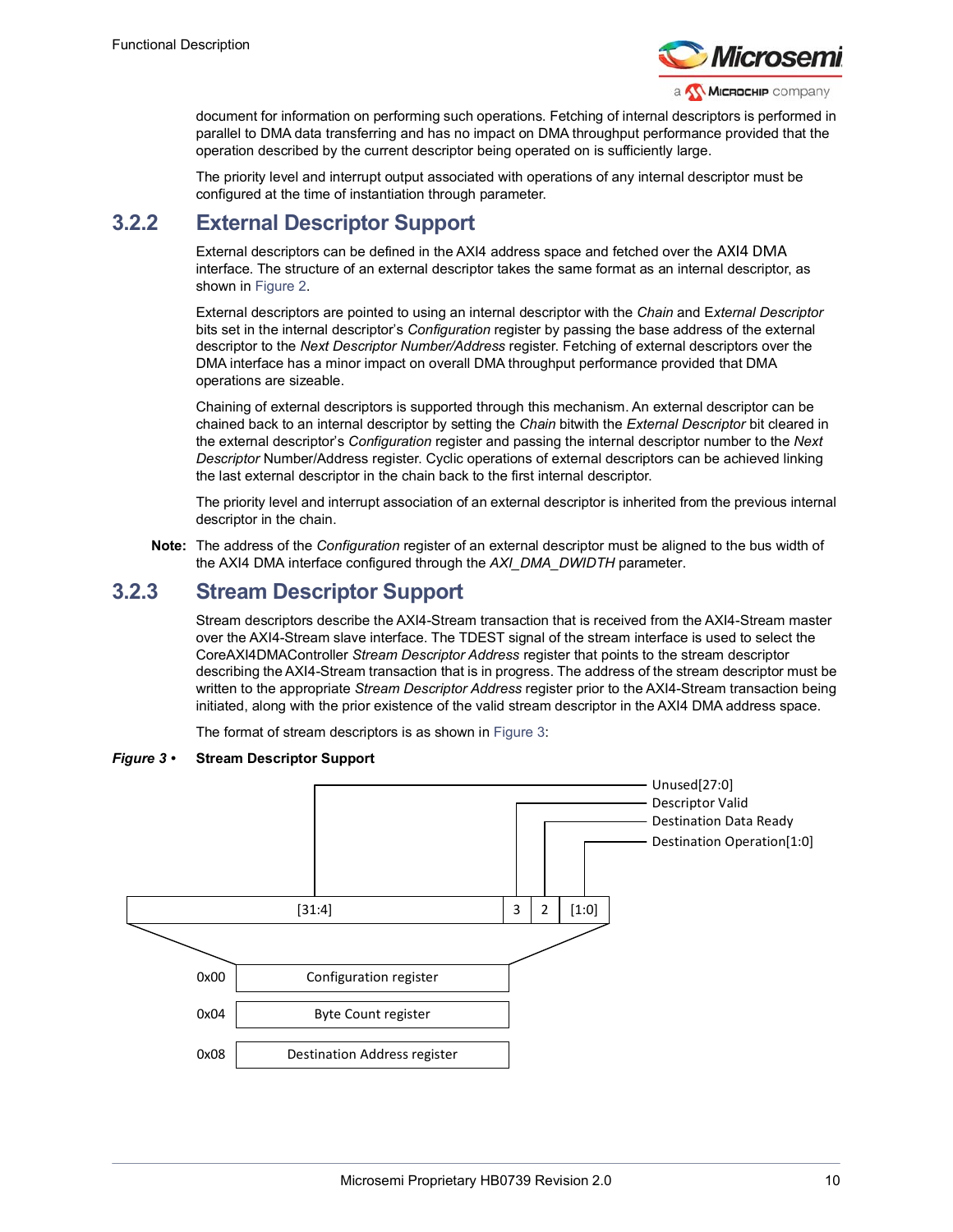

The *Destination Data Ready bit* is used by control masters to denote when a buffer has been allocated for the reception of the stream data in the AXI4 memory-map address space. The first 4 KB of the stream transaction will be cached whilst the descriptor is being fetched. No further transfers in the AXI4-Stream transaction will be acknowledged until the *Destination Data Ready* bit is asserted, allowing the forwarding operation to the AXI4 memory map to commence when allocated bandwidth by the DMA arbiter.

If the *Descriptor Valid* bit of the stream descriptor that the AXI4-Stream transaction relates to is not set when the stream transaction is initiated and the descriptor is fetched, an invalid descriptor interrupt event will be triggered.

Stream descriptors are fetched over the AXI4 DMA interface when TVALID is asserted for the first transfer in the AXI4-Stream transaction once the current AXI4 or AXI4-Stream transaction completes. The maximum transfer size of a single stream transaction is 8 MB.

**Note:** The address of the *Configuration* register of a stream descriptor must be aligned to the bus width of the AXI4 DMA interface configured through the *AXI\_DMA\_DWIDTH* parameter. The bus width of the AXI4 DMA and stream interfaces are synonymous.

### <span id="page-16-0"></span>**3.2.4 Descriptor Management**

Since external start inputs exist for each internal descriptor and descriptors can be chained together, it is impossible for firmware to determine if a descriptor is currently involved in a DMA operation as it may have been initiated by a separate or external process. For this reason, it is advised to keep hardwareinitiated DMA operations in separate descriptors to dynamically configured, firmware initiated operations. Once a descriptor is initialized by firmware during initial configuration, the *Descriptor Valid* bit must be set in the descriptor's *Configuration* register.

**Note:** If a UIC script is used to initialize internal descriptors in LSRAM, the *Descriptor Valid* bit will need to be set through firmware due to the order in which the UIC script writes the data into LSRAM (writes the *Configuration* register first, followed by the *Byte Count* register, hence the *Descriptor Valid* bit is cleared automatically by the DMA Controller).

If the start input associated with a descriptor is tied off then it is permitted for firmware to modify the descriptor contents on the fly, provided that no firmware initiated operations are being processed on the particular descriptor or which include the descriptor in a chain/cyclic buffer. Once any field in the descriptor is written to, the *Descriptor Valid* bit is automatically cleared by CoreAXI4DMAController. It is the responsibility of the firmware to set this bit only when the descriptor has been reconfigured.

If a DMA operation is initiated through an external start input assertion or a write to the *Start Operation* register on an uninitialized descriptor, an interrupt will be generated reporting the invalid descriptor error.

### <span id="page-16-1"></span>**3.3 Flow Control/Throttling**

Once an AXI transaction is initiated by a master sending the write/read address it must run to completion. A slave can force a master to wait before sending additional write data or receiving read data using the valid-ready flow control signals built into the AXI4 protocol. However, masters cannot determine up-front that a slave is unable to handle more data and thereby may hog the bus.

To prevent CoreAXI4DMAController relying on AXI slaves always having data in place and room for write data, CoreAXI4DMAController implements separate *Source Data Ready and Destination Data Valid* bits in both internal and external descriptors to support firmware flow control management. In order for a descriptor to be operated on, firmware must set both flow control bits whether or not the descriptor is part of a descriptor chain.

**Note:** Both the *Source Data Valid* and *Destination Data Ready* flow control bits must be set again every time that a descriptor is processed as part of a cyclic chain.

To support the separation of the application into multiple processes, a descriptor can be kicked-off in the *Start Operation* register before either or both flow control bits are set, but no bandwidth will be granted to this descriptor until both bits are subsequently set either together or separately in the same process or in separate processes altogether. The conceptual flow control management of CoreAXI4DMAController is as shown in [Figure](#page-17-2) 4: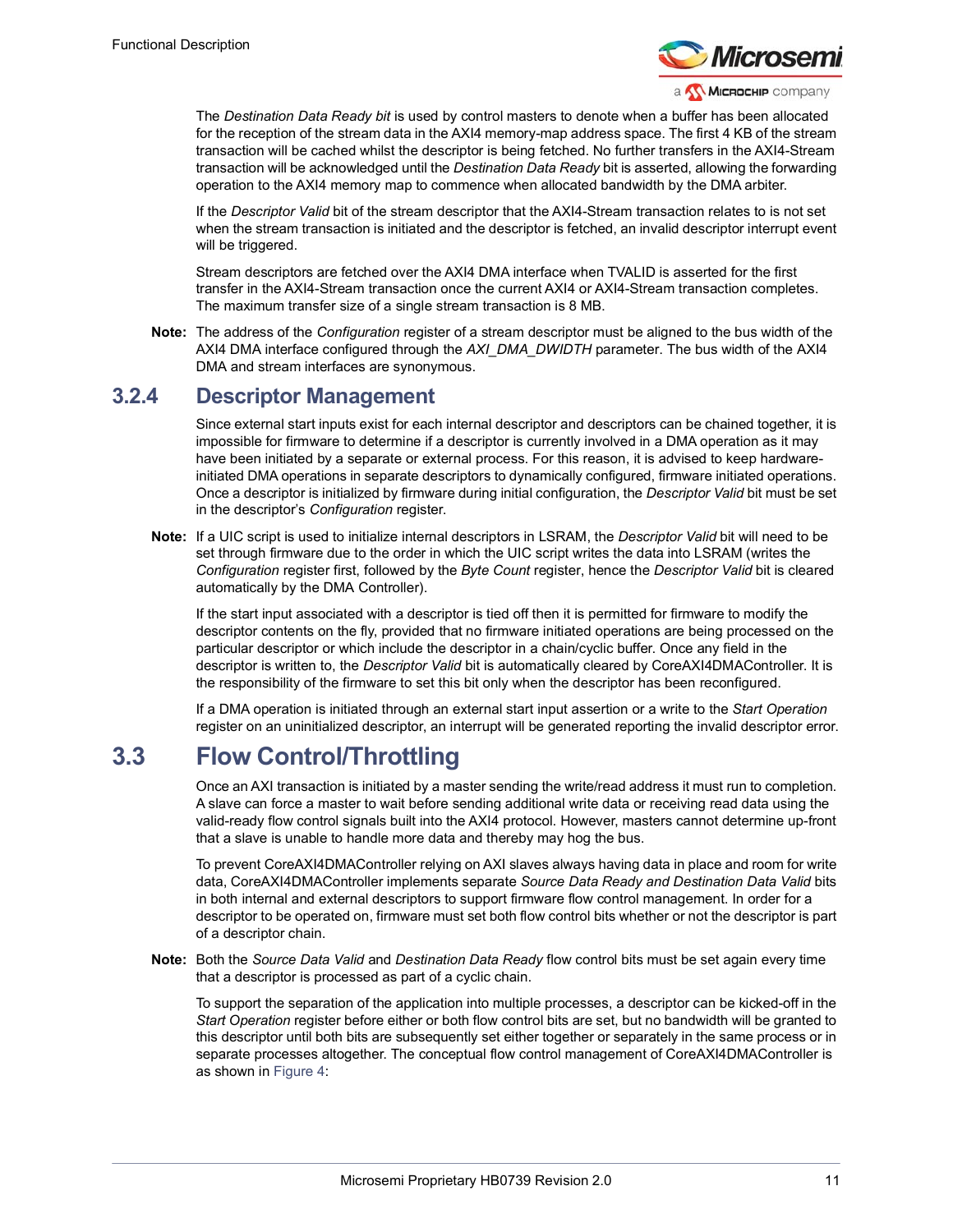

<span id="page-17-2"></span>



Clearing of the *Source Data Valid* and *Destination Data Ready* flow control bits is performed automatically by CoreAXI4DMAController for both internal and external descriptors every time that an operation of the descriptor is completed.

If either the *Source Data Valid* or D*estination Data Ready* flow control bits are low when an external descriptor is fetched, the external descriptor's *Configuration* register will be fetched again over the AXI4 interface until both bits are detected high every time that this DMA channel is apportioned a time slot by the DMA arbiter. The allotted bandwidth will be passed-over if either bit remains low when fetched. No DMA transfer will be performed whilst arbitration will be re-entered immediately.

Stream descriptors support a *Destination Data Ready* bit for flow control purposes. As with internal and external descriptors, the *Destination Data Ready* bit is cleared by the DMA controller when the AXI4- Stream transaction data described in the stream descriptor has been forwarded to the AXI4 memory-map address space. The *Destination Data Ready* flow control bit will be fetched every time that the stream descriptor is allocated bandwidth by the DMA arbiter in the manner described for external descriptors above.

## <span id="page-17-0"></span>**3.4 DMA Operations**

### <span id="page-17-1"></span>**3.4.1 Chain Operations (Scatter-gather)**

Chain operations are typically used to implement scatter-gather DMA operations where data is collected from multiple non-concurrent memory blocks and spread to a number of concurrent or non-concurrent locations. A chain can be formed using a single internal descriptor and multiple external descriptors, multiple internal descriptors or using a mix of internal and external descriptors. The starting point for a descriptor chain must be an internal descriptor.

To configure a chain operation, create a number of buffer descriptors with the *Chain* bit set in each buffer descriptor except the last. The *Next Descriptor* field in all buffer descriptors other than the last should point to the next descriptor in the chain. This field will be ignored for the last descriptor in the chain (denoted by a descriptor without the *Chain* bit set). The *External Descriptor Next* bit is used to denote the type of the next descriptor in the chain. Chain operations can be initiated by writing to the internal start bit or by triggering the start input signal associated with the first descriptor in the chain.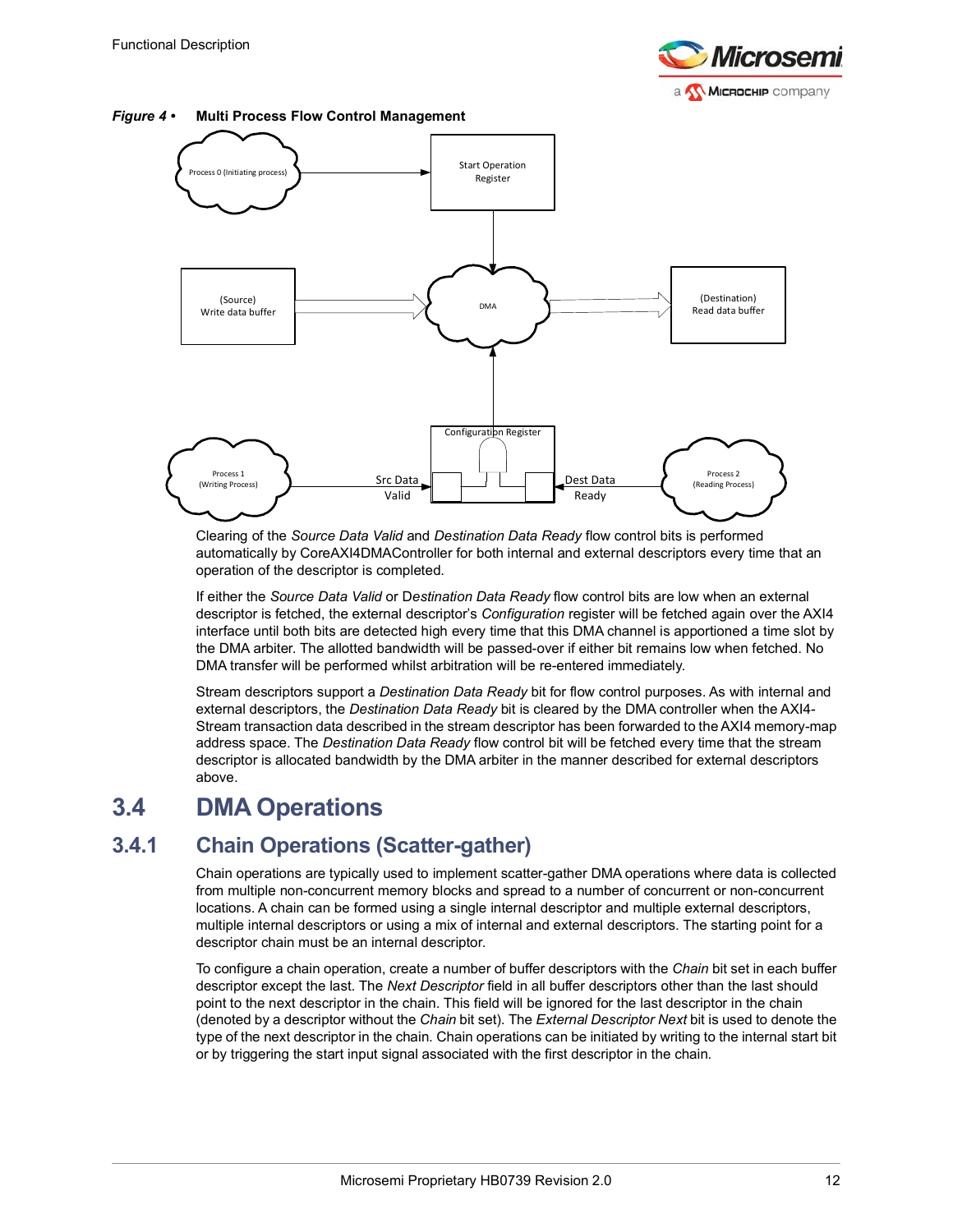

If a chain operation is configured with all descriptors having the *Interrupt on Process* bit cleared, an interrupt will only be generated on error or when the operation described by the last descriptor in the chain has completed.

Alternatively, if the *Interrupt on Process* bit is set for one or more descriptors in a chain, an interrupt will be generated when the operation described in each descriptor with its *Interrupt on Process* bit set is completed, however, this will not stall the next descriptor in the chain from being processed by the DMA controller, unless the associated interrupt queue has backed-up.

**Note:** Descriptor chaining should only be performed with buffer descriptors of the same priority level.

[Figure](#page-18-1) 5 shows the format of one possible descriptor chain. Notice that the *Chain* bit is set for every descriptor other than the last. In this case, the *Interrupt on Process* bit is set for the first internal descriptor in the chain, Internal BD0 and External BD1. This will generate an interrupt when each of these descriptors are processed. No interrupt will be generated for the processing of External BD0. An interrupt will always be generated when the last descriptor in a chain has been processed, regardless of the Interrupt on Process configuration.

<span id="page-18-1"></span>*Figure 5 •* **Example Descriptor Chain**



CoreAXI4DMAController supports a source address and destination no-op feature to allow an internal descriptor to point at an external descriptor without the internal descriptor performing a DMA data transfer. Refer to the *Source* and D*estination Operation* fields of the descriptor's *Configuration* register.

### <span id="page-18-0"></span>**3.4.2 Cyclic Operations**

Cyclic operations can be set up by creating a number of buffer descriptors with the *Chain* bit set in each buffer descriptor. The *Next Descriptor* field for each descriptor should be assigned the number of the next descriptor in the chain. Unlike standard chain operations, the last descriptor should have the *Chain* bit set and should point back to the first descriptor in order to make the operation cyclic. The cyclic operation is initiated by writing to the associated start bit for the first buffer descriptor in the cyclic chain. The flow control bits must be set again for each descriptor every time that the descriptor has been processed provided that there is valid data at the source and room for data at the destination. If a descriptor is reached without one or both flow control bits set, the DMA operation will be passed over in the DMA arbiter, allowing other DMA operations to proceed while waiting on buffer allocation.

<span id="page-18-2"></span>*Figure 6 •* **Example Cyclic Descriptor Chain**



Cyclic operations can be terminated by clearing the *Chain* bit in the descriptor to stop at when next reached. When this descriptor is reached and the DMA operation within the descriptor has been carried out, an interrupt will be asserted signifying the completion of the DMA cyclic operation. If external buffer descriptors are included in a descriptor chain, the cycle can only be stopped on an internal descriptor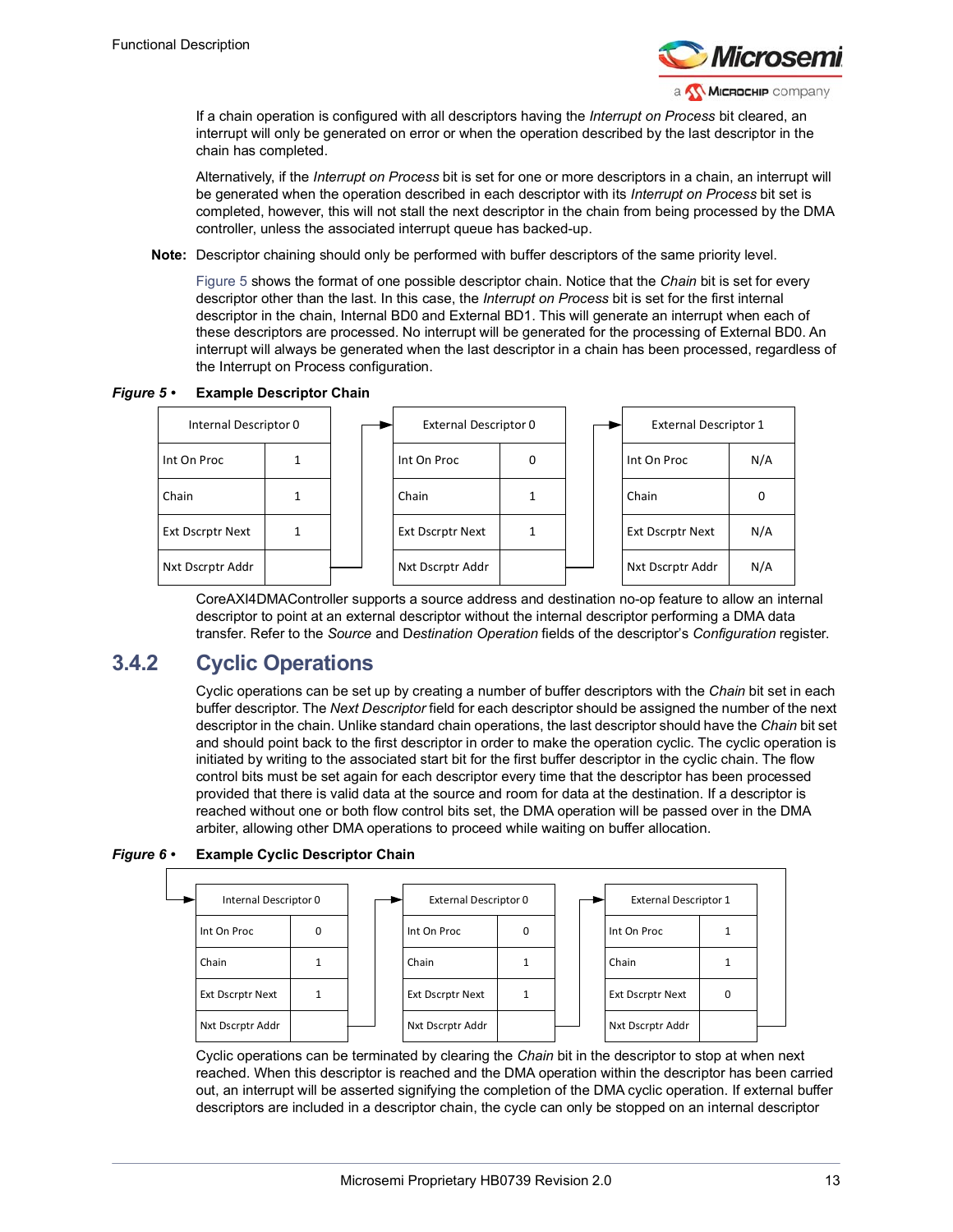

from the Control interface of CoreAXI4DMAController. The chain can terminate on an external descriptor if the control master clears the *Chain* bit in the external descriptor's *Configuration* register in the AXI4 memory map address space.

It is recommend that the *Interrupt on Process* bit is asserted for at least the last or tail descriptor in a descriptor chain to provide notice to the firmware application that the chain has been processed and that the *Source Data Valid* and D*estination Data Ready* flow control bit will need to be set for each descriptor in the chain before another complete cycle of the chain can take place. The DMA arbiter allows the DMA transfer to continue on each descriptor in the chain provided that both flow control bits are set and that the descriptor is valid. The status of the next descriptor's flow control bits will not impact the current descriptors service.

### **3.4.2.1 Ping-Pong**

Support for ping-pong cyclic DMA operations where data is read from one location and written to two or more memory buffers with an interrupt generated every time that a buffer is filled is provided through use of descriptor chaining and the *Interrupt on Process* bit within buffer descriptors. The *Interrupt on Process* bit causes an interrupt to be raised every time that a descriptor has been processed. This feature is supported for both internal and external buffer descriptors. The resetting of the data valid bit signifies that the buffer can be re-written to by the DMA controller.

### <span id="page-19-1"></span>*Figure 7 •* **Ping-Pong Cyclic Descriptor Chain**

<span id="page-19-2"></span>

| Int/Ext Descriptor Y    |  |  |  |  |  |
|-------------------------|--|--|--|--|--|
| Int On Proc             |  |  |  |  |  |
| Chain                   |  |  |  |  |  |
| <b>Ext Dscrptr Next</b> |  |  |  |  |  |
| Nxt Dscrptr Addr        |  |  |  |  |  |

### <span id="page-19-0"></span>**3.5 AXI4-Stream Bridge**

In addition to AXI4 memory-map to memory-map DMA operations, CoreAXI4DMAController provides a bridge to the AXI4 memory-map address space for AXI4-Stream masters. Before a stream master initiates a stream transaction, the Control master must first write a description of the imminent AXI4- Stream transaction to the AXI4 memory map in the stream descriptor format.

Next the address of the *Configuration* register of this stream descriptor needs to be written to the *Stream Descriptor Address* register within CoreAXI4DMAController associated with the TDEST signal value of the AXI4-Stream transaction. The TDEST signal provides destination routing information, used to multiplex between the 4 *Stream Descriptor Address* registers inside CoreAXI4DMAController, as shown in [Figure](#page-20-0) 8.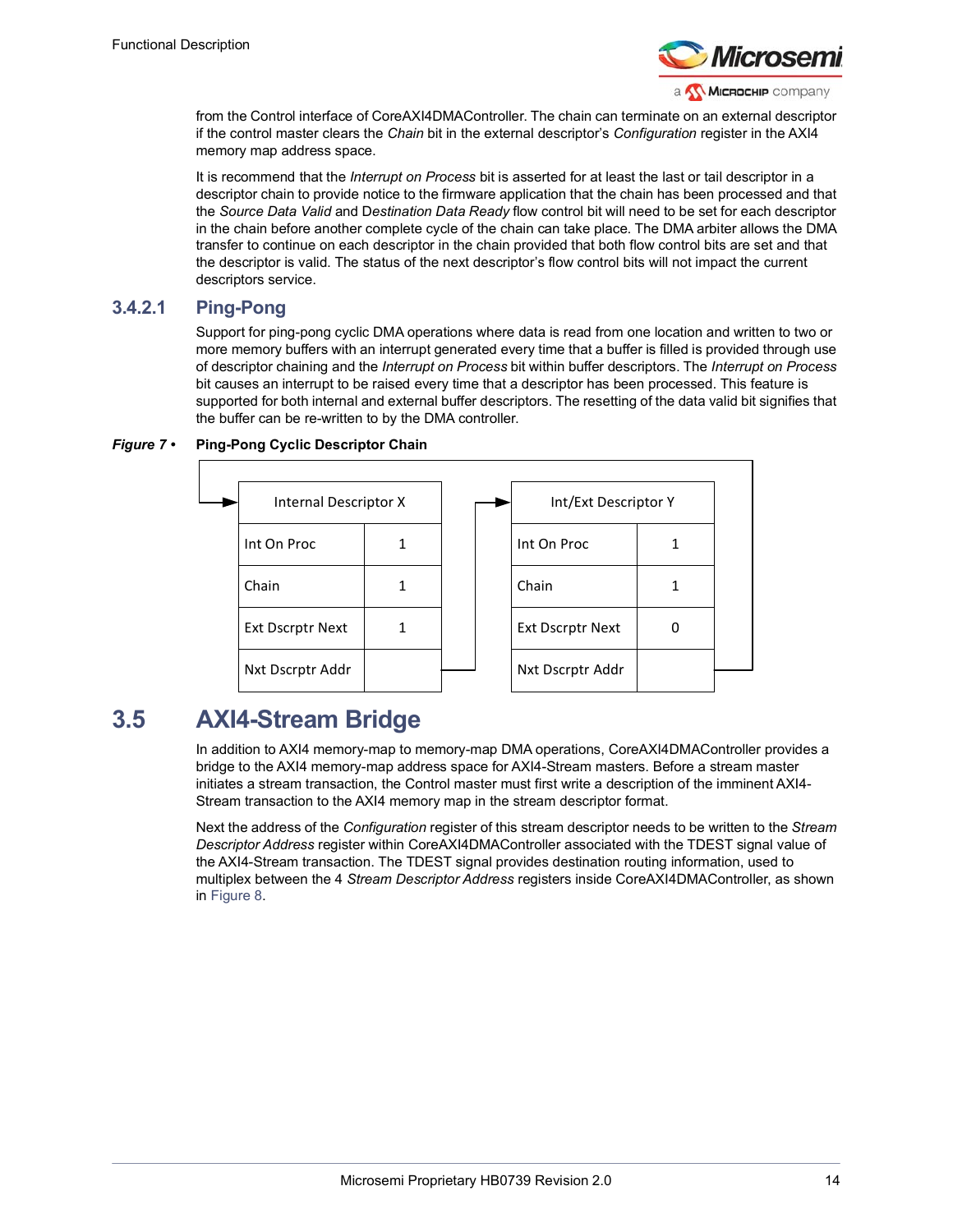

<span id="page-20-0"></span>*Figure 8 •* **AXI4-Stream to AXI4 Memory Map Bridging**



Once the first transfer of the AXI4-Stream transaction is received, the TDEST signal is used to select the *Stream Descriptor Address* register that contains the address of the stream descriptor describing the AXI4-Stream transaction. The stream descriptor is then fetched over the AXI4 DMA interface once the current AXI4 DMA transaction completes, whilst the stream data is cached in parallel. If the stream descriptor is valid then it is loaded into the DMA Arbiter where it competes for bandwidth with other priority 0 requests. Otherwise, an invalid descriptor interrupt event is generated. Once bandwidth is allocated to the stream request, if the *Destination Data Ready* flow control bit was set when the descriptor was fetched, the AXI4 memory map forward operation commences on the AXI4 DMA interface. If the flow control bit is not set then the flow control bit is re-fetched from the stream descriptor over the AXI4 DMA interface until it is detected as begin set, at which point the AXI4 memory map forward commences.

Once the AXI4 memory-map forward related to the AXI4-Stream read is completed, an interrupt is generated on the Interrupt 0 output.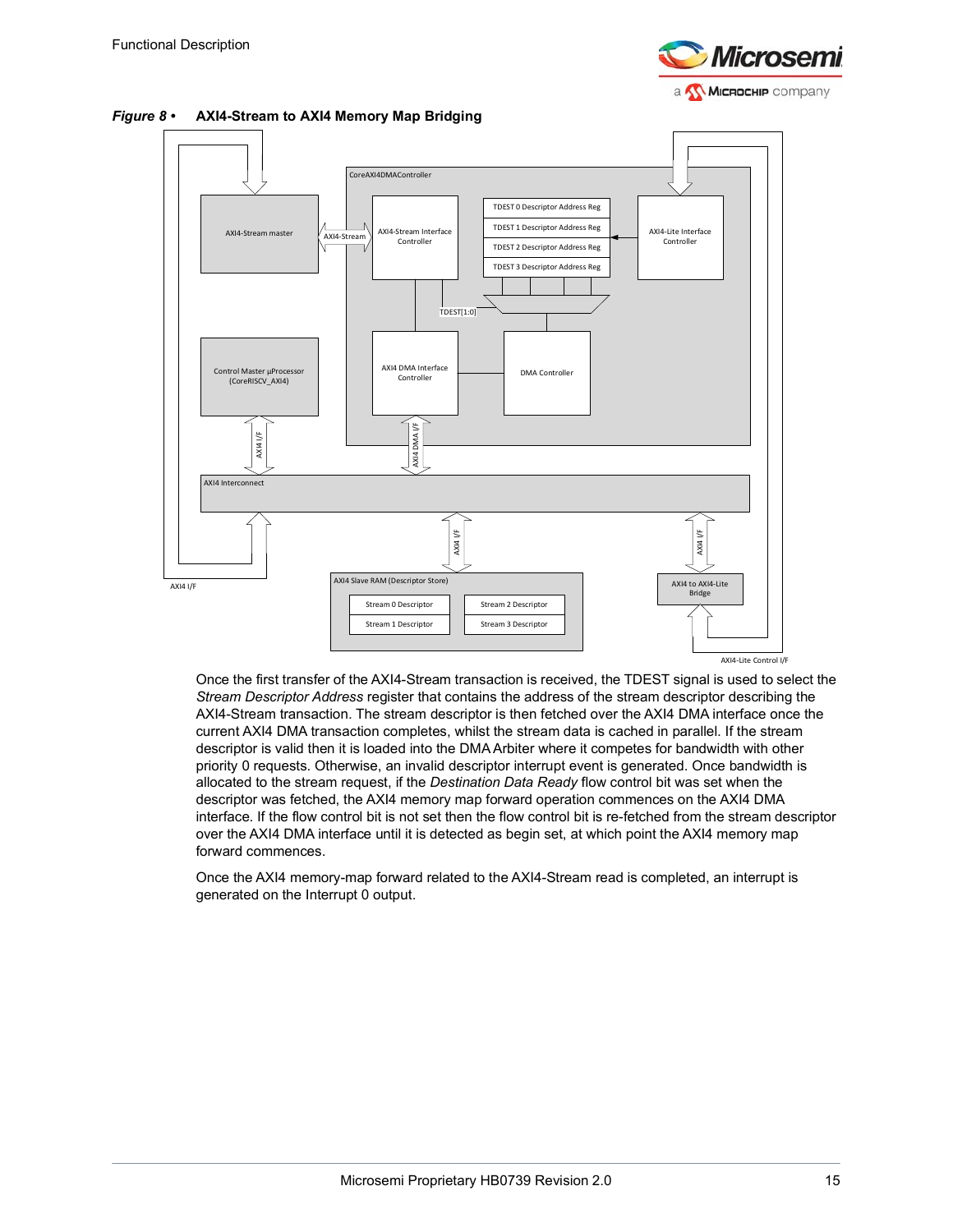

# <span id="page-21-0"></span>**3.6 Interrupts**

CoreAXI4DMAController provides a configurable number of interrupt outputs, each with independent status, mask and clear registers along with independent configurable depth queues. Descriptors must be associated with interrupt outputs at instantiation time. Multiple descriptors may be associated with a single interrupt output. [Figure](#page-21-1) 9 shows the logic implemented for each enabled interrupt output.

### <span id="page-21-1"></span>*Figure 9 •* **Interrupt Queue Logic**



Interrupts are generated on error or completion. When configuring a descriptor, the *Interrupt on Process* field provides the user with a means to generate an interrupt every time that a particular descriptor is processed in a chain or circular buffer configuration, provided that this descriptor is not the last descriptor in the chain. DMA operations are not halted for interrupts of this type and will proceed in the background provided that the associated interrupt queue has not backed-up.

The current interrupt status will remain valid in the *Interrupt X Status* register associated with the interrupt output until all unmasked bits (masked-off using the *Interrupt Mask* register) in the *Interrupt Status* register have been cleared through the *Interrupt Clear* register.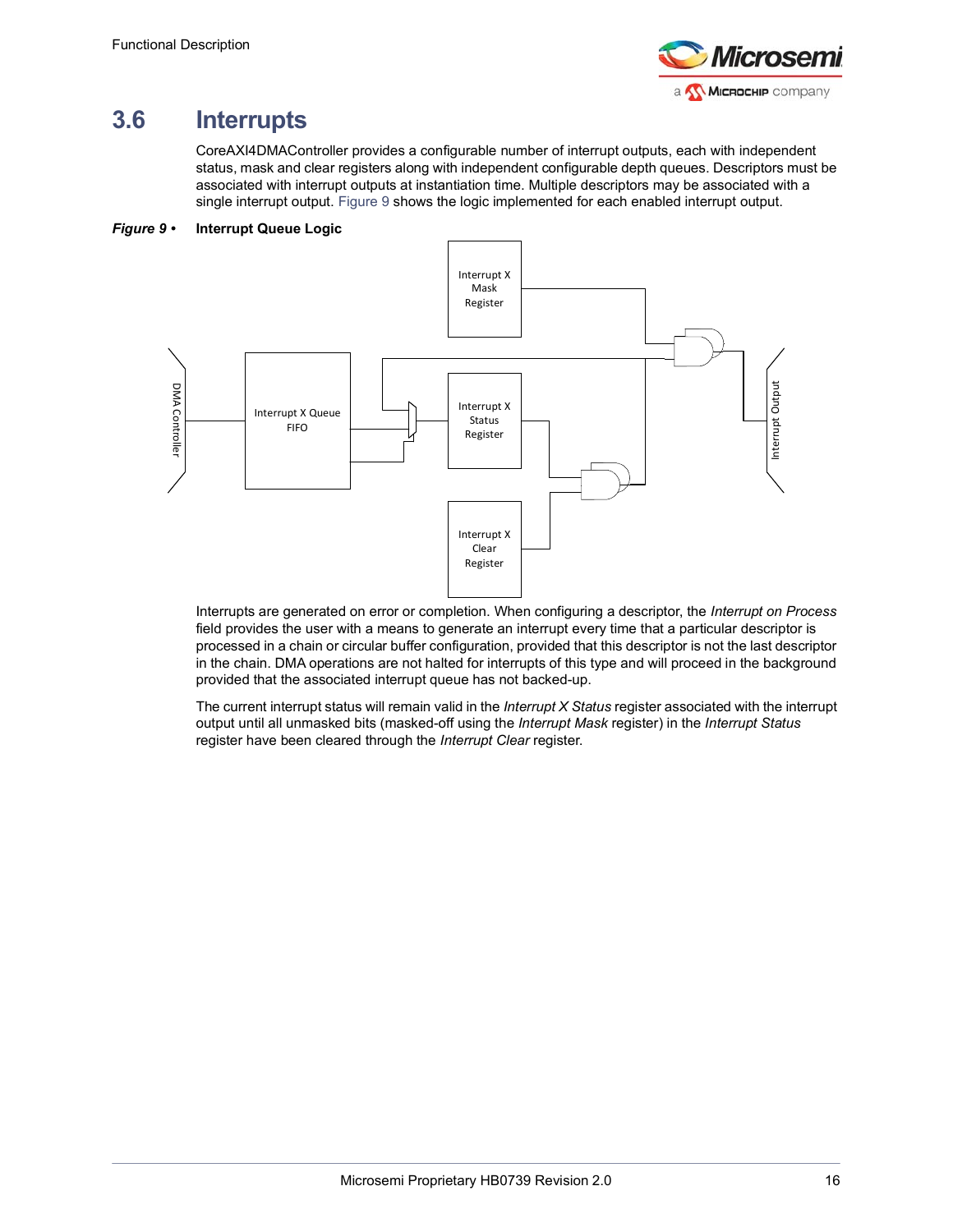

# <span id="page-22-0"></span>**3.7 Arbitration**

CoreAXI4DMAController supports fixed priority arbitration between multiple priority levels. If multiple requests exist of the same priority level, round-robin arbitration is performed between these requests. Higher priority requests are allowed to perform larger AXI4 burst transfers. This forces faster re-entrance into the arbitration logic by lower priority requests to ensure that higher priority requests are detected sooner.

<span id="page-22-1"></span>



**Note:** No bandwidth is allotted to lower priority descriptor requests when a request from a higher priority descriptor with both its flow control bits set exists.

Since, a total transfer size of 8 MB is permitted for an operation of a single descriptor, DMA operations are divided into multiple AXI4 transactions, with a maximum permitted transaction size of 4 KB to provide AXI4 boundary protection. Access is re-evaluated every time that an AXI4 transaction completes. If multiple large descriptor requests of the same priority level exist, AXI4 transactions of each descriptor will be interleaved in a round-robin fashion.

**Note:** CoreAXI4DMAController does not support interleaving of transfers within AXI4 transactions (xID signal unused). Only 1 descriptor is serviced per AXI4 transaction.

When enabled, AXI4-Stream requests are interleaved with operations of the highest priority level, priority 0. If the performance of the AXI4-Stream master is paramount, no internal descriptors should be assigned priority 0 priority association at instantiation time to allocate the entire bandwidth of the AXI4 memory map interface to the AXI4-Stream operation. Unlike standard AXI4 DMA operations which enter back into the arbitration algorithm every time that an AXI4 transaction is performed provided that the destination transaction does not span a 4 KB boundary, which is not aligned to the source address (in which case the core will perform multiple AXI writes to empty the read cache which was filled by a single AXI read transaction before entering back into arbitration), whether or not the AXI4 transaction completely services the descriptor request, AXI4-Stream operations do not enter back into arbitration until the entire stream request has been serviced, even if this requires multiple AXI4 write transactions to prevent crossing a 4 KB boundary in a sequential transaction and to empty the stream read cache.

Priority level assignment should be performed in a descending, contiguous fashion. If a priority level is enabled with no descriptors allocated to it (apart from priority 0 when Stream support is enabled), the underlying logic related to this priority level will be removed from the core. For this reason, no priority level should be enabled without descriptors allocated to it when lower priority levels are enabled with descriptors allocated to them.

To reduce the setup overhead on DMA transfers, the core allows multiple descriptors to be kicked-off in a single write to the *Start Operation* register. It is difficult to determine the order that DMA operations will take place in as the core has the facility for multiple start bits to get kicked-off in the same cycle, each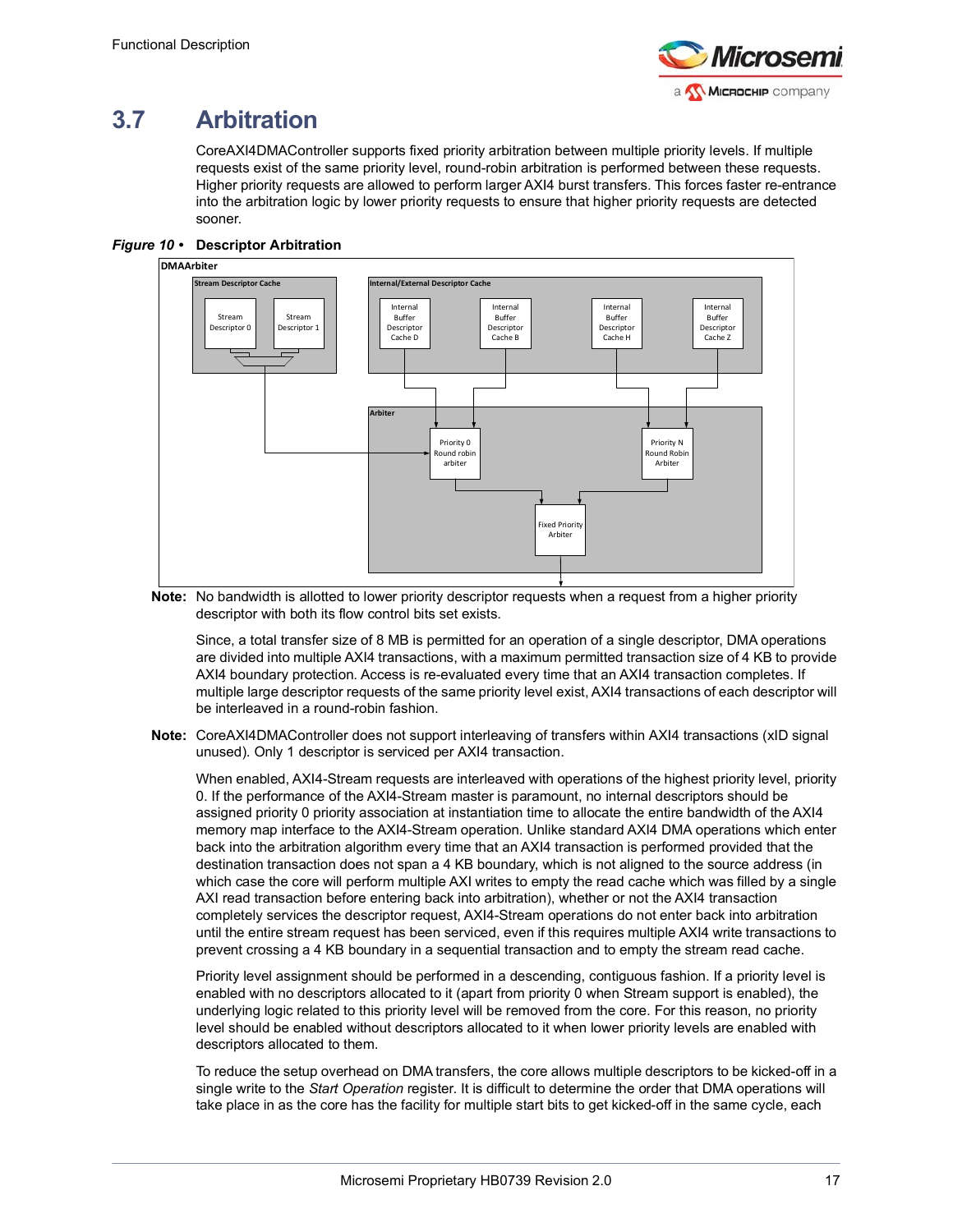

with shared or separate priority levels. All start bits are maintained in an internal register and loaded into the descriptor cache using a non-weighted round-robin arbiter, with only one start bit loaded in any given cycle. The weighted round-robin DMA arbiter then reads out of the descriptor cache and fills a two-stage pipeline to ensure that DMA transfers happen in a back-to-back fashion on the DMA interface and to ensure that read-ahead can be performed for the next DMA operation as there are two internal caches. To ensure that DMA operations happen in order, either wait for an interrupt to be received on the first operation before kicking off the next operation, else form a chain with the descriptors of interest.

### <span id="page-23-0"></span>**3.8 AXI Transactions**

The source and destination addresses of all DMA operations must be aligned to AXI bus width instantiated.

**Note:** Unaligned AXI transactions and data realignment are not performed by CoreAXI4DMAController.

The size of the AXI transaction generated is dependent upon the width of the AXI DMA interface instantiated. CoreAXI4DMAController generates transactions with the AxSIZE field set at the maximum for the instantiated bus width exclusively.

The length of the AXI transaction is dependent upon the priority level of the descriptor which the AXI transaction is related to, the maximum permitted burst size at this priority level and the source address, destination address and number of bytes in the DMA operation. If the store DMA operation spans a 4 KB boundary, CoreAXI4DMAController may generate multiple shorter read transactions to prevent crossing the 4 KB boundary in a sequential transfer and vice versa for the forward transactions if the forward DMA operation spans a 4 KB boundary. Arbitration is performed on completion of each read transaction to determine if a higher priority requests exists or if there are other requests at this priority level that need to be serviced. The last transfer of the last transaction of a DMA operation may be narrow by way of the AXI write strobes to provide N-byte DMA transfer support.

A single AXI read transaction may result in multiple AXI write transactions if the source operation is confined within a 4 KB slot and the destination operations spans a 4 KB boundary.

The core supports DMA read ahead to read in the next data to the internal cache whilst the previous write operation is completing. This increases the throughput of the AXI interface significantly for queued AXI DMA operations in busy AXI systems. AXI outstanding address transactions are not generated by CoreAXI4DMAController.

### <span id="page-23-1"></span>**3.9 AXI4-Stream Transactions**

CoreAXI4DMAController supports AXI4-Stream transactions where each bit of TSTRB mirrors TKEEP, indicating either data or null bytes. Position bytes occur when a TKEEP bit is asserted and the corresponding TSTRB bit is de-asserted. Position bytes are not supported by CoreAXI4DMAController.

The core expects all AXI4-Stream transactions to start from an address aligned to bus width, set through the *AXI\_DMA\_DWIDTH* parameter. The first transfer in the transaction cannot be unaligned through the use of TKEEP and TSTRB.

In addition, the core permits the last transfer in an AXI4-Stream transaction to be narrow by keeping the TKEEP and TSTRB bits low for the associated byte lanes, making N-byte AXI4-Stream to AXI4 memory map bridging possible. An example of this would be where TKEEP and TSTRB are both 0x7F for the last transfer in the transaction and 0xFF for all other transfers in the transaction on a 64-bit bus.

It is expected that all TSTRB and TKEEP bits are asserted for every transfer other than the last transfer in an AXI4-Stream transaction. Sparse strobe assertion is not supported where TSTRB and TKEEP are both 0x55 for instance.

**Note:** AXI4 Stream Transactions should be performed whenever there is no pending request for memory map to memory map data transfer and vice-versa.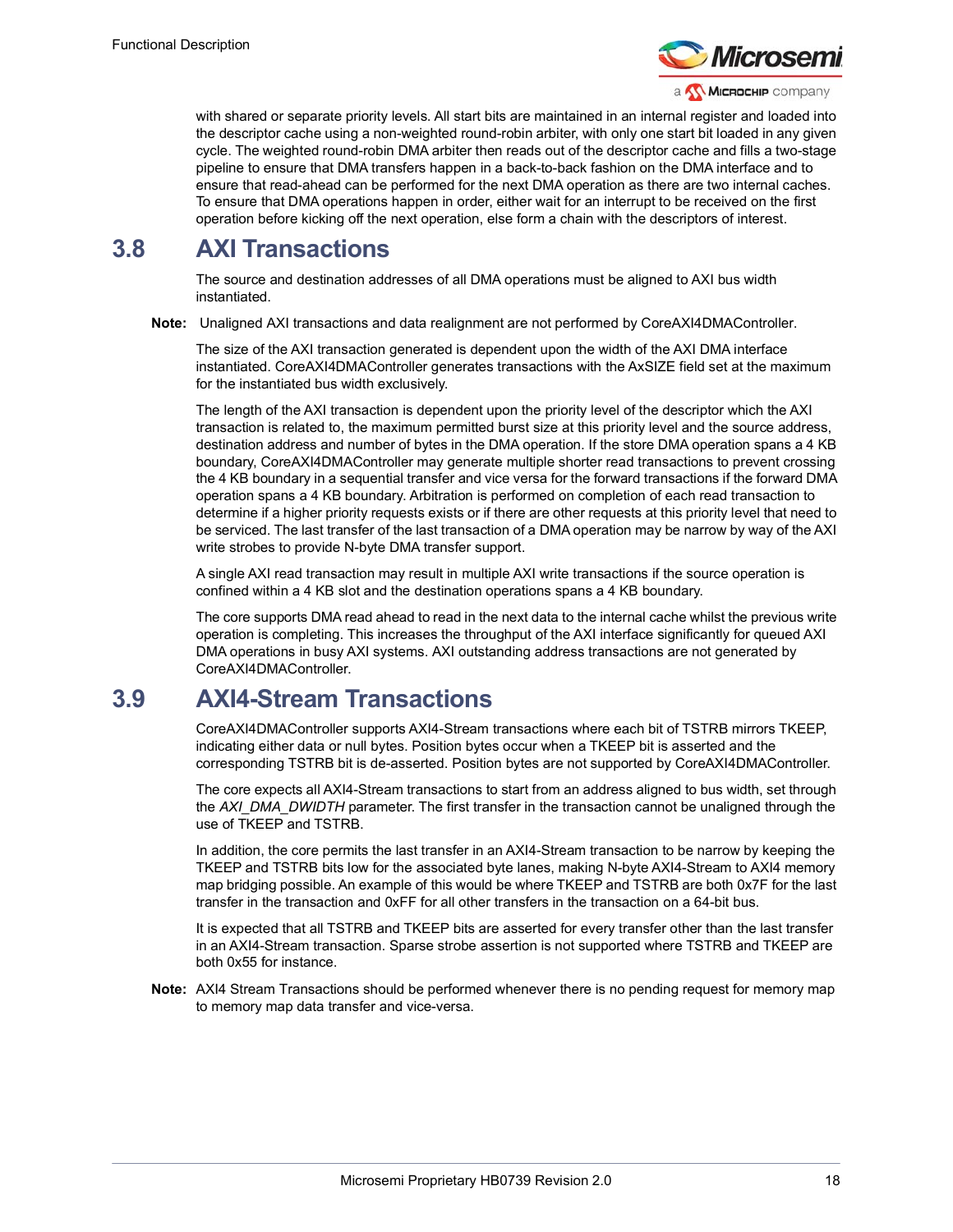

# <span id="page-24-0"></span>**3.10 Cache Coherence**

Data integrity issues can arise where a DMA read is performed on a shared, cacheable memory where the cached memory contents has been updated but not yet written back to memory. To cover such an event, the application must ensure that the contents of the cache is written back to memory before kicking of a DMA read operation in a cacheable region. Processor operations to this memory space should be suspended until the DMA read has completed.

Similarly, where a DMA write is performed on cacheable memory, the application needs to ensure that the contents of the cache is flushed and refilled to prevent the processor from operating on out-of-date data once the memory has been written via the DMA operation. Processor operations to this memory space should be suspended until the DMA write has completed.

**Note:** Cache coherence is not handled by CoreAXI4DMAController and remains the responsibility of the Firmware application.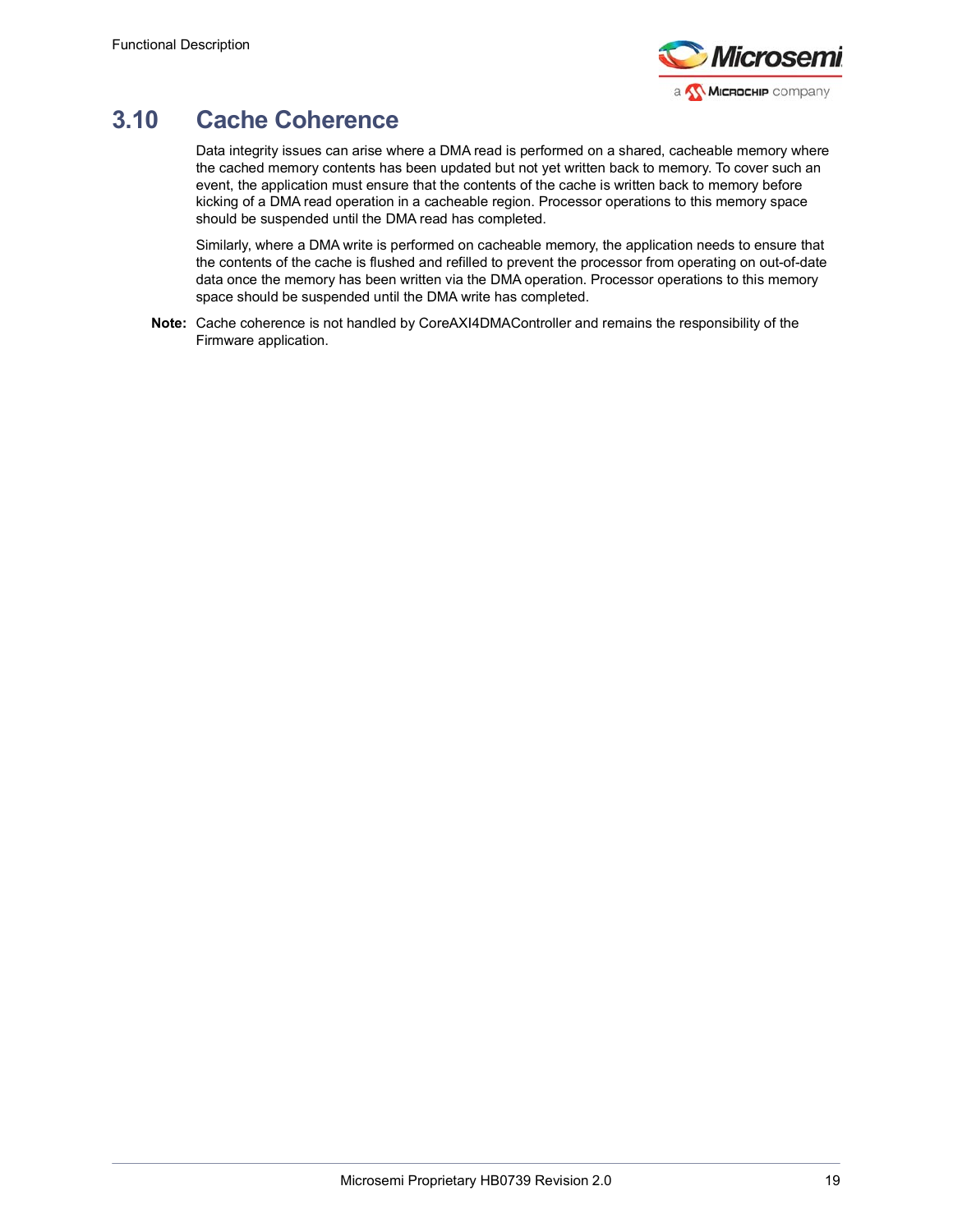

# <span id="page-25-0"></span>**4 Interface Descriptions**

## <span id="page-25-1"></span>**4.1 Signal Descriptions**

<span id="page-25-3"></span>Signal descriptions for CoreAXI4DMAController are defined in [Table](#page-25-2) 11.

#### <span id="page-25-2"></span>*Table 11 •* **CoreAXI4DMA Controller I/O Signals**

| <b>Port Name</b>     | Width                                    |        | <b>Direction Description</b>                                                                                                                                                                                                                         |
|----------------------|------------------------------------------|--------|------------------------------------------------------------------------------------------------------------------------------------------------------------------------------------------------------------------------------------------------------|
| <b>General Ports</b> |                                          |        |                                                                                                                                                                                                                                                      |
| <b>CLOCK</b>         | 1                                        | Input  | Clock signal to all sequential elements<br>within the core.                                                                                                                                                                                          |
| <b>RESETN</b>        | 1                                        | Input  | Active-low reset signal to all sequential<br>elements within the core. Reset<br>de-assertion must be synchronous to<br>CLOCK rising edge as per AXI4<br>specification. This reset should be<br>synchronized in the CLOCK clock domain<br>externally. |
|                      | <b>AXI4-Lite Control Interface Ports</b> |        |                                                                                                                                                                                                                                                      |
| CTRL AWVALID         | 1                                        | Input  | Write address valid. Indicates that the<br>control master is presenting valid write<br>address information.                                                                                                                                          |
| CTRL AWREADY         | 1                                        | Output | Write address ready. Indicates that<br>CoreAXI4DMAController is ready to<br>receive write address information.                                                                                                                                       |
| CTRL_AWADDR[10:0]    | 11                                       | Input  | AXI4-Lite write address bus.                                                                                                                                                                                                                         |
| CTRL_WVALID          | 1                                        | Input  | Write data valid. Indicates that the<br>control master is presenting write data.                                                                                                                                                                     |
| CTRL_WLAST           | 1                                        | Input  | Indicates that the current transfer is the<br>last transfer in the write transaction.                                                                                                                                                                |
| CTRL WREADY          | 1                                        | Output | Indicates that CoreAXI4DMAController<br>is ready to receive write data.                                                                                                                                                                              |
| CTRL_WSTRB[3:0]      | 4                                        | Input  | Write strobes. Indicates the byte lanes<br>of the WDATA bus, which contain valid<br>write data.                                                                                                                                                      |
| CTRL_WDATA[31:0]     | 32                                       | Input  | AXI4-Lite write data bus.                                                                                                                                                                                                                            |
| CTRL_BVALID          | 1                                        | Output | Write response valid. Indicates that<br>CoreAXI4DMAController is presenting<br>valid write response information. Only<br>occurs at the end of a write transaction.                                                                                   |
| CTRL_BREADY          | 1                                        | Input  | Indicates that the control master is ready<br>to receive write response information.                                                                                                                                                                 |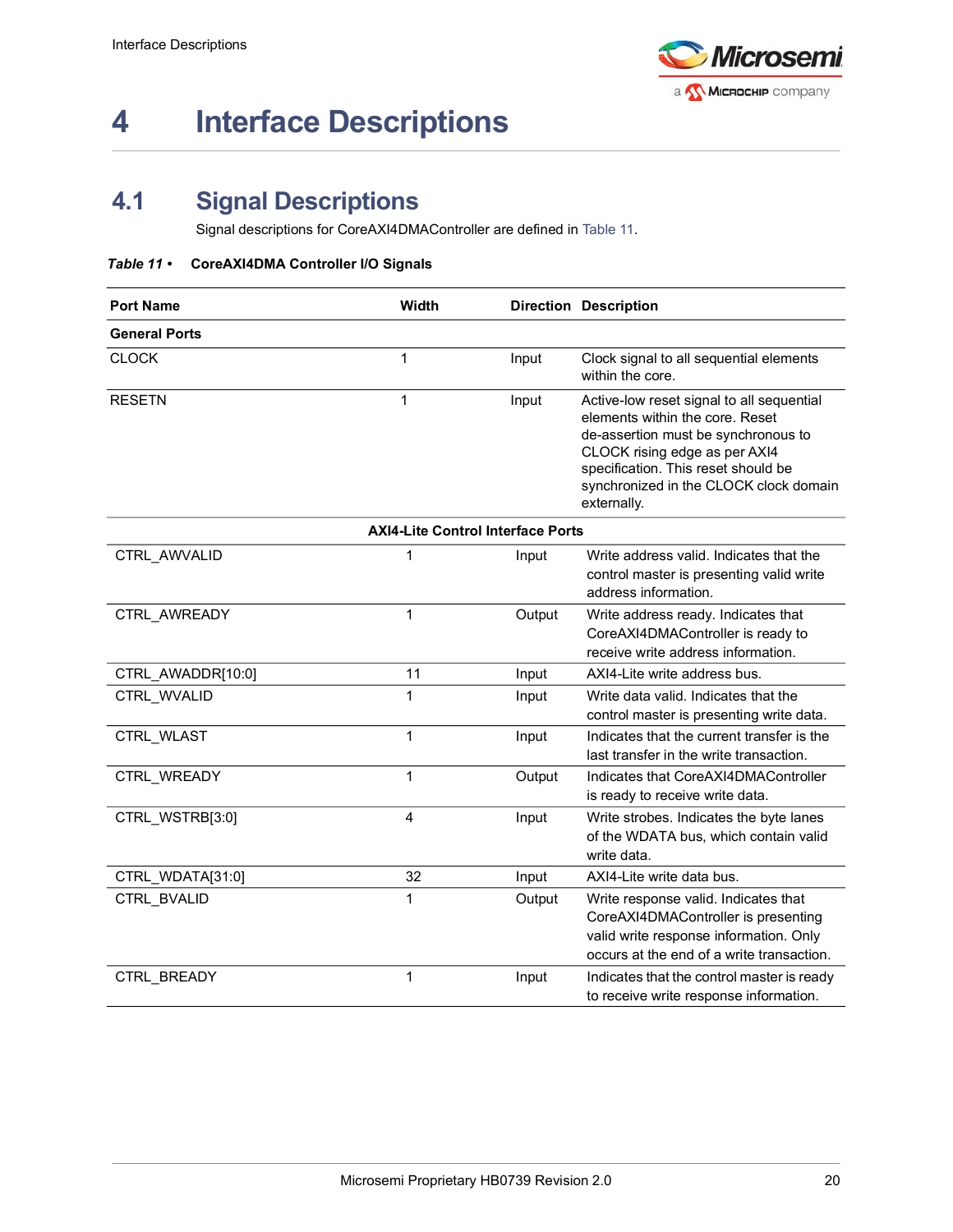

| CTRL_BRESP[1:0]        | $\overline{2}$                  | Output | Write response. Indicates the status of a<br>write transaction.                                                                                               |
|------------------------|---------------------------------|--------|---------------------------------------------------------------------------------------------------------------------------------------------------------------|
|                        |                                 |        | Okay and SLVERR responses are<br>returned by the core.                                                                                                        |
|                        |                                 |        | The core returns SLVERR when an<br>invalid address is latched on AXI4-Lite<br>write address bus.                                                              |
| CTRL_ARVALID           | 1                               | Input  | Read address valid. Indicates that the<br>control master is presenting valid<br>address information.                                                          |
| CTRL_ARREADY           | 1                               | Output | Read address ready. Indicates that<br>CoreAXI4DMAController is ready to<br>receive address information.                                                       |
| CTRL_ARADDR[10:0]      | 11                              | Input  | AXI4-Lite read address bus.                                                                                                                                   |
| CTRL_RVALID            | 1                               | Output | Read data valid. Indicates that<br>CoreAXI4DMAController is presenting<br>valid read data.                                                                    |
| CTRL_RREADY            | 1                               | Input  | Indicates that the control master is ready<br>to receive read data.                                                                                           |
| CTRL_RDATA[31:0]       | 32                              | Output | AXI4-Lite read data bus.                                                                                                                                      |
| CTRL_RLAST             | 1                               | Output | Indicates that the current transfer is the<br>last transfer in the read transaction.                                                                          |
| CTRL_RRESP[1:0]        | $\overline{2}$                  | Output | Read response valid. Indicates that<br>CoreAXI4DMAController is presenting<br>valid read response information. Valid<br>for every transfer in a transaction.  |
|                        |                                 |        | Okay and SLVERR responses are<br>returned by the core. The core returns<br>SLVERR when an invalid address is<br>latched on the AXI4-Lite read address<br>bus. |
|                        | <b>AXI4 DMA Interface Ports</b> |        |                                                                                                                                                               |
| DMA_AWVALID            | 1                               | Output | Write address valid. Indicates that<br>CoreAXI4DMAController is presenting<br>valid address information.                                                      |
| DMA AWREADY            | 1                               | Input  | Write address ready. Indicates that the<br>AXI4 slave is ready to receive address<br>information.                                                             |
| DMA_AWADDR[31:0]       | 32                              | Output | DMA write address bus.                                                                                                                                        |
| DMA_AWID[ID_WIDTH-1:0] | ID_WIDTH                        | Output | Write address ID. Identification tag for<br>write address group of signals.                                                                                   |
|                        |                                 |        | Driven out as zeros as ID support not<br>implemented by<br>CoreAXI4DMAController. All<br>transactions are processed in order.                                 |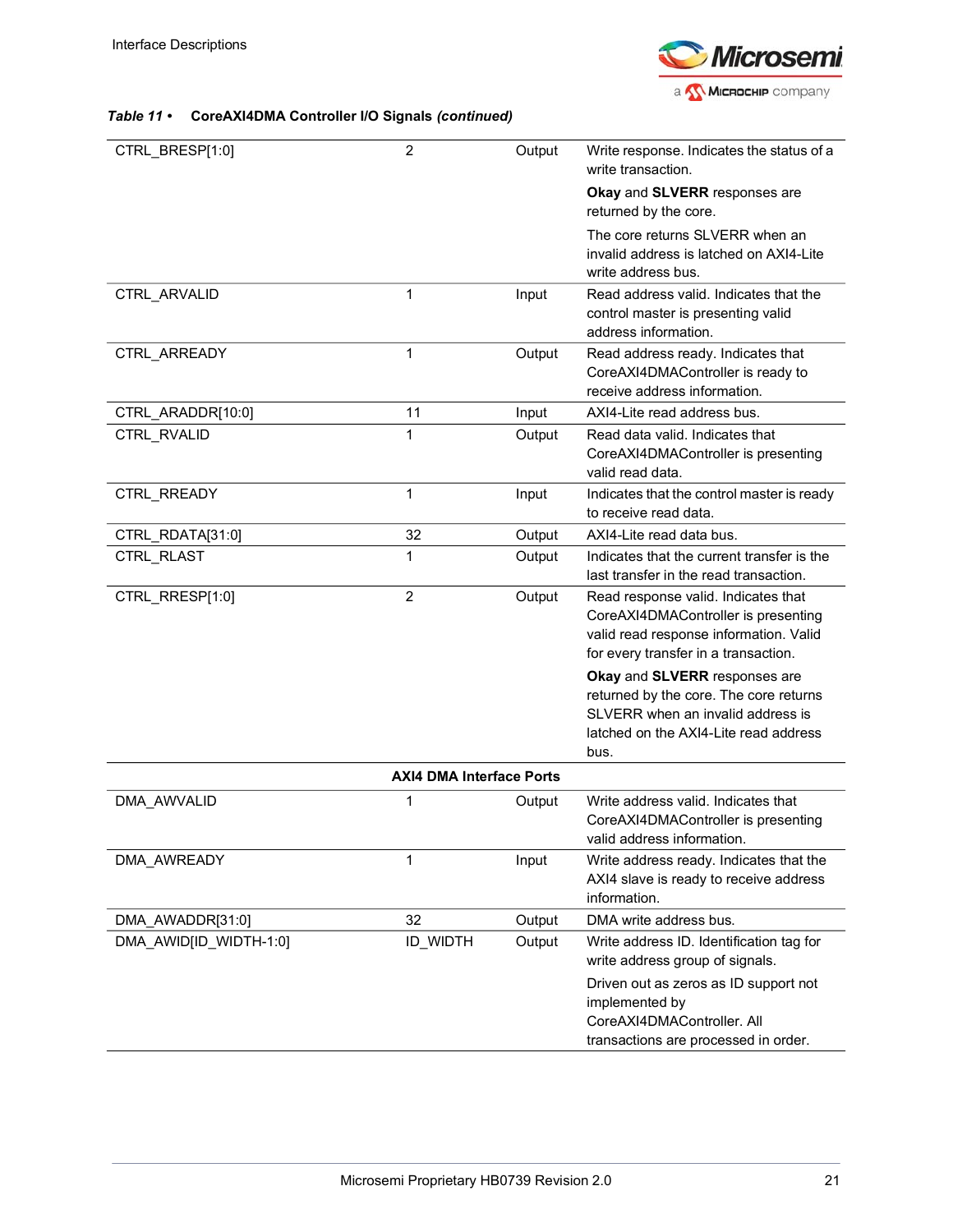

| DMA_AWLEN[7:0]                    | 8                         | Output | Indicates the number of transfers in the<br>AXI write transaction. Allows for<br>between 1 and 256 transfers per<br>transaction.                               |
|-----------------------------------|---------------------------|--------|----------------------------------------------------------------------------------------------------------------------------------------------------------------|
| DMA_AWSIZE[2:0]                   | 3                         | Output | Indicates the size of transfers in the AXI<br>write transaction.<br>CoreAXI4DMAController generates<br>transactions of the data bus width size<br>exclusively. |
|                                   |                           |        | $\text{DMA\_AWSIZE} = \frac{\log_2(\frac{AXI\_DMA\_DWIDTH}{8})}{8}$                                                                                            |
| DMA AWBURST[1:0]                  | $\overline{2}$            | Output | Write burst address type. Only fixed and<br>incrementing DMA transfers are<br>generated by CoreAXI4DMAController.                                              |
| DMA_WVALID                        | 1                         | Output | Write data valid. Indicates that<br>CoreAXI4DMAController is presenting<br>valid write data.                                                                   |
| DMA_WLAST                         | 1                         | Output | Indicates that the current transfer is the<br>last transfer in the write transaction.                                                                          |
| DMA WREADY                        | 1                         | Input  | Indicates that the AXI4 slave is ready to<br>receive write data.                                                                                               |
| DMA_WSTRB[(AXI_DMA_DWIDTH/8)-1:0] | AXI DMA DW<br>IDTH/8      | Output | Write strobes. Indicates the byte lanes<br>of the WDATA bus which contain valid<br>write data.                                                                 |
| DMA_WDATA[AXI_DMA_DWIDTH-1:0]     | AXI DMA DW<br><b>IDTH</b> | Output | DMA write data bus.                                                                                                                                            |
| DMA_BVALID                        | 1                         | Input  | Write response valid. Indicates that the<br>AXI4 slave is presenting valid write<br>response information. Only occurs at the<br>end of a transaction.          |
| DMA_BREADY                        | 1                         | Output | Indicates that CoreAXI4DMAController<br>is ready to receive write response<br>information.                                                                     |
| DMA_BID[ID_WIDTH:0]               | <b>ID WIDTH</b>           | Input  | Write response ID. Identification tag for<br>write response group of signals.                                                                                  |
| DMA_BRESP[1:0]                    | 2                         | Input  | Write response. Indicates the status of a<br>write transaction.                                                                                                |
| DMA ARVALID                       | 1                         | Output | Read address valid. Indicates that<br>CoreAXI4DMAControlleris presenting<br>valid address information.                                                         |
| DMA_ARREADY                       | 1                         | Input  | Read address ready. Indicates that the<br>control master is ready to receive<br>address information.                                                           |
| DMA_ARADDR[31:0]                  | 32                        | Output | DMA read address bus.                                                                                                                                          |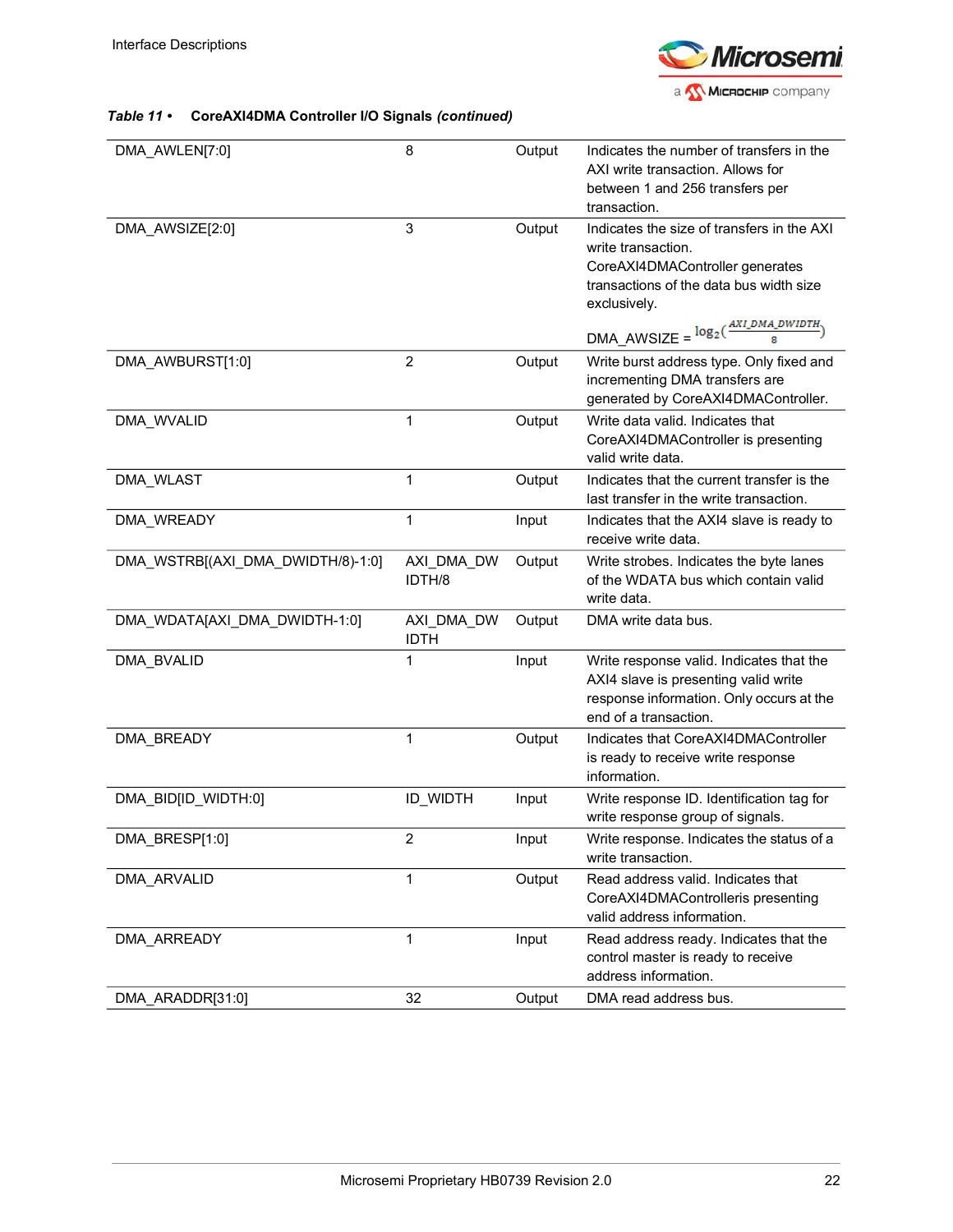

| DMA_ARID[ID_WIDTH-1:0]        | <b>ID WIDTH</b>              | Output | Read ID. Identification tag for read<br>address group of signals.                                                                                                                                                                    |
|-------------------------------|------------------------------|--------|--------------------------------------------------------------------------------------------------------------------------------------------------------------------------------------------------------------------------------------|
|                               |                              |        | Driven out as zeros as ID support not<br>implemented<br>byCoreAXI4DMAController. All<br>transactions are processed in order.                                                                                                         |
| DMA_ARLEN[7:0]                | 8                            | Output | Indicates the number of transfers in the<br>AXI read transaction. Allows for between<br>1 and 256 transfers per transaction.                                                                                                         |
| DMA_ARSIZE[2:0]               | 3                            | Output | Indicates the size of transfers in the AXI<br>read transaction.<br>CoreAXI4DMAController generates<br>transactions of the data bus width size<br>exclusively.<br>$\text{DMA\_ARSIZE} = \frac{\log_2(\frac{AXI\_DMA\_DWIDTH}{8})}{8}$ |
| DMA_ARBURST[1:0]              | $\overline{2}$               | Output | Read burst address type. Only fixed and<br>incrementing DMA transfers are<br>generated by CoreAXI4DMAController.                                                                                                                     |
| <b>DMA RVALID</b>             | 1                            | Input  | Read data valid. Indicates that the AXI4<br>slave is presenting read data.                                                                                                                                                           |
| DMA RREADY                    | 1                            | Output | Indicates that the<br>CoreAXI4DMAController is ready to<br>receive read data.                                                                                                                                                        |
| DMA RDATAJAXI DMA DWIDTH-1:0] | AXI DMA DW<br><b>IDTH</b>    | Input  | DMA read data bus.                                                                                                                                                                                                                   |
| DMA_RLAST                     | 1                            | Input  | Indicates that the current transfer is the<br>last transfer in the read transaction.                                                                                                                                                 |
| DMA_RRESP[1:0]                | 2                            | Input  | Read response data. Read response<br>data returned by the AXI4 slave. Valid<br>for every transfer in a transaction.                                                                                                                  |
| DMA_RID[ID_WIDTH-1:0]         | ID_WIDTH                     | Input  | Read ID. Identification tag for read<br>group of signals.                                                                                                                                                                            |
|                               | <b>AXI4-Stream Interface</b> |        |                                                                                                                                                                                                                                      |
| <b>TVALID</b>                 | 1                            | Input  | AXI4-Stream master is driving a valid<br>transfer.                                                                                                                                                                                   |
| <b>TREADY</b>                 | 1                            | Output | CoreAXI4DMAController is ready to<br>receive stream data.                                                                                                                                                                            |
| TDATA[AXI_DMA_DWIDTH-1:0]     | AXI_DMA_DW<br><b>IDTH</b>    | Input  | Stream data bus.                                                                                                                                                                                                                     |
| TSTRB[(AXI DMA DWIDTH/8)-1:0] | AXI_DMA_DW<br>IDTH/8         | Input  | Indicates whether the associated byte<br>lane within TDATA should be treated as<br>a data byte or a position byte.<br>TSTRB[0] is associated with<br>TDATA[7:0], and so on.                                                          |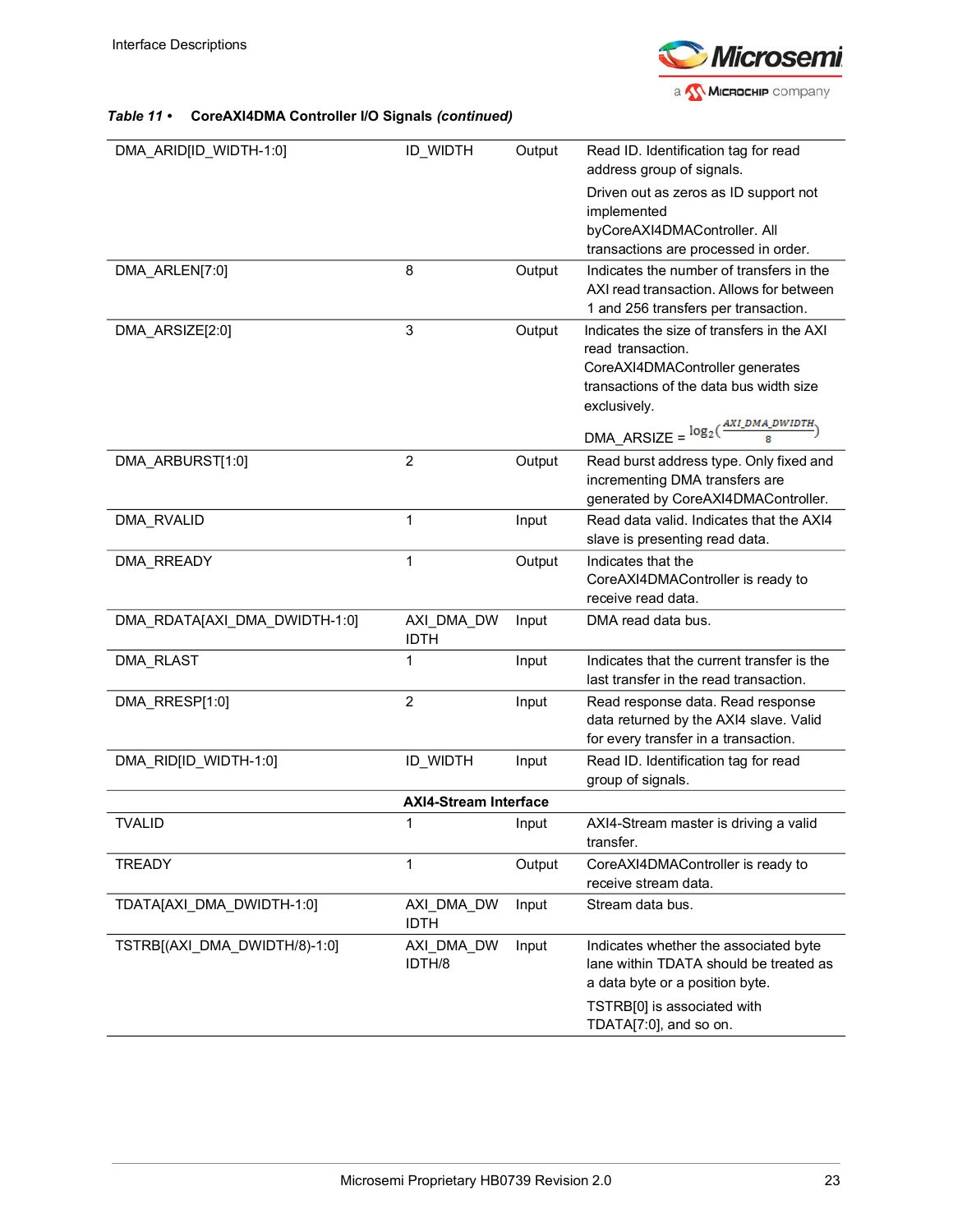

| TKEEP[(AXI_DMA_DWIDTH)-1:0] | AXI_DMA_DW                       | Input  | Indicates the byte lanes of the TDATA                                               |
|-----------------------------|----------------------------------|--------|-------------------------------------------------------------------------------------|
|                             | IDTH/8                           |        | bus which are processed as part of the                                              |
|                             |                                  |        | stream.                                                                             |
|                             |                                  |        | Byte lanes that have the associated                                                 |
|                             |                                  |        | TKEEP bit de-asserted contain null                                                  |
|                             |                                  |        | bytes.                                                                              |
|                             |                                  |        | TKEEP[0] is associated with                                                         |
|                             |                                  |        | TDATA[7:0], and so on.                                                              |
| <b>TLAST</b>                | $\mathbf{1}$                     | Input  | Indicates the boundary of a packet.                                                 |
| TID[ID_WIDTH-1:0]           | <b>ID WIDTH</b>                  | Input  | Data stream identifier.                                                             |
| <b>TDEST[1:0]</b>           | $\overline{2}$                   | Input  | Provides routing information for the data<br>stream.                                |
|                             | <b>Interrupt Interface Ports</b> |        |                                                                                     |
| Interrupt0                  | $\mathbf 1$                      | Output | Interrupt 0 output.                                                                 |
|                             |                                  |        | Remains asserted until all unmasked                                                 |
|                             |                                  |        | bits in the Interrupt 0 Status register are                                         |
|                             |                                  |        | cleared via the Interrupt 0 Clear register.                                         |
|                             |                                  |        | Interrupt events of buffer descriptors<br>associated with this Interrupt output are |
|                             |                                  |        | queued.                                                                             |
|                             |                                  |        |                                                                                     |
| Interrupt3                  | 1                                | Output | Interrupt 3 output, enabled at                                                      |
|                             |                                  |        | instantiation time when                                                             |
|                             |                                  |        | $NUM_OF_NTS = 3.$                                                                   |
|                             |                                  |        | Remains asserted until all unmasked                                                 |
|                             |                                  |        | bits in the Interrupt 3 Status register are                                         |
|                             |                                  |        | cleared via the Interrupt 3 Clear register.                                         |
|                             |                                  |        | Interrupt events of buffer descriptors<br>associated with this Interrupt output are |
|                             |                                  |        | queued.                                                                             |
|                             | <b>Start Interface Ports</b>     |        |                                                                                     |
| STRTDMAOP [NUM_INT_BDS-1:0] | NUM_INT_BD                       | Input  | Input to allow the DMA operation                                                    |
|                             | S                                |        | described in an internal buffer                                                     |
|                             |                                  |        | descriptor, to be initiated by a fabric                                             |
|                             |                                  |        | controller.                                                                         |
|                             |                                  |        | The DMA operation is kicked-off when                                                |
|                             |                                  |        | this bit is asserted for one clock cycle.                                           |
|                             |                                  |        | This signal should be synchronized in                                               |
|                             |                                  |        | the CLOCK clock domain externally.                                                  |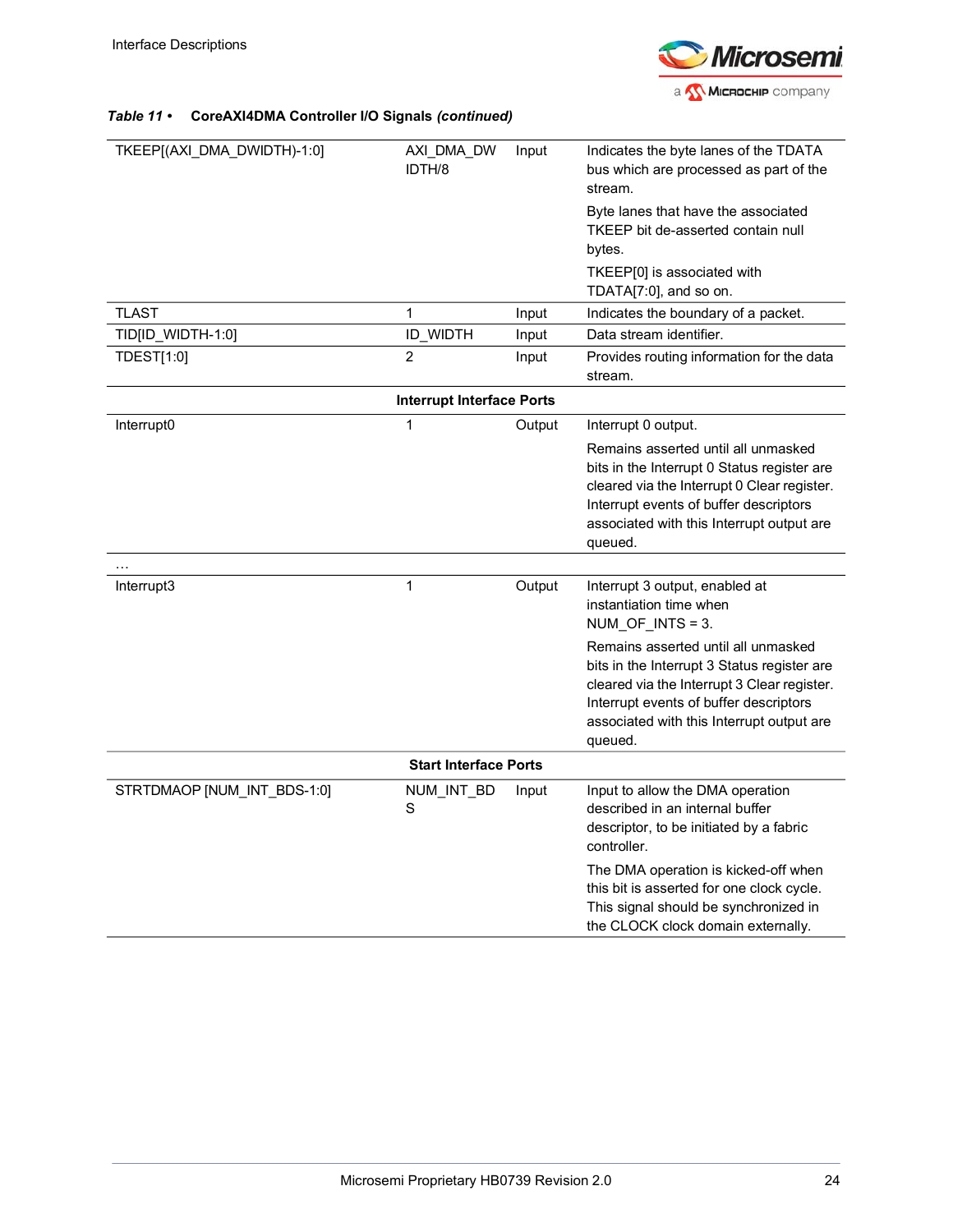

# <span id="page-30-0"></span>**4.2 Configuration Parameters**

<span id="page-30-2"></span>There are a number of configurable options, which are applied to CoreAXI4DMAController (as shown in [Table](#page-30-1) 12). If a configuration other than the default is required, then the configuration dialog box in SmartDesign should be used to select appropriate values for the configurable options.

<span id="page-30-1"></span>*Table 12 •* **CoreAXI4DMAController Configuration Options**

| Name               | Valid Range Default                 |     | <b>Description</b>   |                                                                                                                   |
|--------------------|-------------------------------------|-----|----------------------|-------------------------------------------------------------------------------------------------------------------|
| ECC                | $0 - 1$                             | 0   |                      | Note: This feature is only valid for RTG4,<br>PolarFire, and PolarFire SoC device<br>families.                    |
|                    |                                     |     |                      | For more information on ECC Flags<br>(SB_CORRECT and DB_DETECT), refer to<br>Table 19, page 30.                   |
|                    |                                     |     |                      | <b>Error Correcting Code:</b>                                                                                     |
|                    |                                     |     |                      | 0: ECC is disabled for uSRAM/LSRAM<br>RAM<br>1: ECC is enabled for LSRAM RAM                                      |
| AXI4 STREAM IF     | $0 - 1$                             | 0   |                      | AXI Stream slave interface. Provides bridge for AXI4-<br>Stream masters to access the AXI4 memory map.            |
| AXI_DMA_DWIDTH     | 32, 64, 128,<br>256, 512            | 32  | interfaces.          | Data width of the AXI DMA and optional AXI4-Stream                                                                |
| <b>ID DWIDTH</b>   | $1 - 8$                             | 1   | support).            | ID width for AXI DMA transactions. ID will always be<br>driven out as zeros (unused - no transaction interleaving |
| NUM_PRI_LVLS       | $1 - 8$                             | 1   |                      | Number of fixed priority levels supported.                                                                        |
| PRI 0 NUM OF BEATS | 1, 4, 8, 16,<br>32, 64, 128,<br>256 | 256 | this priority level. | Maximum number of transfers in an AXI transaction of                                                              |
| PRI_1_NUM_OF_BEATS | 1, 4, 8, 16,<br>32, 64, 128,<br>256 | 128 | this priority level. | Maximum number of transfers in an AXI transaction of<br>Must be ≤ PRI_0_NUM_OF_BEATS.                             |
| PRI_2_NUM_OF_BEATS | 1, 4, 8, 16,<br>32, 64, 128,<br>256 | 64  | this priority level. | Maximum number of transfers in an AXI transaction of<br>Must be ≤ PRI 1 NUM_OF_BEATS.                             |
| PRI_3_NUM_OF_BEATS | 1, 4, 8, 16,<br>32, 64, 128,<br>256 | 32  | this priority level. | Maximum number of transfers in an AXI transaction of<br>Must be ≤ PRI_2_NUM_OF_BEATS.                             |
| PRI_4_NUM_OF_BEATS | 1, 4, 8, 16,<br>32, 64, 128,<br>256 | 16  | this priority level. | Maximum number of transfers in an AXI transaction of<br>Must be ≤ PRI_3_NUM_OF_BEATS.                             |
| PRI_5_NUM_OF_BEATS | 1, 4, 8, 16,<br>32, 64, 128,<br>256 | 8   | this priority level. | Maximum number of transfers in an AXI transaction of<br>Must be ≤ PRI_4_NUM_OF_BEATS.                             |
| PRI 6_NUM_OF_BEATS | 1, 4, 8, 16,<br>32, 64, 128,<br>256 | 4   | this priority level. | Maximum number of transfers in an AXI transaction of<br>Must be ≤ PRI_5_NUM_OF_BEATS.                             |
| PRI_7_NUM_OF_BEATS | 1, 4, 8, 16,<br>32, 64, 128,<br>256 | 1   | this priority level. | Maximum number of transfers in an AXI transaction of<br>Must be ≤ PRI_6_NUM_OF_BEATS.                             |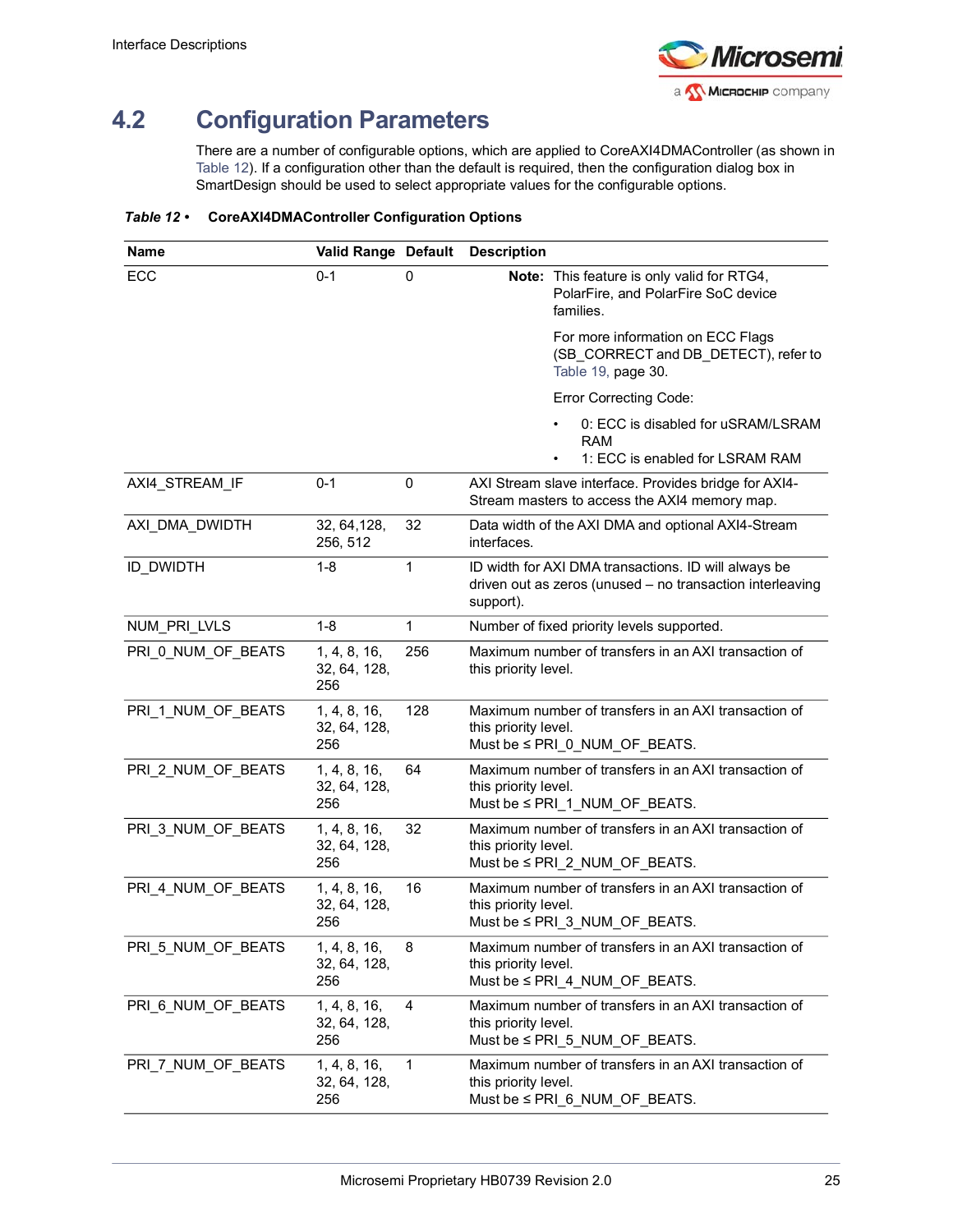

### *Table 12 •* **CoreAXI4DMAController Configuration Options** *(continued)*

| NUM_OF_INTS              | 1-4          |          | Number of interrupt outputs enabled.                                                                                             |
|--------------------------|--------------|----------|----------------------------------------------------------------------------------------------------------------------------------|
| INT 0 QUEUE DEPTH        | $1 - 8$      |          | Number of interrupt events that can be queued for the<br>interrupt 0 output.                                                     |
| INT 1 QUEUE DEPTH        | $1 - 8$      |          | Number of interrupt events that can be queued for the<br>interrupt 1 output.                                                     |
| INT 2 QUEUE DEPTH        | $1 - 8$      |          | Number of interrupt events that can be queued for the<br>interrupt 2 output.                                                     |
| INT_3_QUEUE_DEPTH        | $1 - 8$      | 1        | Number of interrupt events that can be queued for the<br>interrupt 3 output.                                                     |
| NUM_INT_BDS              | 4, 8, 16, 32 | 4        | Number of internal buffer descriptors supported.                                                                                 |
| DSCRPTR 0 PRI LVL        | $0 - 7$      | $\Omega$ | Buffer Descriptor 0 priority level. Fixed priority level<br>associated with operations of this descriptor.                       |
| DSCRPTR 0 INT ASSOC      | $0 - 3$      | $\Omega$ | Buffer Descriptor 0 interrupt association. Associate<br>interrupt events of this buffer descriptor with an interrupt<br>output.  |
|                          |              |          |                                                                                                                                  |
| DSCRPTR 31 PRI LVL       | $0 - 7$      | $\Omega$ | Buffer Descriptor 31 priority level. Fixed priority level<br>associated with operations of this descriptor.                      |
| DSCRPTR 31 INT ASSOC 0-3 |              | 0        | Buffer Descriptor 31 interrupt association. Associate<br>interrupt events of this buffer descriptor with an interrupt<br>output. |

**Note:** When ECC is enabled, the core generates all the memories into LSRAM.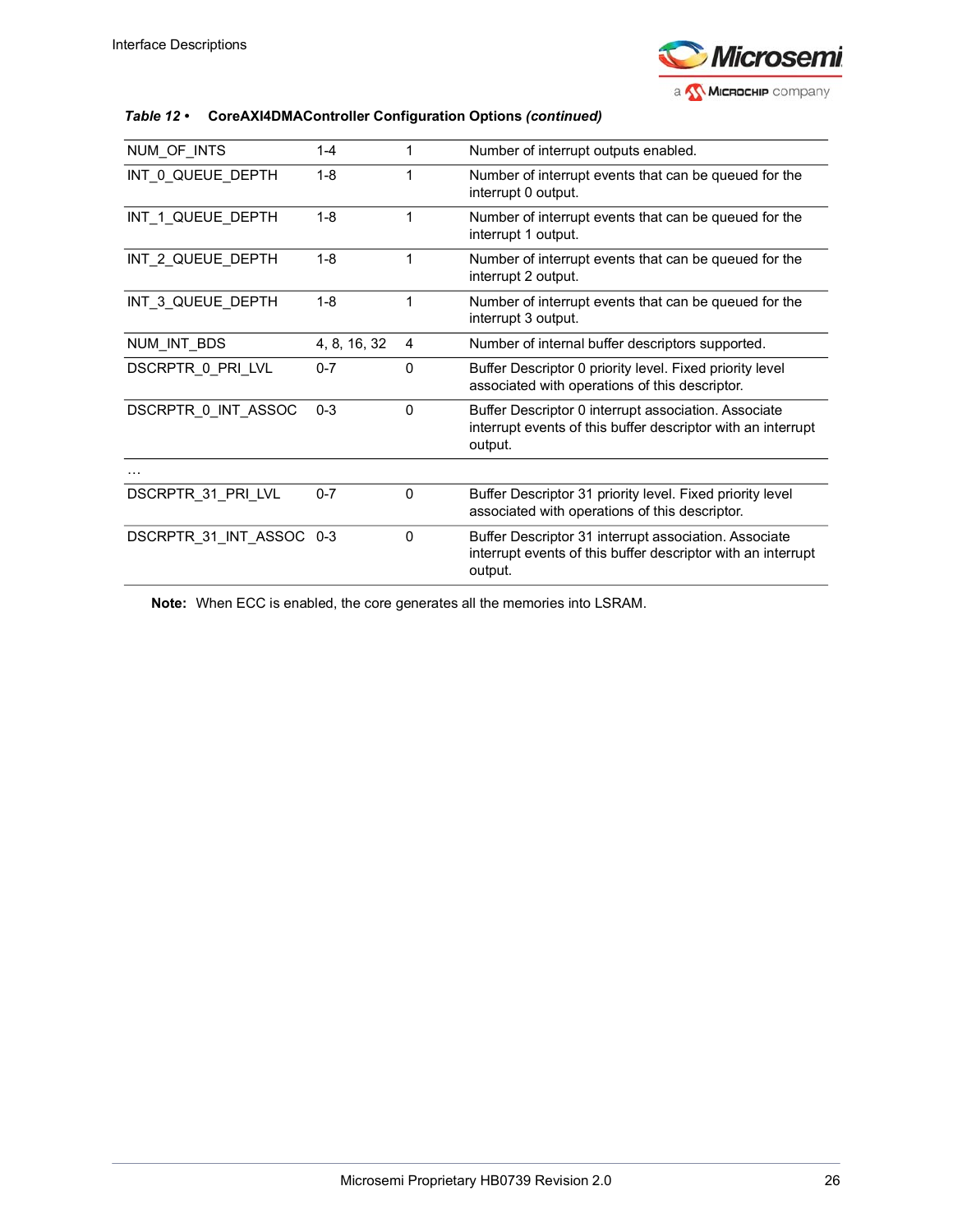

# <span id="page-32-0"></span>**5 Register Map and Descriptions**

<span id="page-32-2"></span>The CoreAXI4DMAController registers are listed in [Table](#page-32-1) 13.

### <span id="page-32-1"></span>*Table 13 •* **CoreAXI4DMAController Registers**

|      | Offset Register Name                     | <b>Type</b> | Width |     | <b>Res</b> Description                                                                                                  |
|------|------------------------------------------|-------------|-------|-----|-------------------------------------------------------------------------------------------------------------------------|
| 0x00 | <b>Version Register</b>                  | Read-only   | 4     | N/A | Register holding the major, minor, and build<br>number of the core.                                                     |
| 0x04 | <b>Start Operation Register</b>          | Write-only  | 4     | N/A | Start bits to kick-off DMA operations.                                                                                  |
| 0x10 | Interrupt 0 Status Register              | Read-only   | 4     | 0x0 | Status register containing status information<br>for Interrupt 0 events.                                                |
| 0x14 | Interrupt 0 Mask Register                | Read-write  | 4     | 0x0 | Configure flags in the Interrupt 0 Status<br>register that can generate an interrupt.                                   |
| 0x18 | Interrupt 0 Clear Register               | Write-only  | 4     | N/A | Clear flags asserted in the Interrupt 0 Status<br>register.                                                             |
| 0x1C | Interrupt 0 External Address<br>Register | Read-only   | 4     | 0x0 | Address of the external buffer descriptor with<br>which the contents of the Interrupt Status<br>register is associated. |
| 0x20 | Interrupt 1 Status Register              | Read-only   | 4     | 0x0 | Status register containing status information<br>for Interrupt 1 events.                                                |
| 0x24 | Interrupt 1 Mask Register                | Read-write  | 4     | 0x0 | Configure flags in the Interrupt 1 Status<br>register that can generate an interrupt.                                   |
| 0x28 | Interrupt 1 Clear Register               | Write-only  | 4     | N/A | Clear flags asserted in the Interrupt 1 Status<br>register.                                                             |
| 0x2C | Interrupt 1 External Address<br>Register | Read-only   | 4     | 0x0 | Address of the external buffer descriptor with<br>which the contents of the Interrupt Status<br>register is associated. |
| 0x30 | Interrupt 2 Status Register              | Read-only   | 4     | 0x0 | Status register containing status information<br>for Interrupt 2 events.                                                |
| 0x34 | Interrupt 2 Mask Register                | Read-write  | 4     | 0x0 | Configure flags in the Interrupt 2 Status<br>register that can generate.                                                |
| 0x38 | Interrupt 2 Clear Register               | Write-only  | 4     |     | N/A Clear flags asserted in the Interrupt 2 Status<br>register.                                                         |
| 0x3C | Interrupt 2 External Address<br>Register | Read-only   | 4     | 0x0 | Address of the external buffer descriptor with<br>which the contents of the Interrupt Status<br>register is associated. |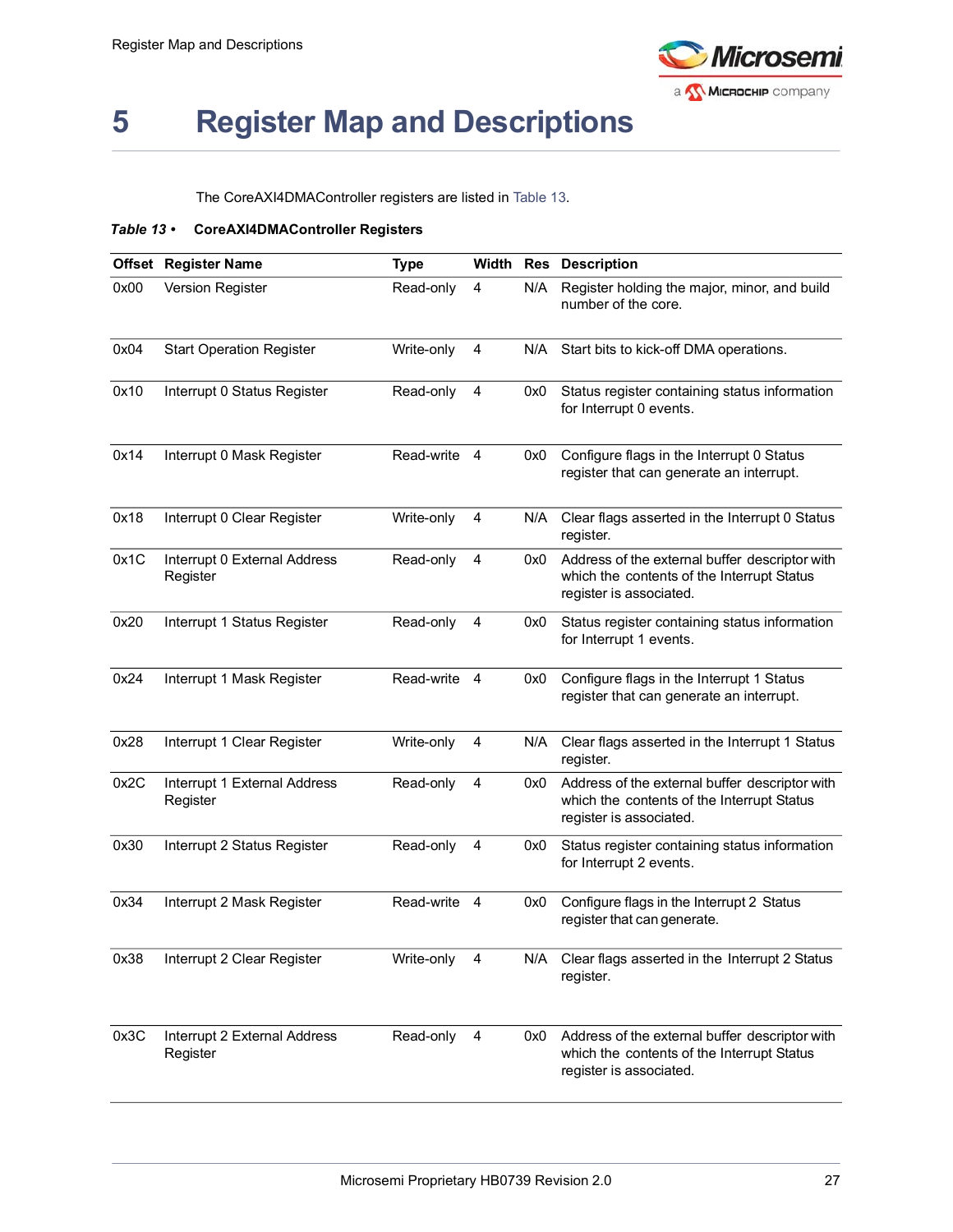

#### *Table 13 •* **CoreAXI4DMAController Registers** *(continued)*

| 0x40  | Interrupt3Status Register                                    | Read-write | 4  | 0x0 | Status register containing status information<br>for Interrupt 3 events.                                                |
|-------|--------------------------------------------------------------|------------|----|-----|-------------------------------------------------------------------------------------------------------------------------|
| 0x44  | Interrupt 3 Mask Register                                    | Read-write | 4  | 0x0 | Configure flags in the Interrupt 3 Status<br>register that can generate an interrupt.                                   |
| 0x48  | Interrupt 3 Clear Register                                   | Write-only | 4  | N/A | Clear flags asserted in the Interrupt 3 Status<br>register.                                                             |
| 0x4C  | Interrupt 3 External Address<br>Register                     | Read-write | 4  | 0x0 | Address of the external buffer descriptor with<br>which the contents of the Interrupt Status<br>register is associated. |
| 0x60  | Internal Descriptor 0<br><b>Configuration Register</b>       | Read-write | 4  | N/A | Register for configuring the DMA operation<br>performed from by descriptor.                                             |
| 0x64  | Internal Descriptor 0 Byte<br><b>Count Register</b>          | Read-write | 4  | N/A | Number of bytes to be transferred in the DMA<br>operation.                                                              |
| 0x68  | Internal Descriptor 0<br>Source Address Register             | Read-write | 4  | N/A | Start address to source data from for the<br>DMA store operation.                                                       |
| 0x6C  | Internal Descriptor 0<br><b>Destination Address Register</b> | Read-write | 4  | N/A | Start address to forward data to for the DMA<br>forward operation.                                                      |
| 0x70  | Internal Descriptor 0<br>Next Descriptor Address Register    | Read-write | 4  | N/A | Descriptor number/address of the next<br>internal/external descriptor in the chain.                                     |
| 0x80  | Internal Descriptor 1<br><b>Configuration Register</b>       | Read-write | 32 | N/A | Buffer Descriptor 1.                                                                                                    |
|       |                                                              |            |    |     |                                                                                                                         |
| 0x450 | Internal Descriptor 31<br>Next Descriptor Address Register   | Read-write | 32 |     | N/A Buffer Descriptor 31.                                                                                               |
| 0x460 | Stream 0 Address Register                                    | Read-write | 32 | 0x0 | External stream descriptor associated with<br>Stream transactions with TDEST = 0b00.                                    |
| 0x464 | Stream 1 Address Register                                    | Read-write | 32 | 0x0 | External stream descriptor associated with<br>Stream transactions with TDEST = 0b01.                                    |
| 0x468 | Stream 2 Address Register                                    | Read-write | 32 | 0x0 | External stream descriptor associated with<br>Stream transactions with TDEST = 0b10.                                    |
|       | 0x46C Stream 3 Address Register                              | Read-write | 32 | 0x0 | External stream descriptor associated with<br>Stream transactions with TDEST = 0b11.                                    |

**Note:** CoreAXI4DMAController generates error response (SLVERR) on AXI4-Lite write response channel and on read response, when register address other than mentioned in [Table](#page-32-1) 13 (invalid address) is accessed.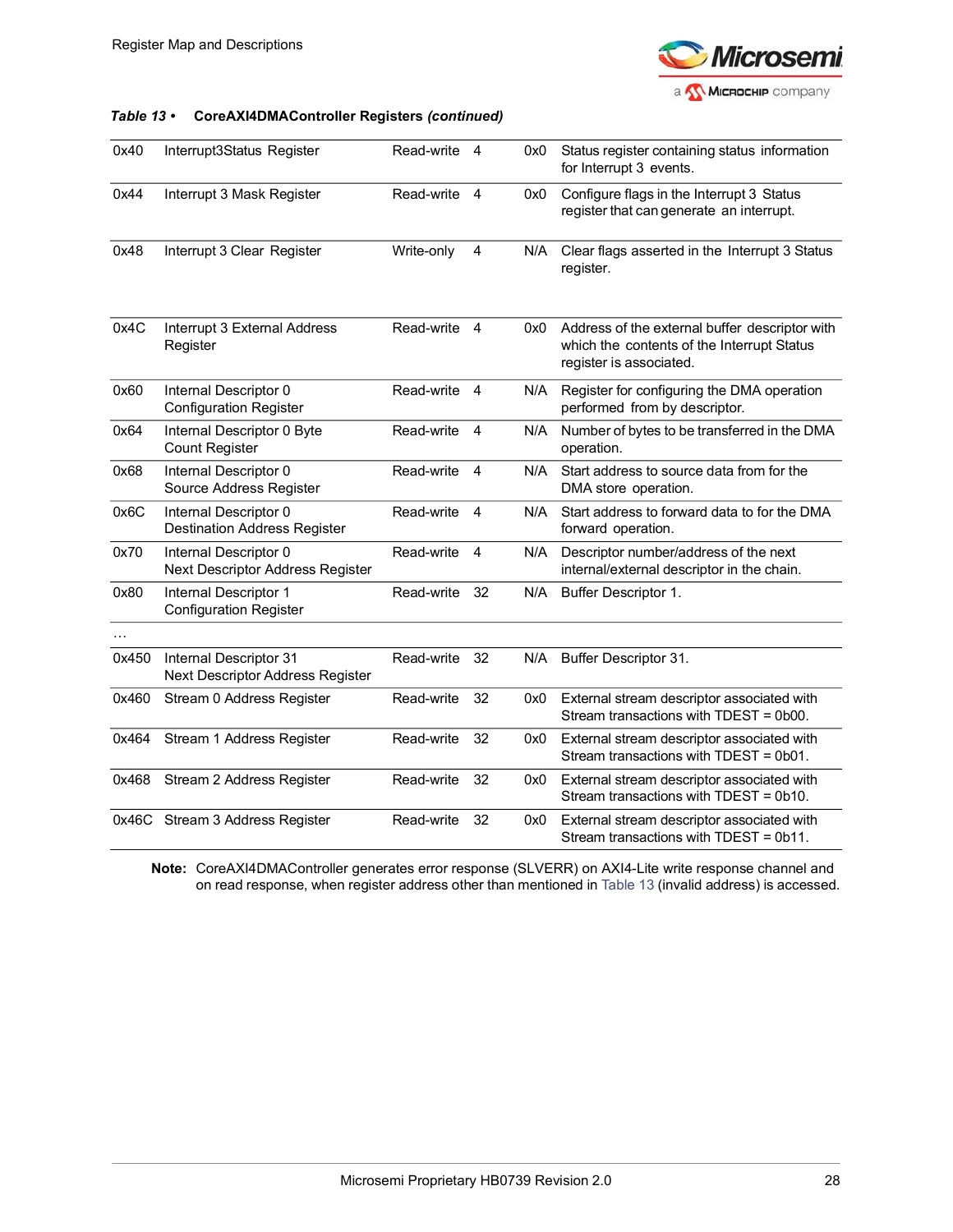

## <span id="page-34-0"></span>**5.1 Version Register**

The *Version* register provides control masters with the CPZ version number of the CoreAXI4DMAController instance. [Table](#page-34-2) 14 describes the *Version* register.

#### <span id="page-34-2"></span>*Table 14 •* **Version Register**

| <b>AxADDR</b><br>[10:0] | Register<br>Name    | Tvpe      | Width | Reset<br><b>Value</b> | <b>Description</b>                                                  |
|-------------------------|---------------------|-----------|-------|-----------------------|---------------------------------------------------------------------|
| 0x00                    | Version<br>Register | Read-only | 32    | N/A                   | Register holding the major, minor, and build number<br>of the core. |

#### <span id="page-34-3"></span>*Table 15 •* **Version Register Bit Definitions**

| Bit(s) | <b>Name</b>                   | Type      | <b>Description</b>                    |
|--------|-------------------------------|-----------|---------------------------------------|
| 7:0    | <b>Build</b><br><b>Number</b> | Read-only | Build number of the CPZ.              |
| 15:8   | Minor<br><b>Number</b>        | Read-only | Minor version number of the CPZ.      |
| 23:16  | Major<br><b>Number</b>        | Read-only | Major version number of the CPZ.      |
| 31:24  | Reserved                      | Read-only | Reserved – Returns all zeros if read. |

## <span id="page-34-1"></span>**5.2 Start Operation Register**

The *Start Operation* register allows control masters to kick-off DMA operations described in internal buffer descriptors. [Table](#page-34-4) 16 describes the *Start Operation* register. Multiple DMA operations can be initiated with a single write operation by setting multiple bits simultaneously in the *Start Operation* register.

**Note:** DMA operations may not get initiated on the DMA interface in the order in which they were loaded into the *Start Operation* register. The order is dependent upon the previous descriptor kicked-off and the number and size of descriptor operations held in DMA controller's internal two-stage pipeline.

#### <span id="page-34-4"></span>*Table 16 •* **Start Operation Register**

| <b>AxADDR</b><br>[10:0] | <b>Register</b><br><b>Name</b> | Tvpe       | Width | Reset<br>Value | <b>Description</b>                     |
|-------------------------|--------------------------------|------------|-------|----------------|----------------------------------------|
| 0x04                    | Start<br>Operation             | Write-only | 32    | N/A            | Start bits to kick-off DMA operations. |

### <span id="page-34-5"></span>*Table 17 •* **Start Operation Register Bit Definitions**

| Bit(s) | <b>Name</b>  | Type       | <b>Description</b>                                               |
|--------|--------------|------------|------------------------------------------------------------------|
| 0      | Start Bit 0  | Write-only | Kicks off the DMA operation described in Internal Descriptor 0.  |
|        |              |            | $\cdots$                                                         |
| 31     | Start Bit 31 | Write-only | Kicks off the DMA operation described in Internal Descriptor 31. |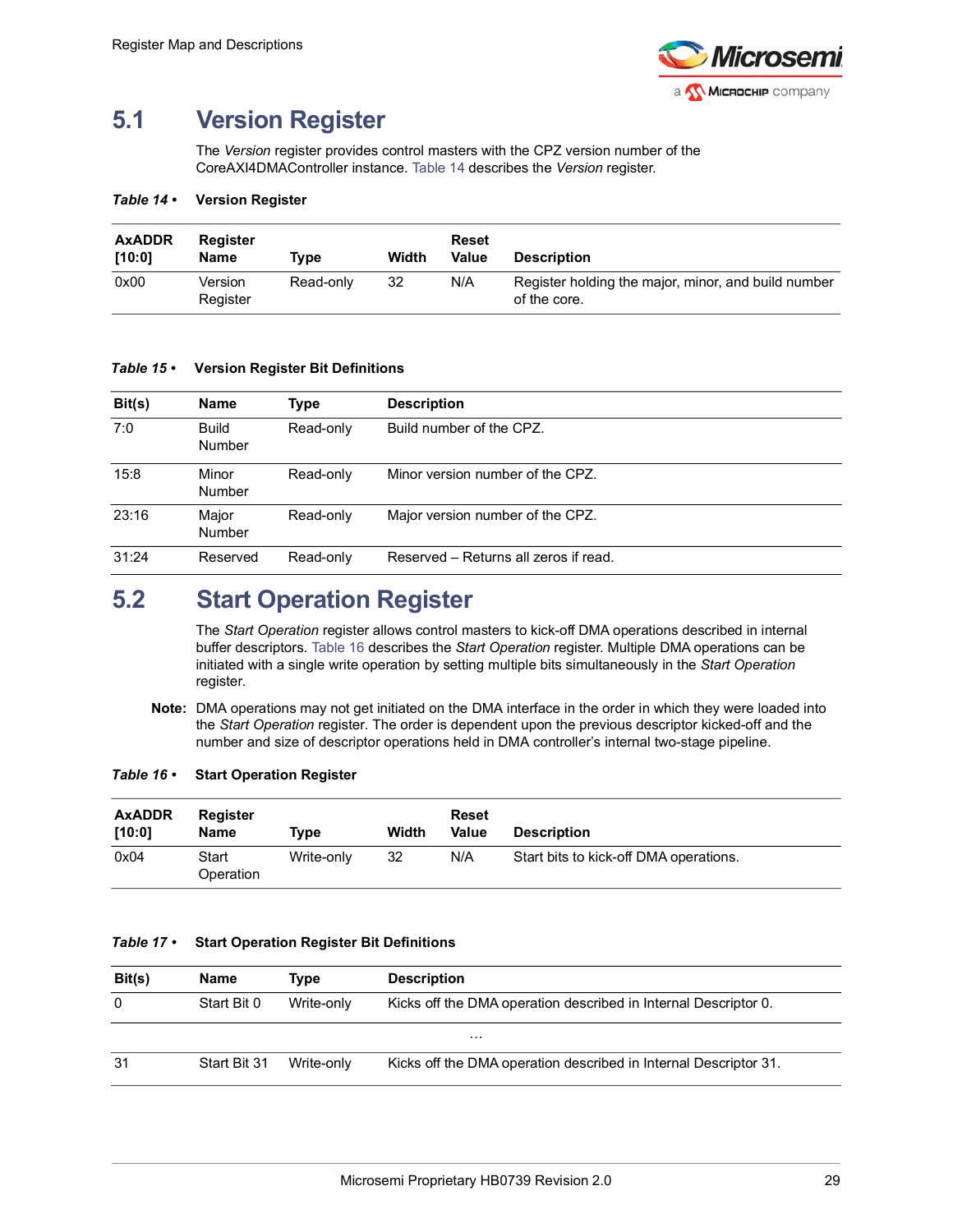

# <span id="page-35-0"></span>**5.3 Interrupt X Status Register**

The *Interrupt X Status* register provides status information associated with Interrupt X events.

### <span id="page-35-1"></span>*Table 18 •* **Interrupt X Status Register**

| <b>AxADDR</b><br>[10:0] | <b>Register</b><br><b>Name</b>    | Type      | Width | Reset<br>Value | <b>Description</b>                                                                                                                                                |
|-------------------------|-----------------------------------|-----------|-------|----------------|-------------------------------------------------------------------------------------------------------------------------------------------------------------------|
| Offset 0x0              | Interrupt X<br>Status<br>Register | Read-only | 32    | 0x00           | Status register containing status information for<br>Interrupt X events.<br>Returns the status information for the event at the<br>head of the Interrupt X Queue. |

| Bit(s)         | <b>Name</b>                              | <b>Type</b> | <b>Description</b>                                                                                                                                                                                                                                                                                                                                                                                                                              |
|----------------|------------------------------------------|-------------|-------------------------------------------------------------------------------------------------------------------------------------------------------------------------------------------------------------------------------------------------------------------------------------------------------------------------------------------------------------------------------------------------------------------------------------------------|
| $\mathbf{0}$   | Operation<br>complete                    | Read-only   | Indicates that the DMA operation described in this descriptor or a chain<br>ending with this descriptor has completed successfully.                                                                                                                                                                                                                                                                                                             |
| $\mathbf{1}$   | <b>DMA Write</b><br>Transaction<br>error | Read-only   | An AXI error was returned by the target slave during an AXI write<br>transaction.                                                                                                                                                                                                                                                                                                                                                               |
| $\overline{2}$ | <b>DMA</b> Read<br>Transaction<br>error  | Read-only   | An AXI error was returned by the target slave during an AXI read<br>transaction.                                                                                                                                                                                                                                                                                                                                                                |
| $\mathbf{3}$   | Invalid buffer Read-only<br>descriptor   |             | An attempt was made to initiate a DMA operation on an invalid<br>descriptor.                                                                                                                                                                                                                                                                                                                                                                    |
| 9:4            | Descriptor<br>Number                     | Read-only   | 0-31: Internal descriptor number that the status information is related to.<br>32: Refer to the External Descriptor Address register to determine the<br>address of the external buffer descriptor to which the status information<br>is associated.<br>33: Stream operation complete. Refer to the External Descriptor Address<br>register to determine the address of the stream descriptor to which the<br>status information is associated. |
| 10             | Error Flag                               | Read only   | SB CORRECT Flag from Buffer descriptors Memory instance.                                                                                                                                                                                                                                                                                                                                                                                        |
| 11             | Error Flag                               | Read only   | DB_DETECT Flag from Buffer descriptors Memory instance.                                                                                                                                                                                                                                                                                                                                                                                         |
| 12             | <b>Error Flag</b>                        | Read only   | SB_CORRECT Flag from DMA Arbitration Memory instance.                                                                                                                                                                                                                                                                                                                                                                                           |
| 13             | Error Flag                               | Read only   | DB DETECT Flag from DMA Arbitration Memory instance.                                                                                                                                                                                                                                                                                                                                                                                            |
| 14             | <b>Error Flag</b>                        | Read only   | SB_CORRECT Flag from Memory Map Cache Memory instance.                                                                                                                                                                                                                                                                                                                                                                                          |
| 15             | <b>Error Flag</b>                        | Read only   | DB DETECT Flag from Memory Map Cache Memory instance.                                                                                                                                                                                                                                                                                                                                                                                           |
| 16             | <b>Error Flag</b>                        | Read only   | SB_CORRECT Flag from Stream Cache Memory instance.                                                                                                                                                                                                                                                                                                                                                                                              |
| 17             | Error Flag                               | Read only   | DB DETECT Flag from Stream Cache Memory instance.                                                                                                                                                                                                                                                                                                                                                                                               |
| 18             | <b>Error Flag</b>                        | Read only   | SB_CORRECT Flag from Interrupt FIFO Memory instance.                                                                                                                                                                                                                                                                                                                                                                                            |
| 19             | Error Flag                               | Read only   | DB DETECT Flag from Interrupt FIFO Memory instance.                                                                                                                                                                                                                                                                                                                                                                                             |
| 31:20          | Reserved                                 | Read only   | Reserved - Returns all zeros if read.                                                                                                                                                                                                                                                                                                                                                                                                           |
|                |                                          |             |                                                                                                                                                                                                                                                                                                                                                                                                                                                 |

#### <span id="page-35-3"></span><span id="page-35-2"></span>*Table 19 •* **Interrupt X Status Register Bit Definitions**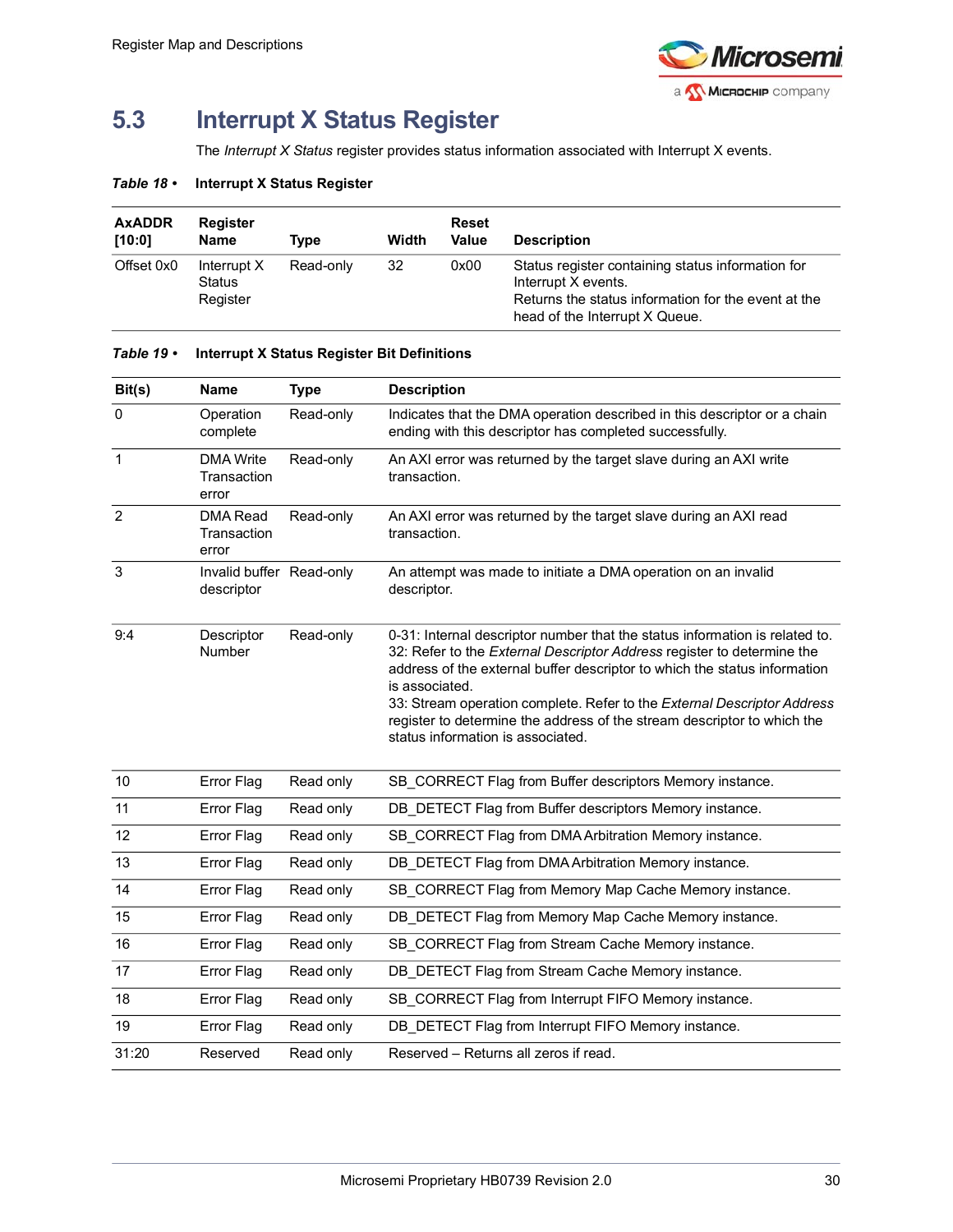

#### **Note:**

- SB CORRECT flag signifies single bit error corrected and DB DETECT flag signifies double-bit error detected. The ECC flags (SB\_CORRECT and DB\_DETECT) will be only available when the ECC option is selected.
- The buffer descriptors memory contains the information of descriptors configured through the AXI4 lite interface.
- The cache memory is used to store the data to be transferred from source to destination. Similarly, stream cache memory stores the stream of data from the AXI4-stream interface.
- The Interrupt FIFO memory is used to store status information of interrupt associated with a particular descriptor.

### <span id="page-36-0"></span>**5.4 Interrupt X Mask Register**

The *Interrupt X Mask* register allows control masters to configure the flags in the *Interrupt X Status* register which generate an Interrupt X interrupt to the control master when asserted. [Table](#page-36-1) 20 describes the *Interrupt X Mask* register.

#### <span id="page-36-1"></span>*Table 20 •* **Interrupt X Mask Register**

| <b>AxADDR</b><br>[10:0] | Register<br><b>Name</b>         | Tvpe       | Width | Reset<br>Value | <b>Description</b>                                                                           |
|-------------------------|---------------------------------|------------|-------|----------------|----------------------------------------------------------------------------------------------|
| Offset 0x04             | Interrupt X<br>Mask<br>Register | Read-write | 32    | 0x00           | Configure flags in the <i>Interrupt X Status</i> register that<br>can generate an interrupt. |

#### <span id="page-36-3"></span><span id="page-36-2"></span>*Table 21 •* **Interrupt X Mask Register Bit Definitions**

| Bit(s)         | <b>Name</b>                              | <b>Type</b> | <b>Description</b>                                                                                                                                                                |
|----------------|------------------------------------------|-------------|-----------------------------------------------------------------------------------------------------------------------------------------------------------------------------------|
| $\mathbf{0}$   | Operation<br>complete                    | Read-write  | 0: No interrupt generated when the corresponding bit in the <i>Interrupt X</i><br>status register is asserted.<br>1: Assert an interrupt when a DMA operation completes.          |
| 1              | <b>DMA Write</b><br>Transaction<br>error | Read-write  | 0: No interrupt generated when the corresponding bit in the <i>Interrupt X</i><br>status register is asserted.<br>1: Assert an interrupt when an AXI write error is detected.     |
| $\overline{2}$ | DMA Read<br>Transaction<br>error         | Read-write  | 0: No interrupt generated when the corresponding bit in the <i>Interrupt X</i><br>status register is asserted.<br>1: Assert an interrupt when an AXI read error is detected.      |
| 3              | Invalid buffer Read-write<br>descriptor  |             | 0: No interrupt generated when the corresponding bit in the <i>Interrupt X</i><br>status register is asserted.<br>1: Assert an interrupt when an invalid descriptor is processed. |
| 31:4           | Reserved                                 | Read-only   | Reserved - Returns all zeros if read.                                                                                                                                             |

**Note:** It is mandatory to configure an interrupt mask register for a particular descriptor.

**Note:** Invalid buffer descriptor interrupt will be asserted if the DB\_DETECT flag of Buffer descriptor memory is asserted.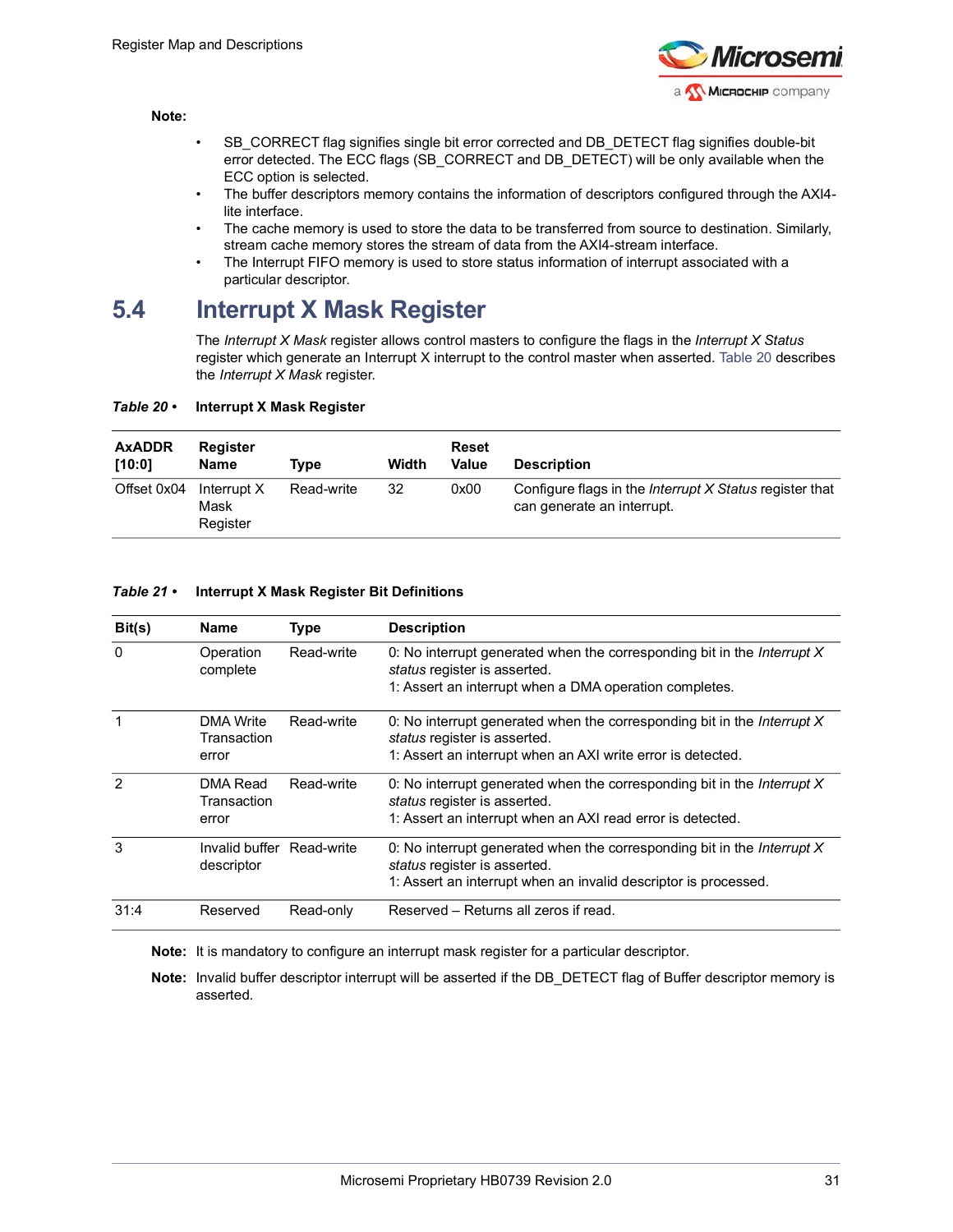

# <span id="page-37-0"></span>**5.5 Interrupt X Clear Register**

The *Interrupt X Clear* register provides control masters with a means to clear all status bits asserted in the *Interrupt X Status* register. The Interrupt X interrupt output will remain asserted until all asserted, unmasked status bits have been cleared by writing to the corresponding bit in this register. [Table](#page-37-1) 22 describes the *Interrupt X Clear* register.

### <span id="page-37-1"></span>*Table 22 •* **Interrupt X Clear Register**

| <b>AxADDR</b><br>[10:0] | Register<br><b>Name</b>          | Tvpe       | Width | <b>Reset</b><br>Value | <b>Description</b>                                          |
|-------------------------|----------------------------------|------------|-------|-----------------------|-------------------------------------------------------------|
| Offset 0x08             | Interrupt X<br>Clear<br>Register | Write-only | 32    | 0x00                  | Clear flags asserted in the Interrupt X Status<br>register. |

### <span id="page-37-2"></span>*Table 23 •* **Interrupt X Clear Register Bit Definitions**

| Bit(s)        | <b>Name</b>                             | <b>Type</b> | <b>Description</b>                                                                                     |
|---------------|-----------------------------------------|-------------|--------------------------------------------------------------------------------------------------------|
| $\mathbf{0}$  | Operation<br>complete                   | Write-only  | Writing a '1' to this bit clears the corresponding bit in the Interrupt $X$<br>Status register.        |
| 1             | <b>DMA Write</b><br>Transaction         | Write-only  | Writing a '1' to this bit clears the corresponding bit in the <i>Interrupt X</i><br>Status register.   |
| $\mathcal{P}$ | DMA Read<br>Transaction                 | Write-only  | Writing a '1' to this bit clears the corresponding bit in the <i>Interrupt</i> $X$<br>Status register. |
| 3             | Invalid buffer Write-only<br>descriptor |             | Writing a '1' to this bit clears the corresponding bit in the <i>Interrupt X</i><br>Status register.   |
| 31:4          | Reserved                                | Read-only   | Reserved - Returns all zeros if read.                                                                  |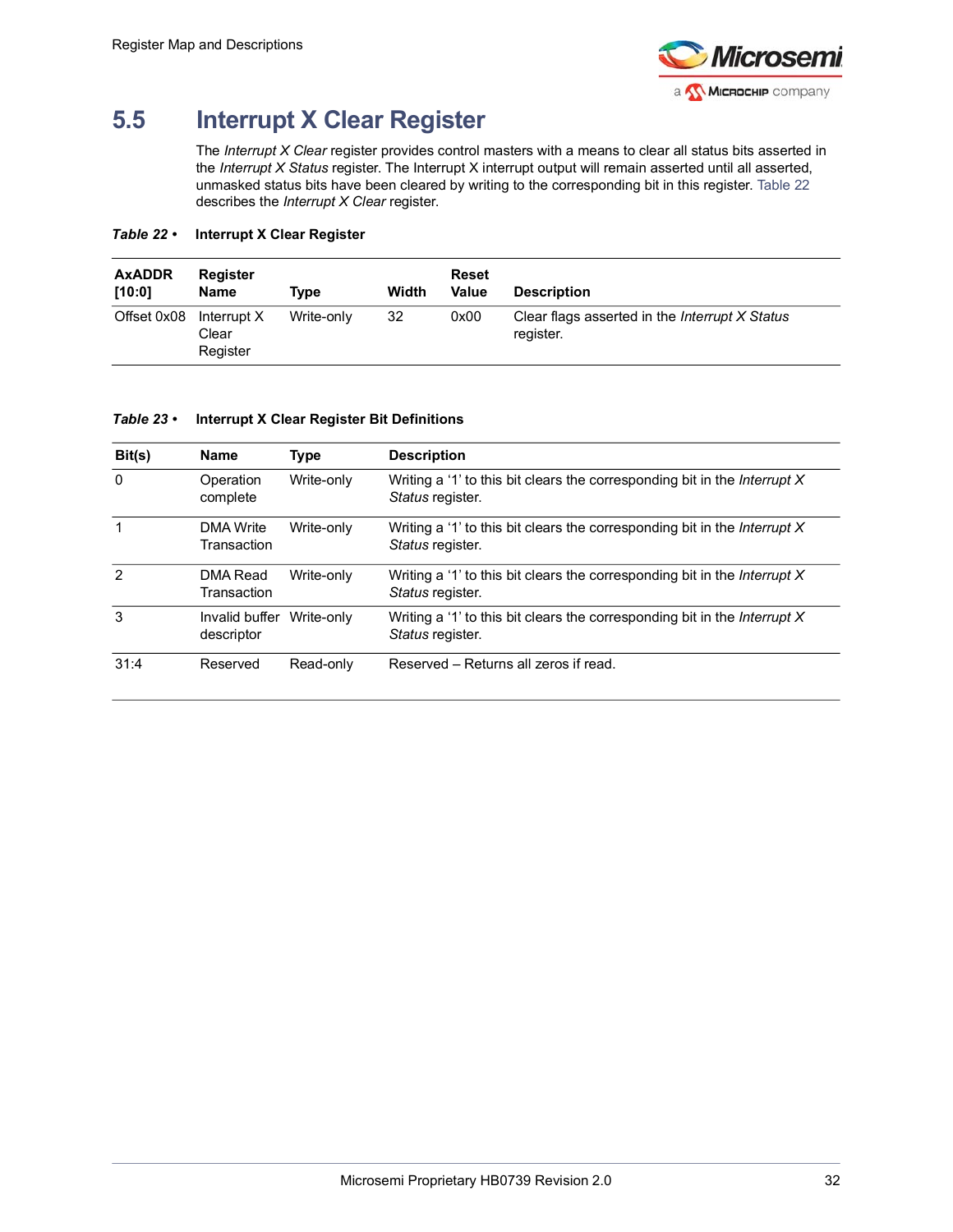

# <span id="page-38-0"></span>**5.6 Interrupt X External Descriptor Register**

The *Interrupt X External Descriptor* register provides the address of the external descriptor to which the Interrupt X Status data is related. [Table](#page-38-2) 24 describes the *Interrupt X External Descriptor* register. This register should only be referenced if the contents of the *Interrupt X Status* register *Descriptor Number* field is either 32 or 33.

#### <span id="page-38-2"></span>*Table 24 •* **Interrupt X External Descriptor Register**

| <b>AxADDR</b><br>[10:0] | Register<br><b>Name</b>            | Type      | Width | <b>Reset</b><br>Value | <b>Description</b>                                                                                                                |
|-------------------------|------------------------------------|-----------|-------|-----------------------|-----------------------------------------------------------------------------------------------------------------------------------|
| Offset 0x0C Interrupt X | External<br>Descriptor<br>Register | Read-only | 32    | 0x00                  | Address of the external or stream descriptor with<br>which the contents of the <i>Interrupt Status</i> register is<br>associated. |

#### <span id="page-38-3"></span>*Table 25 •* **Interrupt X External Descriptor Register Bit Definitions**

| Bit(s) | <b>Name</b>                  | Tvpe      | <b>Description</b>                                                                                                                                                                                                                                                                                                          |
|--------|------------------------------|-----------|-----------------------------------------------------------------------------------------------------------------------------------------------------------------------------------------------------------------------------------------------------------------------------------------------------------------------------|
| 31:0   | Descriptor<br><b>Address</b> | Read-only | Address of the external or stream descriptor to which the contents of the<br>Interrupt Status register is related. The contents of this register should be<br>ignored and will return all zeros if the contents of the Descriptor Number<br>field in the <i>Interrupt Status</i> register is something other than 32 or 33. |

### <span id="page-38-1"></span>**5.7 Descriptor X Configuration Register**

The *Descriptor X Configuration* register holds the configuration for internal descriptor X. [Table](#page-38-4) 26 describes the *Interrupt X Configuration* register. The descriptor configuration is maintained between operations on this descriptor, with the exception of the *source data valid* and *destination data ready* flow control bits, which must be reset each time the descriptor is processed.

### <span id="page-38-4"></span>*Table 26 •* **Descriptor X Configuration Register**

| <b>AxADDR</b><br>[10:0] | Register<br><b>Name</b>                              | Tvpe | Width | Reset<br>Value | <b>Description</b>                                                          |
|-------------------------|------------------------------------------------------|------|-------|----------------|-----------------------------------------------------------------------------|
| Offset 0x00             | Descriptor X Read-write<br>Configuration<br>Register |      | 32    | N/A            | Register for configuring the DMA operation<br>performed from by descriptor. |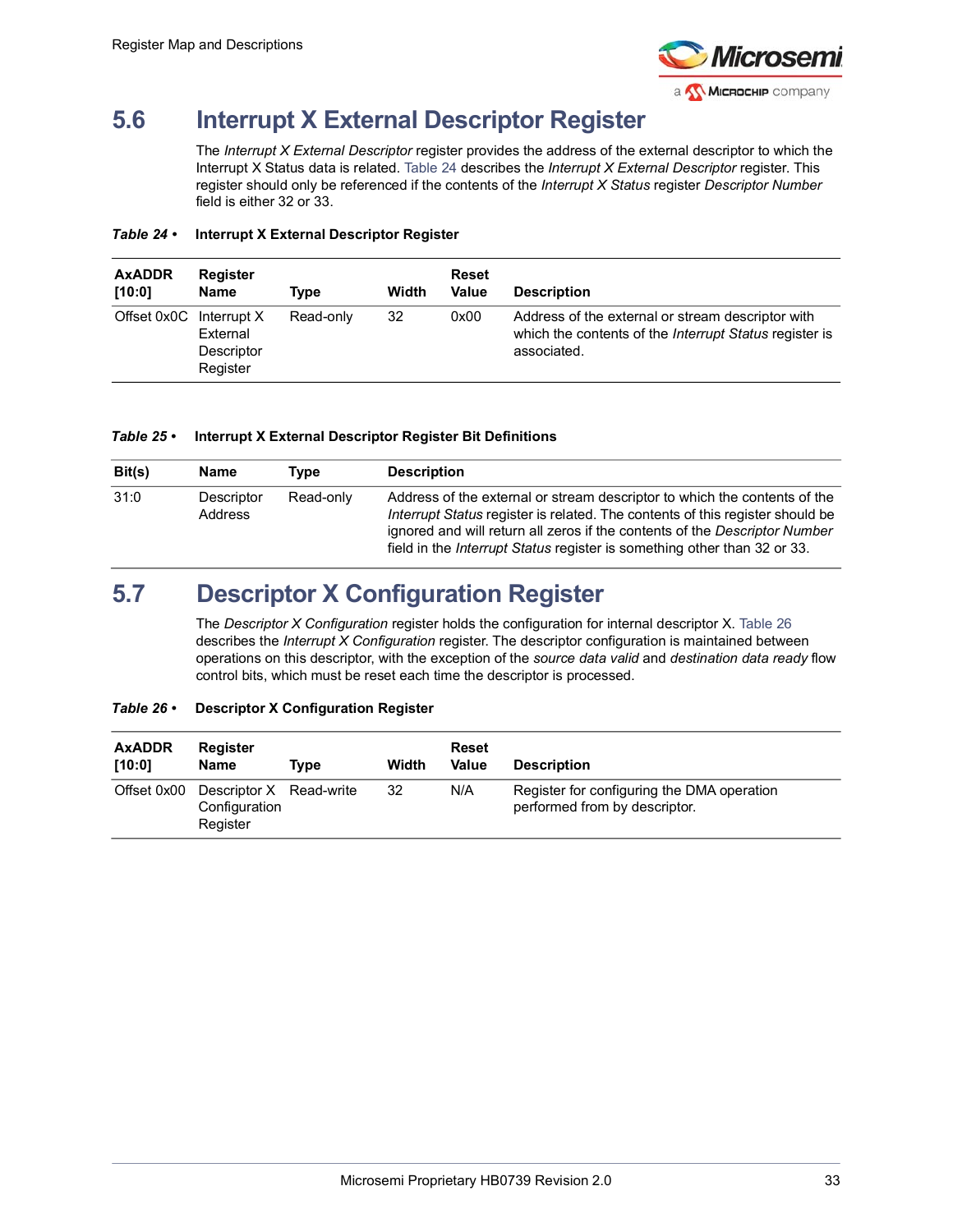

| Bit(s) | Name                            | <b>Type</b> | <b>Description</b>                                                                                                                                                                                                                                                                                                                                                                                                                                                                                                                                                                                                        |
|--------|---------------------------------|-------------|---------------------------------------------------------------------------------------------------------------------------------------------------------------------------------------------------------------------------------------------------------------------------------------------------------------------------------------------------------------------------------------------------------------------------------------------------------------------------------------------------------------------------------------------------------------------------------------------------------------------------|
| 1:0    | Source<br>Operation             | Read-write  | Store operation type:<br>0: No operation - Suits pointing at external descriptors<br>1: Incrementing address<br>2: Fixed address<br>3: Unused                                                                                                                                                                                                                                                                                                                                                                                                                                                                             |
| 3:2    | Destination<br>Operation        | Read-write  | Forward operation type:<br>0: No operation - Suits pointing at external descriptors<br>1: Incrementing address<br>2: Fixed address<br>3: Unused                                                                                                                                                                                                                                                                                                                                                                                                                                                                           |
| 9:4    | Unused                          | Read-only   | Reserved - Returns all zeros if read.                                                                                                                                                                                                                                                                                                                                                                                                                                                                                                                                                                                     |
| 10     | Chain                           | Read-write  | 0: Buffer descriptor describes a single DMA operation or the last<br>descriptor in a non-cyclic chain.<br>1: Descriptor is part of a chain                                                                                                                                                                                                                                                                                                                                                                                                                                                                                |
| 11     | External<br>Descriptor          | Read-write  | The content of this field is irrelevant if the chain bit is not set.<br>0: Internal buffer descriptor<br>1: External buffer descriptor                                                                                                                                                                                                                                                                                                                                                                                                                                                                                    |
| 12     | Interrupt on<br>Process         | Read-write  | Generates an interrupt when this descriptor has been processed as part<br>of a chain. Setting this bit for the last descriptor in a non-cyclic chain has<br>no effect.<br>Note: DMA operations are not halted on this channel when an interrupt is<br>generated via this bit. DMA operations will only be paused as a result of<br>this bit being set if the Interrupt Status bit associated with this descriptor<br>is not cleared in the Interrupt Clear register after an interrupt has been<br>fired resulting in the interrupt queue associated with this descriptor (and<br>possibly other channels) becoming full. |
| 13     | Source Data Read-write<br>Valid |             | Indicates that data is valid at the source. Useful for chain and cyclic<br>operations to prevent the DMA controller from hogging the AXI DMA bus<br>waiting for valid data at the source.<br>The operation defined in this descriptor will not be performed until this bit<br>is set. The Source Data Valid bit is cleared by the DMA controller every<br>time that the operation defined in this descriptor has been completed.<br>The control master (firmware) must set this bit again for cyclic<br>operations.                                                                                                       |
| 14     | Destination<br>Data Ready       | Read-write  | Indicates that there is room for data at the destination. Useful for chain<br>and cyclic operations to prevent the DMA controller from hogging the AXI<br>DMA bus waiting for a buffer to be allocated at the destination.<br>The operation defined in this descriptor will not be performed until this bit<br>is set. The Destination Data Ready bit is cleared by the DMA controller<br>every time that the operation defined in this descriptor has been<br>completed. The control master (firmware) must set this bit again for<br>cyclic operations.                                                                 |

### <span id="page-39-1"></span><span id="page-39-0"></span>*Table 27 •* **Descriptor X Configuration Register Bit Definitions**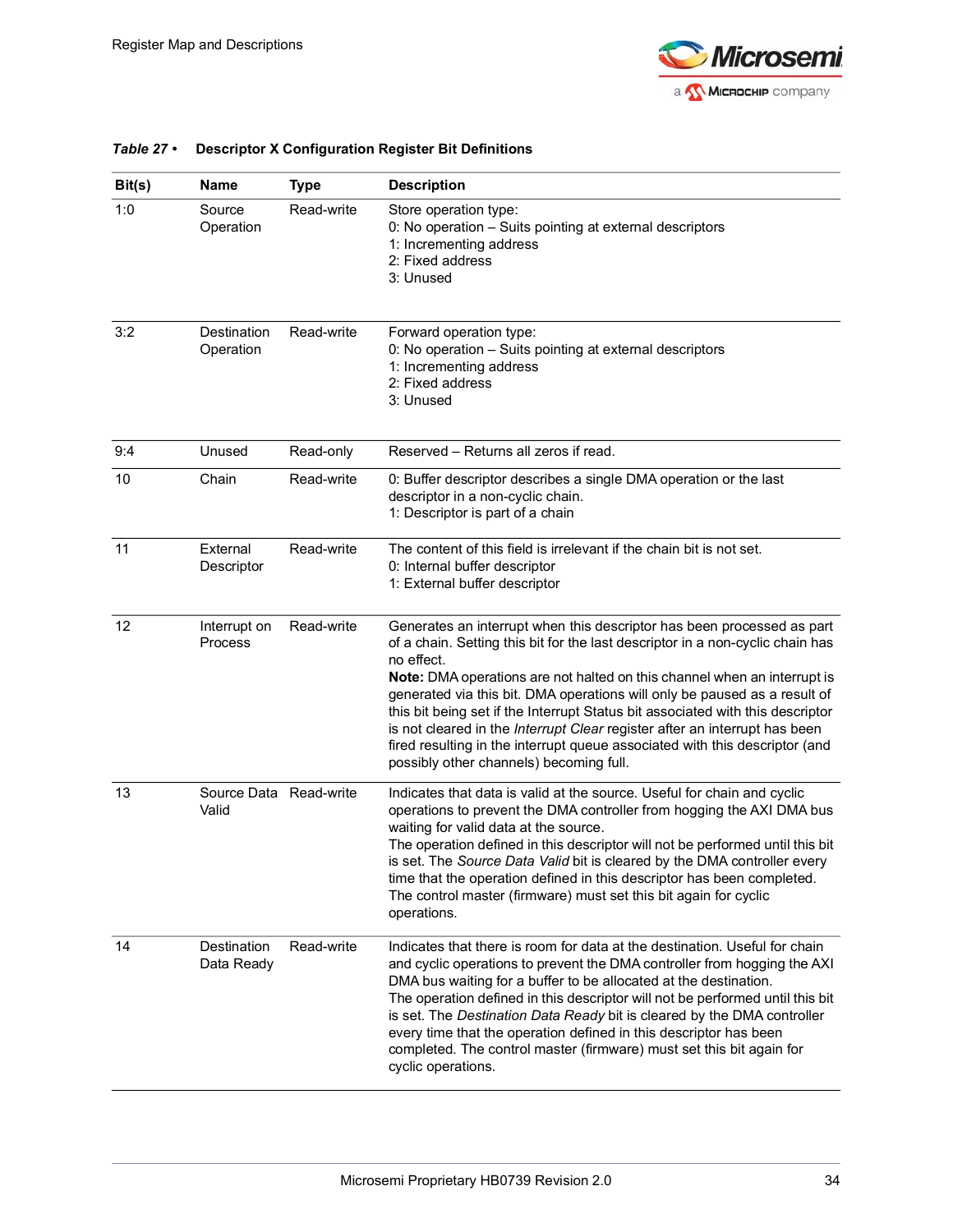

### *Table 27 •* **Descriptor X Configuration Register Bit Definitions** *(continued)*

| 15    | Descriptor<br>Valid | Read-write | Indicates that this is a valid descriptor. Provides firmware with a<br>mechanism to safely de-allocate buffer descriptors and prevents lock ups<br>from external start inputs being triggered at startup before firmware has<br>defined a valid descriptor.<br>This bit is automatically cleared when any field of this Configuration<br>register is written. The bit should be subsequently reset by firmware<br>when the descriptor is valid.<br>This field needs to be set from a UIC script if a UIC script is used to<br>predefine descriptors in memory.<br>Note: It is not recommended to modify descriptors that are kicked-off<br>using an external start input.<br>Once a DMA operation has been initiated this bit is no longer referenced.<br>Therefore an <i>invalid descriptor</i> interrupt will not be generated if a<br>descriptor in operation is modified. |
|-------|---------------------|------------|-------------------------------------------------------------------------------------------------------------------------------------------------------------------------------------------------------------------------------------------------------------------------------------------------------------------------------------------------------------------------------------------------------------------------------------------------------------------------------------------------------------------------------------------------------------------------------------------------------------------------------------------------------------------------------------------------------------------------------------------------------------------------------------------------------------------------------------------------------------------------------|
| 31:15 | Reserved            | Read-only  | Reserved – Returns all zeros if read.                                                                                                                                                                                                                                                                                                                                                                                                                                                                                                                                                                                                                                                                                                                                                                                                                                         |

**Note:** Descriptor X configuration register must be written after writing all registers for a particular Descriptor X.

### <span id="page-40-0"></span>**5.8 Descriptor X Byte Count Register**

The *Descriptor X Byte Count* register is used to specify the number of bytes to transfer by the DMA operation described in descriptor X. [Table](#page-40-1) 28 describes the *Descriptor X Byte Count* register.

#### <span id="page-40-1"></span>*Table 28 •* **Descriptor X Byte Count Register**

| <b>AxADDR</b><br>[10:0] | Register<br><b>Name</b>                                  | Tvpe | Width | Reset<br>Value | <b>Description</b>                                         |
|-------------------------|----------------------------------------------------------|------|-------|----------------|------------------------------------------------------------|
| Offset 0x04             | Descriptor X Read-write<br><b>Byte Count</b><br>Register |      | 32    | N/A            | Number of bytes to be transferred in the DMA<br>operation. |

#### <span id="page-40-2"></span>*Table 29 •* **Descriptor X Byte Count Register Bit Definitions**

| Bit(s) | Name                      | Tvpe       | <b>Description</b>                                                                                                     |
|--------|---------------------------|------------|------------------------------------------------------------------------------------------------------------------------|
| 22:0   | Number of<br><b>Bytes</b> | Read-write | Number of bytes to be transferred as part of the DMA operation.<br>Maximum permitted is $\sim$ 8 MB (8,388,608 bytes). |
| 31:22  | Reserved                  | Read-only  | Reserved – Returns all zeros if read.                                                                                  |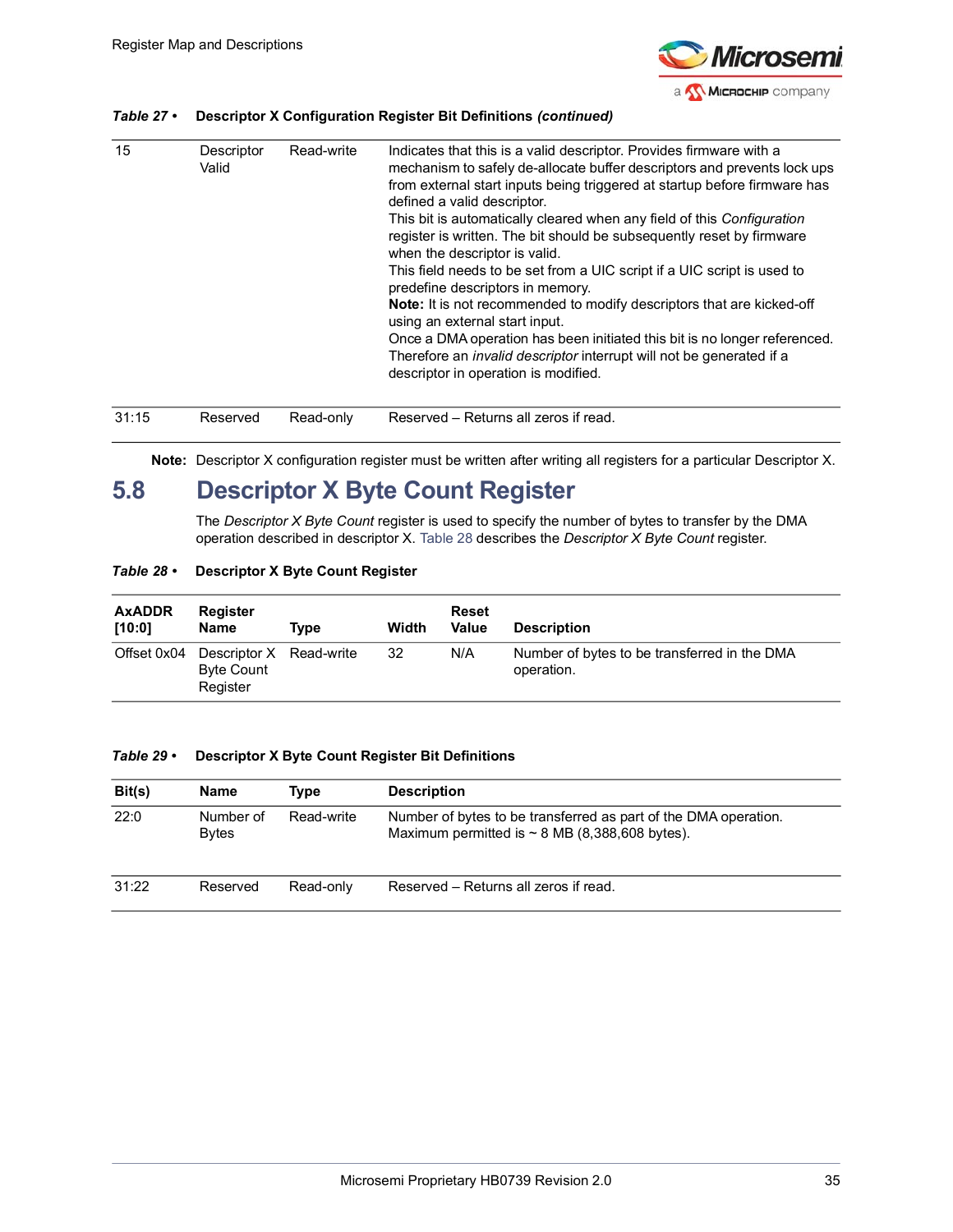

## <span id="page-41-0"></span>**5.9 Descriptor X Source Address Register**

The *Descriptor X Source Address* register is used to specify the start address of the store part of the DMA operation described in descriptor x. [Table](#page-41-2) 30 describes the *Descriptor X Source Address* register.

#### <span id="page-41-2"></span>*Table 30 •* **Descriptor X Source Address Register**

| <b>AxADDR</b><br>[10:0] | Register<br><b>Name</b>                                  | Type | Width | <b>Reset</b><br><b>Value</b> | <b>Description</b>                                                |
|-------------------------|----------------------------------------------------------|------|-------|------------------------------|-------------------------------------------------------------------|
| Offset 0x08             | Descriptor X Read-write<br>Source<br>Address<br>Register |      | 32    | N/A                          | Start address to source data from for the DMA store<br>operation. |

#### <span id="page-41-3"></span>*Table 31 •* **Descriptor X Source Address Register Bit Definitions**

| Bit(s) | Name              | Tvpe       | <b>Description</b>                                                                    |
|--------|-------------------|------------|---------------------------------------------------------------------------------------|
| 31:0   | Source<br>address | Read-write | Address to start the AXI read operation from during a store and forward<br>operation. |

### <span id="page-41-1"></span>**5.10 Descriptor X Destination Address Register**

The *Descriptor X Destination Address* register is used to specify the start address of the forward part of the DMA operation described in descriptor x. [Table](#page-41-4) 32 describes the *Descriptor X Destination Address* register.

#### <span id="page-41-4"></span>*Table 32 •* **Descriptor X Destination Address Register**

| <b>AxADDR</b><br>[10:0] | <b>Register</b><br>Name                                                          | Tvpe | Width | <b>Reset</b><br>Value | <b>Description</b>                                                 |
|-------------------------|----------------------------------------------------------------------------------|------|-------|-----------------------|--------------------------------------------------------------------|
|                         | Offset 0x0C Descriptor X Read-write<br><b>Destination</b><br>Address<br>Register |      | 32    | N/A                   | Start address to forward data to for the DMA forward<br>operation. |

#### <span id="page-41-5"></span>*Table 33 •* **Descriptor X Destination Address Register Bit Definitions**

| Bit(s) | Name                   | Tvpe       | <b>Description</b>                                                                   |
|--------|------------------------|------------|--------------------------------------------------------------------------------------|
| 31:0   | Destination<br>address | Read-write | Address to start the AXI write operation to during a store and forward<br>operation. |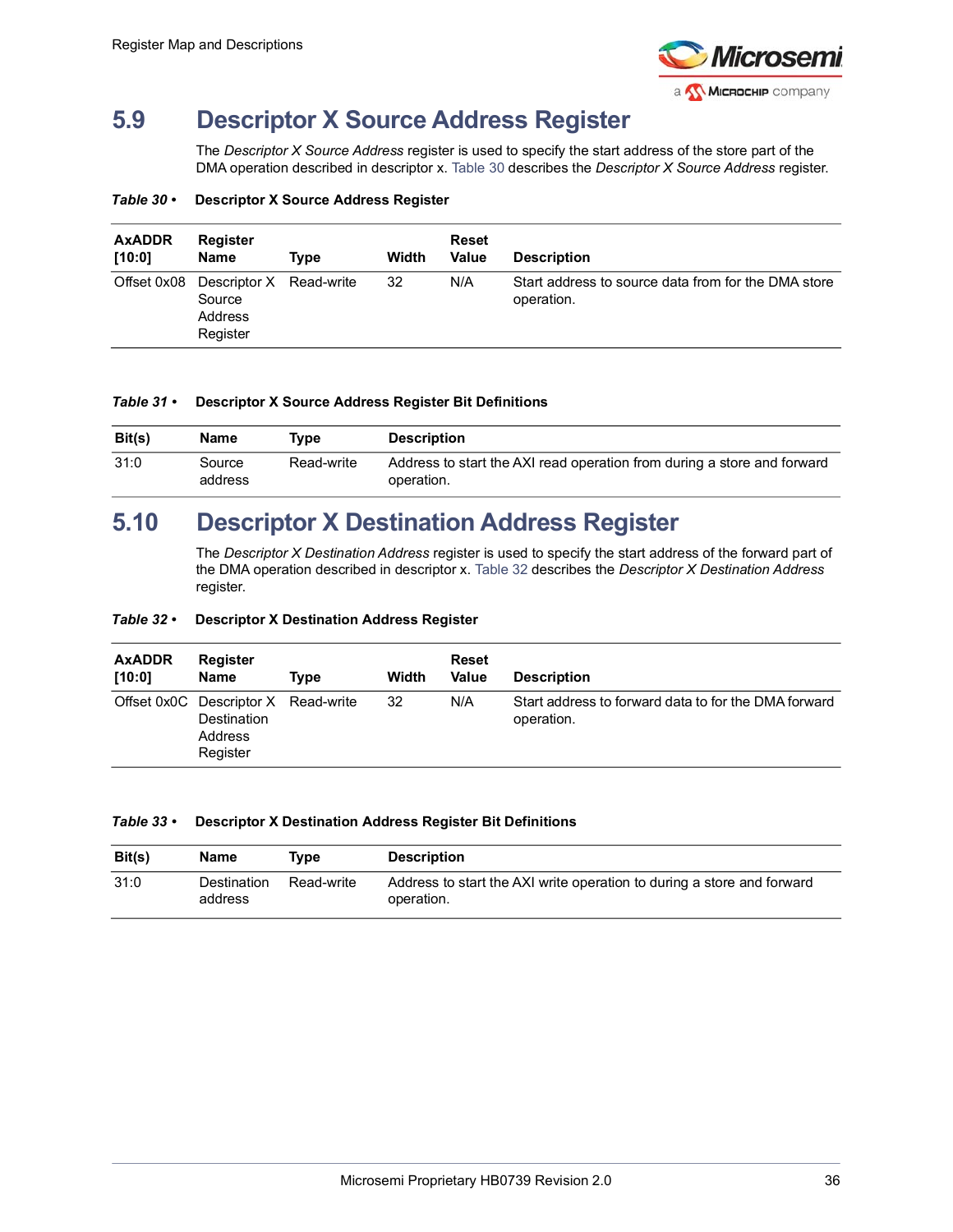

# <span id="page-42-0"></span>**5.11 Descriptor X Next Descriptor Number/Address Register**

The *Descriptor X Next Descriptor Number/Address* register is used to specify the address/number of the next descriptor in the chain, if descriptor x forms part of a cyclic chain or is part of a non-cyclic chain and is not the last descriptor in the chain. [Table](#page-42-2) 34 describes the *Descriptor X Next Descriptor Number/Address* register.

#### <span id="page-42-2"></span>*Table 34 •* **Descriptor X Next Descriptor Number/Address Register**

| <b>AxADDR</b><br>[10:0] | <b>Register</b><br>Name                                                             | Type | Width | <b>Reset</b><br>Value | <b>Description</b>                                                                  |
|-------------------------|-------------------------------------------------------------------------------------|------|-------|-----------------------|-------------------------------------------------------------------------------------|
| Offset 0x10             | Descriptor X Read-write<br>Next<br><b>Descriptor</b><br>Number/Addr<br>ess Register |      | 32    | N/A                   | Descriptor number/address of the next<br>internal/external descriptor in the chain. |

#### <span id="page-42-3"></span>*Table 35 •* **Descriptor X Next Descriptor Number/Address Register Bit Definitions**

| Bit(s) | <b>Name</b>                      | Type       | <b>Description</b>                                                                                                                                                                                                                                                                                                                                                                |
|--------|----------------------------------|------------|-----------------------------------------------------------------------------------------------------------------------------------------------------------------------------------------------------------------------------------------------------------------------------------------------------------------------------------------------------------------------------------|
| 31:0   | Descriptor<br>Number/Addr<br>ess | Read-write | Address/ number of the next descriptor in the chain. This register is<br>ignored if the Chain bit is not set in the Configuration register of this<br>descriptor. The value specified to this register depends on the External<br>Descriptor bit in the Configuration register:<br>0: Specify the internal descriptor number<br>1: Specify the address of the external descriptor |

### <span id="page-42-1"></span>**5.12 Stream Address 0 Register**

The *Stream Address 0* register is used to store the address of the stream descriptor associated with AXI4-Stream transactions with TDEST[1:0] set to 0b00. [Table](#page-42-4) 36 describes the *Stream Address 0* register.

#### <span id="page-42-4"></span>*Table 36 •* **Stream Address 0 Register**

| <b>AxADDR</b><br>[10:0] | <b>Register</b><br><b>Name</b>  | Tvpe       | Width | Reset<br>Value | <b>Description</b>                                                                                     |
|-------------------------|---------------------------------|------------|-------|----------------|--------------------------------------------------------------------------------------------------------|
| 0x460                   | Stream<br>Address 0<br>Register | Read-write | 32    | 0x00           | External stream descriptor address associated with<br>$AXI4-Stream$ transactions of with TDEST = 0b00. |

#### <span id="page-42-5"></span>*Table 37 •* **Stream Address 0 Register Bit Definitions**

| Bit(s) | Name                            | Tvpe       | <b>Description</b>                                                                                             |
|--------|---------------------------------|------------|----------------------------------------------------------------------------------------------------------------|
| 31:0   | Stream<br>Descriptor<br>Address | Read-write | Address of the <i>Configuration</i> register of the stream descriptor in the AXI4<br>memory-map address space. |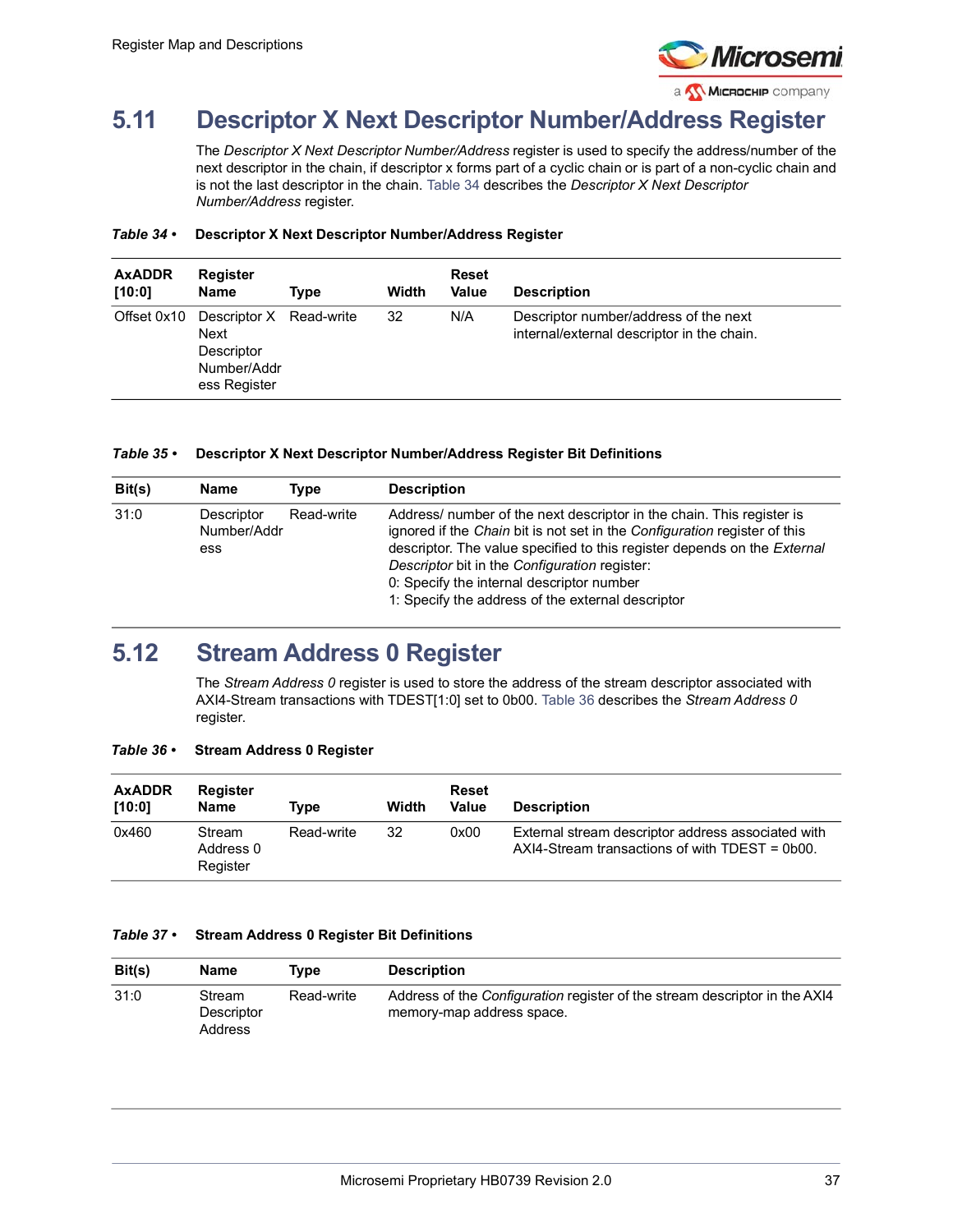

## <span id="page-43-0"></span>**5.13 Stream Address 1 Register**

The *Stream Address 1* register is used to store the address of the stream descriptor associated with AXI4-Stream transactions with TDEST[1:0] set to 0b01. [Table](#page-43-2) 38 describes the *Stream Address 1* register.

<span id="page-43-2"></span>*Table 38 •* **Stream Address 1 Register**

| <b>AxADDR</b><br>[10:0] | Register<br>Name                | Tvpe       | Width | Reset<br>Value | <b>Description</b>                                                                                     |
|-------------------------|---------------------------------|------------|-------|----------------|--------------------------------------------------------------------------------------------------------|
| 0x464                   | Stream<br>Address 1<br>Register | Read-write | 32    | 0x00           | External stream descriptor address associated with<br>$AXI4-Stream$ transactions of with TDEST = 0b01. |

### <span id="page-43-3"></span>*Table 39 •* **Stream Address 1 Register Bit Definitions**

| Bit(s) | Name                            | Tvpe       | <b>Description</b>                                                                                             |
|--------|---------------------------------|------------|----------------------------------------------------------------------------------------------------------------|
| 31:0   | Stream<br>Descriptor<br>Address | Read-write | Address of the <i>Configuration</i> register of the stream descriptor in the AXI4<br>memory-map address space. |

## <span id="page-43-1"></span>**5.14 Stream Address 2 Register**

The *Stream Address 2* register is used to store the address of the stream descriptor associated with AXI4-Stream transactions with TDEST[1:0] set to 0b10. [Table](#page-43-4) 40 describes the *Stream Address 2* register.

### <span id="page-43-4"></span>*Table 40 •* **Stream Address 2 Register**

| <b>AxADDR</b><br>[10:0] | Register<br>Name                | Tvpe       | Width | Reset<br>Value | <b>Description</b>                                                                                     |
|-------------------------|---------------------------------|------------|-------|----------------|--------------------------------------------------------------------------------------------------------|
| 0x468                   | Stream<br>Address 2<br>Register | Read-write | 32    | 0x00           | External stream descriptor address associated with<br>$AXI4-Stream$ transactions of with TDEST = 0b10. |

### <span id="page-43-5"></span>*Table 41 •* **Stream Address 2 Register Bit Definitions**

| Bit(s) | Name                                   | Tvpe       | <b>Description</b>                                                                                             |
|--------|----------------------------------------|------------|----------------------------------------------------------------------------------------------------------------|
| 31:0   | Stream<br>Descriptor<br><b>Address</b> | Read-write | Address of the <i>Configuration</i> register of the stream descriptor in the AXI4<br>memory-map address space. |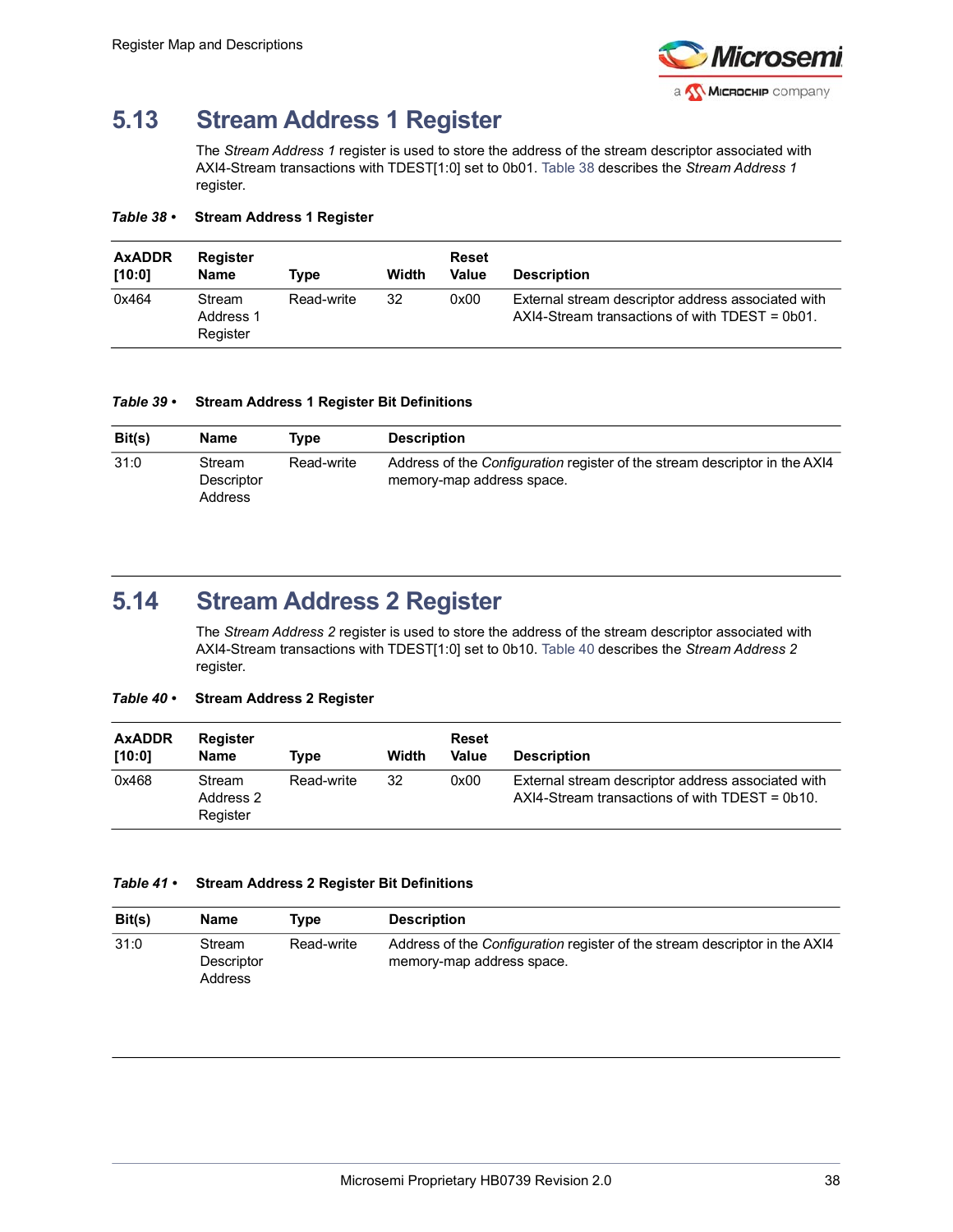

# <span id="page-44-0"></span>**5.15 Stream Address 3 Register**

The *Stream Address 3* register is used to store the address of the stream descriptor associated with AXI4-Stream transactions with TDEST[1:0] set to 0b11. [Table](#page-44-1) 42 describes the *Stream Address 3 r*egister.

### <span id="page-44-1"></span>*Table 42 •* **Stream Address 3 Register**

| <b>AxADDR</b><br>[10:0] | <b>Register</b><br><b>Name</b>  | Tvpe       | Width | Reset<br>Value | <b>Description</b>                                                                                     |
|-------------------------|---------------------------------|------------|-------|----------------|--------------------------------------------------------------------------------------------------------|
| 0x46C                   | Stream<br>Address 3<br>Register | Read-write | 32    | 0x00           | External stream descriptor address associated with<br>$AXI4-Stream$ transactions of with TDEST = 0b11. |

### <span id="page-44-2"></span>*Table 43 •* **Stream Address 3 Register Bit Definitions**

| Bit(s) | Name                            | Tvpe       | <b>Description</b>                                                                                             |
|--------|---------------------------------|------------|----------------------------------------------------------------------------------------------------------------|
| 31:0   | Stream<br>Descriptor<br>Address | Read-write | Address of the <i>Configuration</i> register of the stream descriptor in the AXI4<br>memory-map address space. |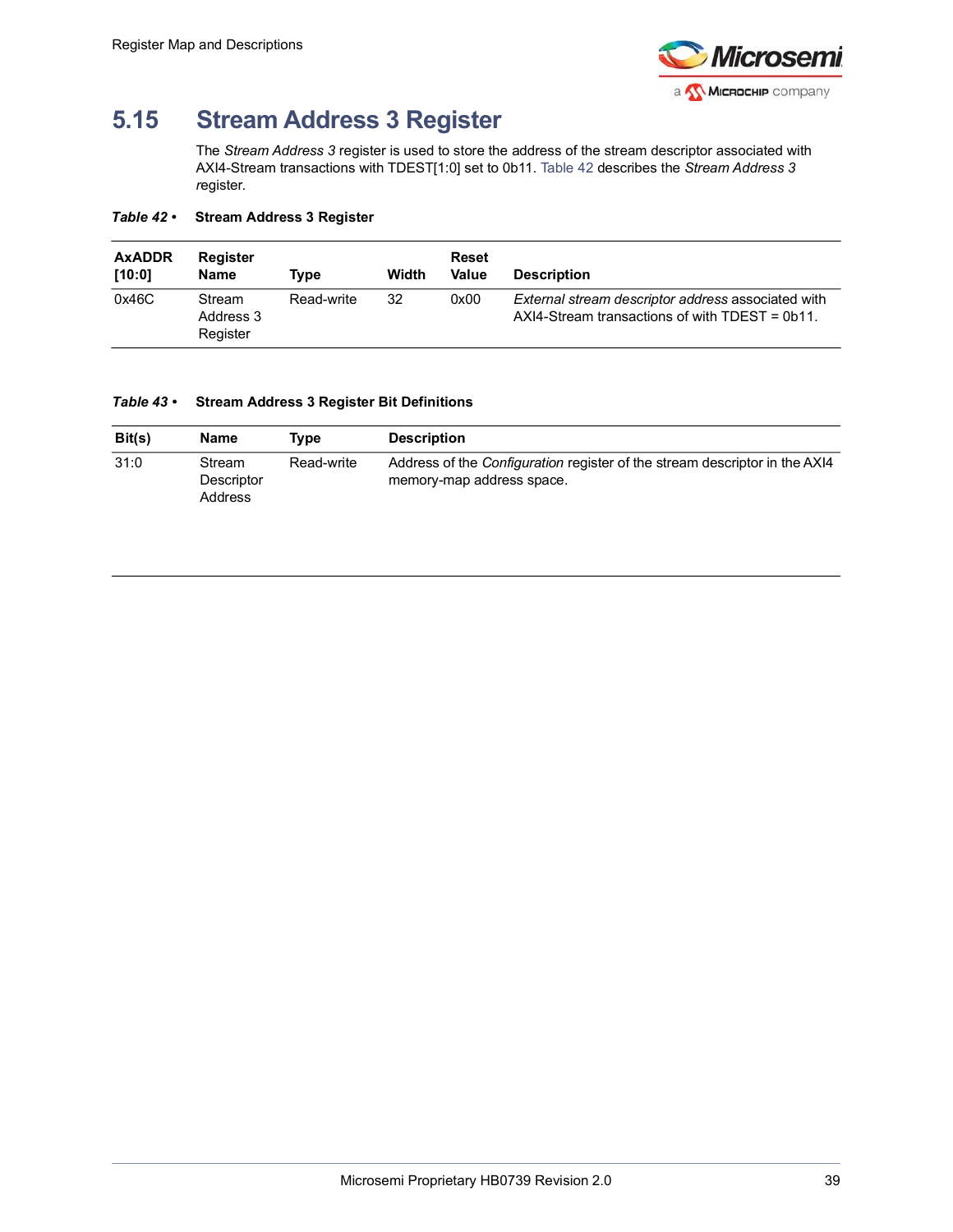

# <span id="page-45-0"></span>**6 Tool Flows**

## <span id="page-45-1"></span>**6.1 Licensing**

<span id="page-45-5"></span>No license is required for the use of this core.

### <span id="page-45-2"></span>**6.2 RTL**

<span id="page-45-6"></span>Complete RTL source code is provided for the core and testbench.

## <span id="page-45-3"></span>**6.3 SmartDesign**

CoreAXI4DMAController is preinstalled in the SmartDesign IP deployment design environment. An example instantiated view is shown in the following figure. The core can be configured using the configuration GUI within SmartDesign, as shown in Figure [7, page](#page-19-2) 14. To know how to create a SmartDesign project using the IP cores, refer to the *[Libero SoC documents page](https://www.microsemi.com/product-directory/design-resources/1750-libero-soc#documents)* and use the latest SmartDesign user guide.

After configuring and generating the core instance, basic functionality can be simulated using the testbench supplied with CoreAXI4DMAController. The testbench parameters automatically adjust to the CoreAXI4DMAController configuration.

**Note:** Certain RTL within CoreAXI4DMAController is automatically created when the core instance is generated in SmartDesign based upon the Priority and Interrupt associations of descriptors. For this reason, top-level parameters should only be modified in the CoreAXI4DMAController configurator in SmartDesign to ensure that the underlying RTL reflects the parameter modifications for both simulation and synthesis flows.

### <span id="page-45-7"></span><span id="page-45-4"></span>*Figure 11 •* **SmartDesign CoreAXI4DMAController Instance View**



The core is configured using the configuration GUI within SmartDesign, as shown in [Figure](#page-46-0) 12.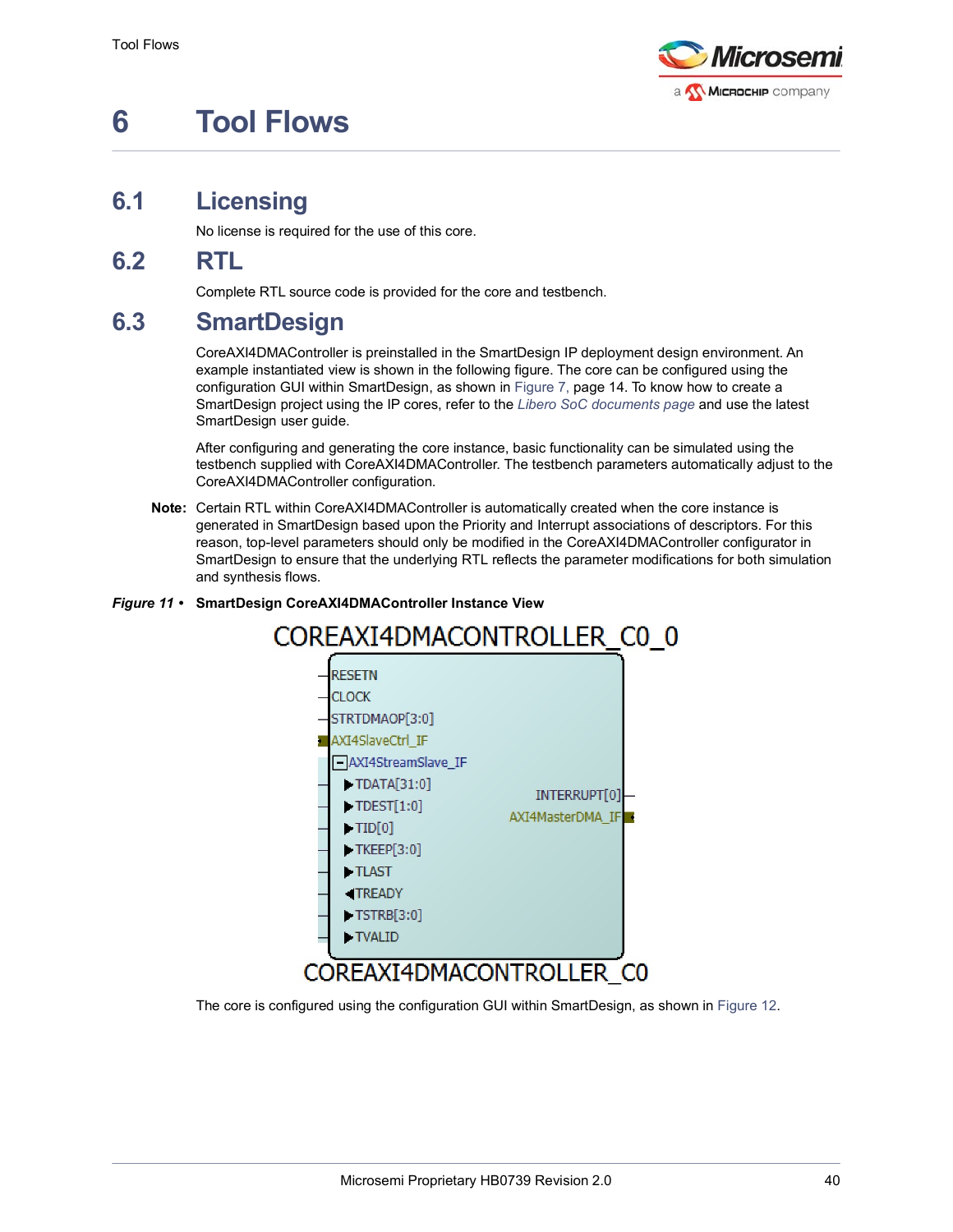

<span id="page-46-1"></span>

| ECC option for RAM's              |                           |  |  |
|-----------------------------------|---------------------------|--|--|
| ECC:                              |                           |  |  |
| <b>DMA</b> Configuration          |                           |  |  |
| AXI4 data width:                  | 32                        |  |  |
| AXI4 ID width:                    | $\vert$ 1<br>$\checkmark$ |  |  |
| AXI4-Stream support:              | $\mathbf{L}$              |  |  |
| Arbiter Configuration             |                           |  |  |
| Number of priority levels :       | $\vert$ 1                 |  |  |
| Priority 0 Maximum transfers: 256 |                           |  |  |
| Priority 1 Maximum transfers :    | 128                       |  |  |
| Priority 2 Maximum transfers: 64  |                           |  |  |
| Priority 3 Maximum transfers :    | 32                        |  |  |
| Priority 4 Maximum transfers :    | 16                        |  |  |
| Priority 5 Maximum transfers :    | 8                         |  |  |
| Priority 6 Maximum transfers :    | $\overline{4}$            |  |  |
| Priority 7 Maximum transfers :    | $\mathbf{1}$              |  |  |
| Inerrupt Configuration            |                           |  |  |
| Number of interrupt outputs :     | $\vert$ 1                 |  |  |
| Interrupt 0 queue depth :         | $\vert$ 1                 |  |  |

### <span id="page-46-0"></span>*Figure 12 •* **SmartDesign CoreAXI4DMAController Configuration Dialog Box**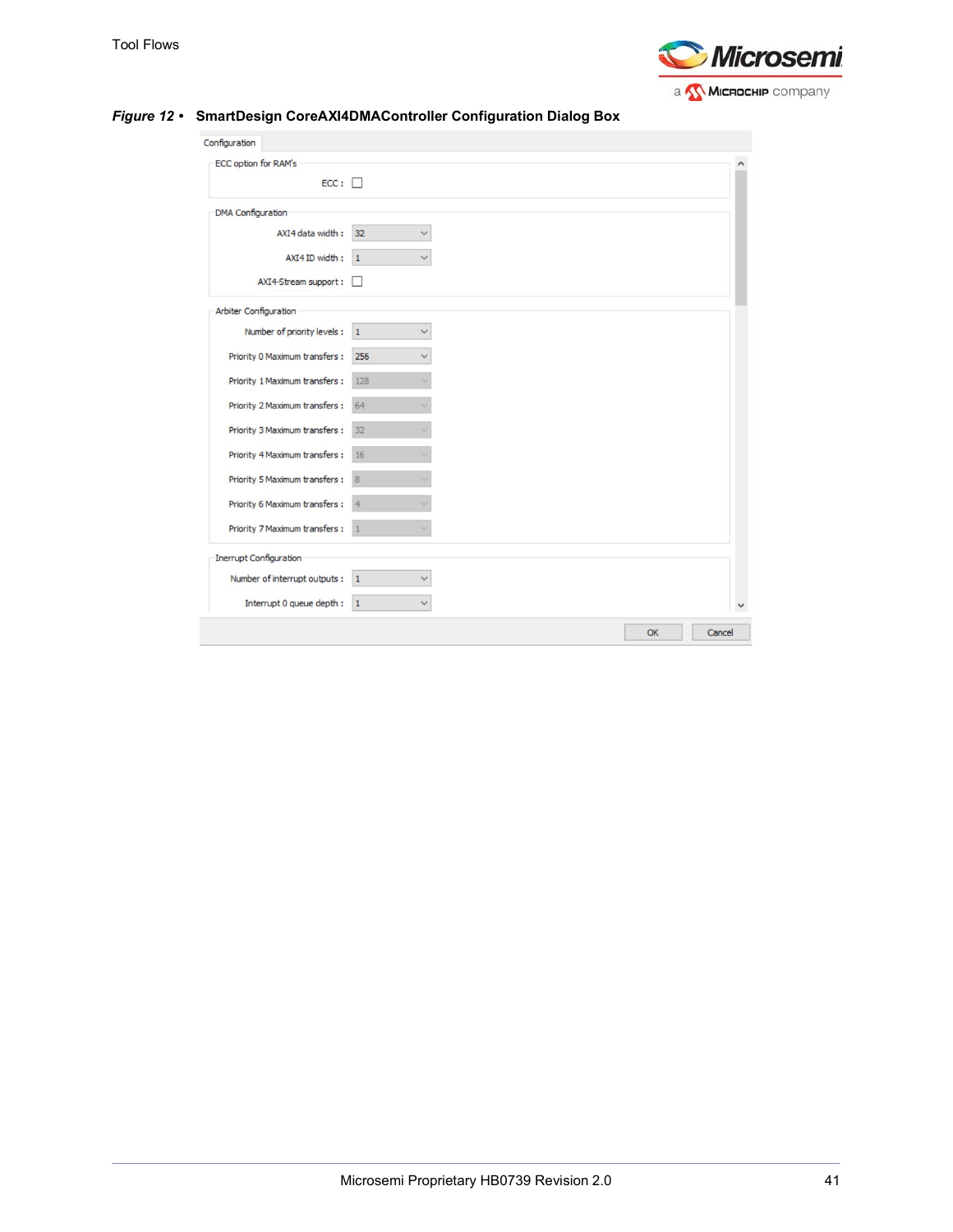

# <span id="page-47-0"></span>**6.4 Simulation Flows**

The user testbench for CoreAXI4DMAController is included in all releases.

To run simulations:

- 1. Select the user testbench flow within SmartDesign.
- 2. Click **Save and Generate** in the Generate pane. The user testbench is selected through the Core Testbench Configuration GUI.

When SmartDesign generates the Libero project, it installs the user testbench files.

To run the user testbench:

- 1. Set the design root to the CoreAXI4DMAController instantiation in the Libero design hierarchy pane.
- 2. Click **Simulation** in the Libero Design Flow window. This invokes ModelSim and automatically run the simulation.

### <span id="page-47-1"></span>**6.5 Synthesis**

To run synthesis on the CoreAXI4DMAController, set the design root to the IP component instance and run the synthesis tool from the Libero design flow pane.

### <span id="page-47-2"></span>**6.6 Place-and-Route**

After the design is synthesized, run the compilation and then place-and-route the tools. CoreAXI4DMAController requires no special place-and-route settings.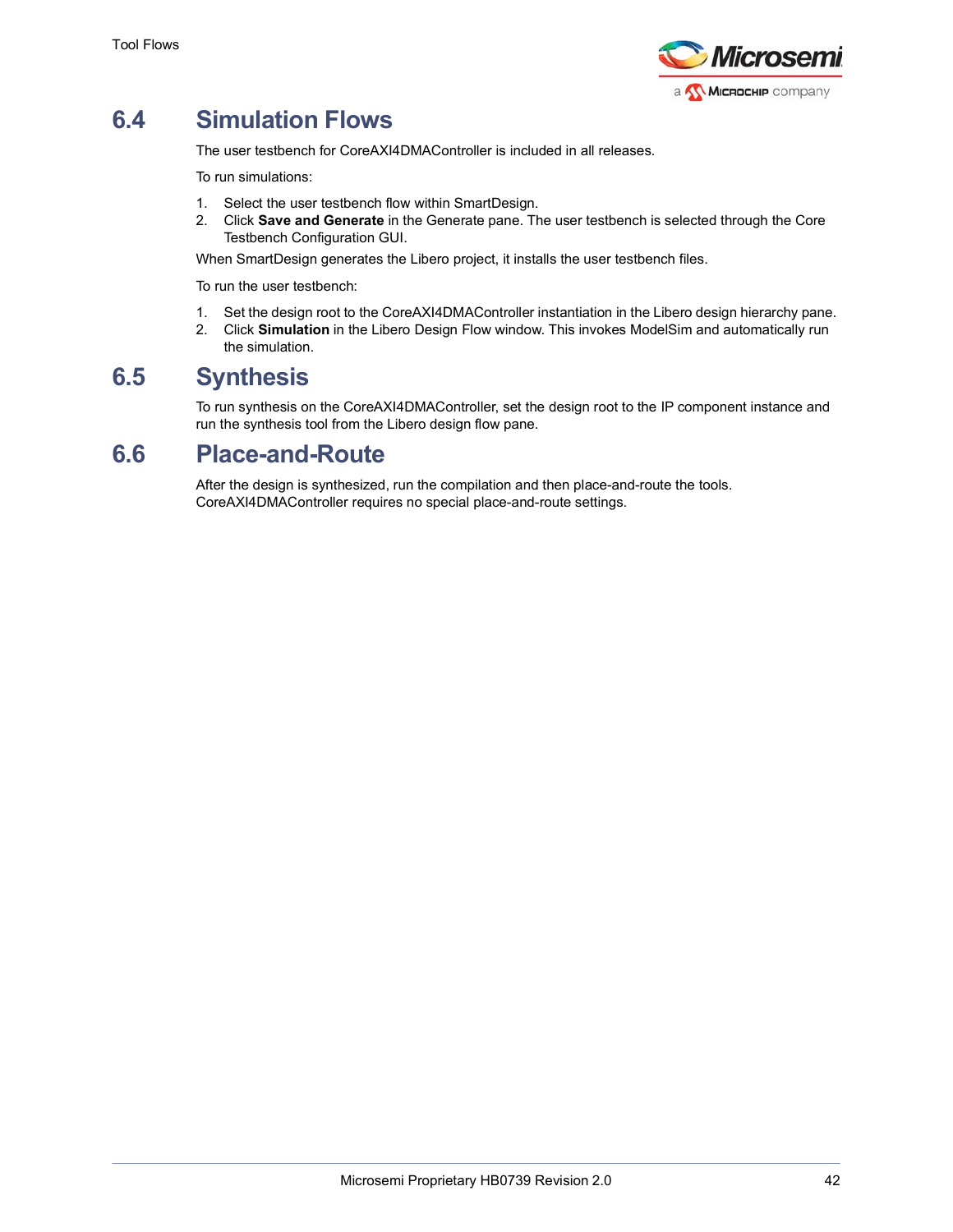

# <span id="page-48-0"></span>**7 Test-bench Operation and Modification**

The testbench packaged along with CoreAXI4DMAController includes an instantiation of CoreAXI4DMAController, connected up to an AXI4 subsystem, as shown in [Figure](#page-48-1) 13.

<span id="page-48-1"></span>